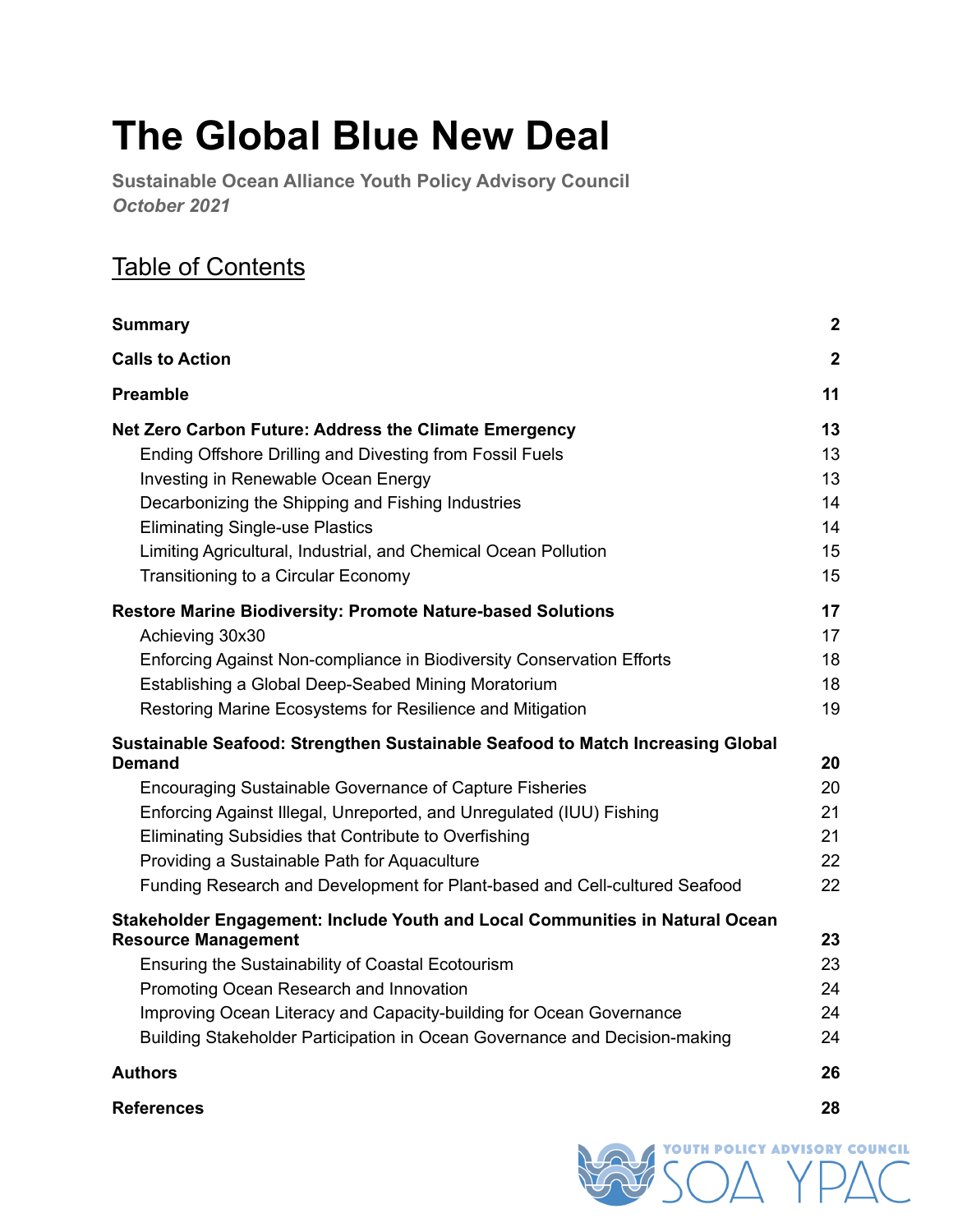## <span id="page-1-0"></span>**Summary**

As the current state of the ocean and climate is in desperate decline as a result of human activity, Sustainable Ocean Alliance's Youth Policy Advisory Council created the Global Blue New Deal (GBND): our youth-led public policy agenda based on youth demands for ocean and climate action. The GBND is a call for intergenerational environmental justice that elevates the voices and priorities of global youth in building a healthy ocean and a just future. Our policy agenda contains four main pillars that address the top priorities for ocean-related policy: 1) creating a net-zero carbon future, 2) preserving biodiversity, 3) achieving sustainable seafood, and 4) improving stakeholder engagement for better ocean governance. The GBND requires all levels of government, the private sector, civil society organizations, and stakeholders to work together in order to successfully enact our calls to action outlined below. We must invest in the continued research and development of ocean solutions now to avoid irreparable damage to the environment in the near future. The Global Blue New Deal seeks to leverage the ocean as a solution in the fight against climate change, and if implemented correctly, the impacts of a changing climate, such as ocean acidification, rising sea levels, and slowing current circulation patterns, will be mitigated. The solutions offered seek to end marine pollution, restore marine ecosystems at large, balance seafood production with sustainability, and address sociopolitical gaps in ocean resource management.

## <span id="page-1-1"></span>Calls to Action

| <b>Governments</b> | Pillar 1: Net Zero Carbon Future: Address the Climate Emergency<br>We call on local, national, and international governments to<br>1. Divest from the fossil fuel industry and to implement a moratorium<br>on offshore drilling and nonrenewable ocean energy development.<br>2. Instate a tax or penalty fee on petroleum production from existing<br>offshore drilling installations, and use revenues to invest in<br>renewable ocean energy research and development.<br>3. Implement carbon pricing policies that will reduce emissions, such<br>as a carbon tax or cap-and-trade scheme, and direct revenues to<br>renewable energy development and improving sustainability.<br>4. Deploy alternative energy sources such as offshore wind, wave,<br>tidal, thermal, salinity, and floating solar PV clean ocean energy<br>technologies as quickly as possible.<br>5. Fund research and development into clean ocean energy<br>technologies.<br>6. Increase investment in the research and development of alternative<br>fuel sources such as next generation biofuels, hydrogen, and<br>ammonia. |
|--------------------|-----------------------------------------------------------------------------------------------------------------------------------------------------------------------------------------------------------------------------------------------------------------------------------------------------------------------------------------------------------------------------------------------------------------------------------------------------------------------------------------------------------------------------------------------------------------------------------------------------------------------------------------------------------------------------------------------------------------------------------------------------------------------------------------------------------------------------------------------------------------------------------------------------------------------------------------------------------------------------------------------------------------------------------------------------------------------------------------------------------|
|                    |                                                                                                                                                                                                                                                                                                                                                                                                                                                                                                                                                                                                                                                                                                                                                                                                                                                                                                                                                                                                                                                                                                           |
|                    | 7. Set a cap on global shipping and fishing industry emissions.<br>8. Incentivize the use of low-impact fishing methods and gear.<br>9. Green our ports by 1) inventorying their ports' environmental<br>impacts, 2) adopting ambitious procurement, concessions, and                                                                                                                                                                                                                                                                                                                                                                                                                                                                                                                                                                                                                                                                                                                                                                                                                                     |

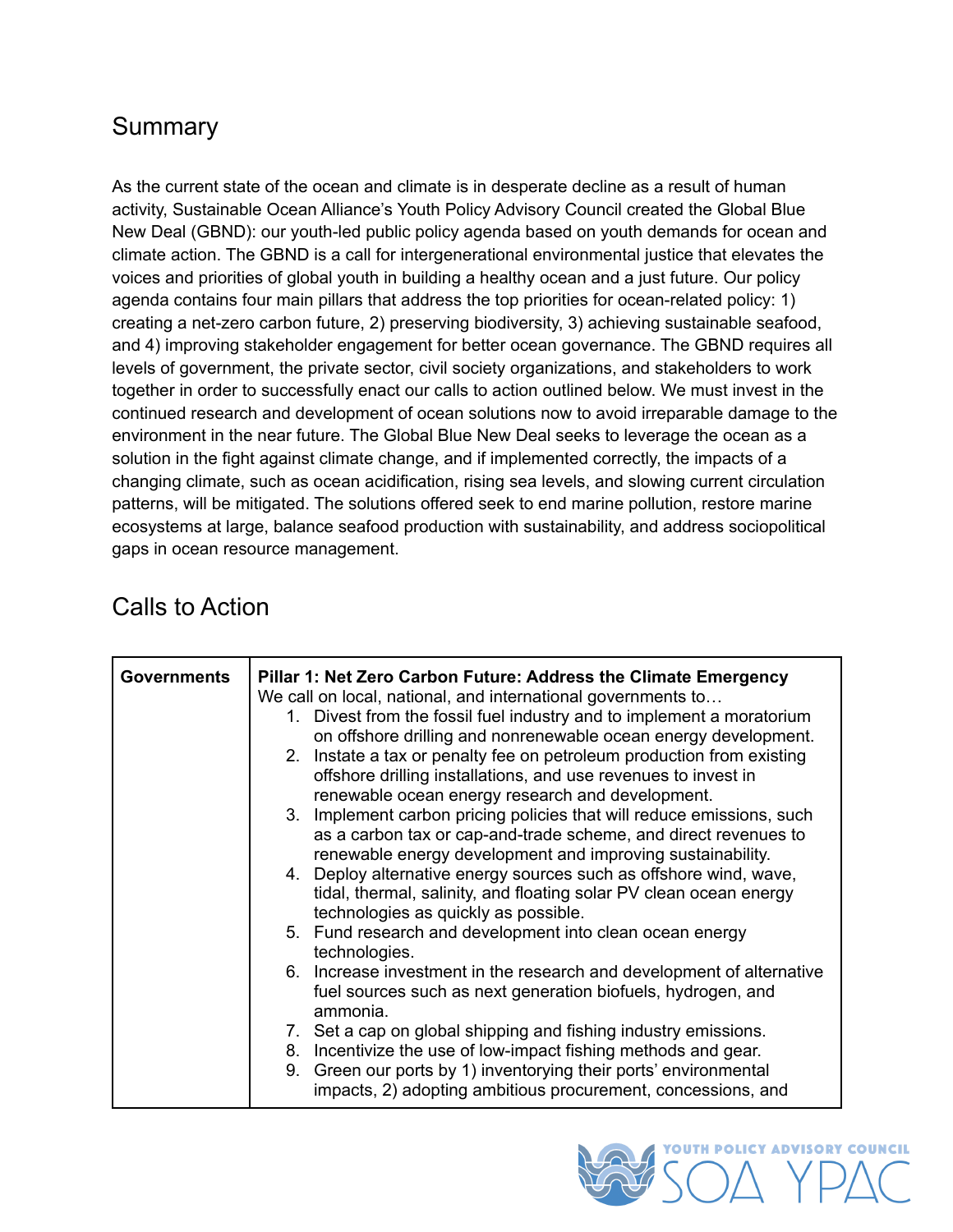| regulatory policies to support port electrification and<br>decarbonization, and 3) scaling green, resilient port equipment,<br>greening services, and infrastructure, including shoreside electricity.<br>10. Adopt laws that regulate the production and use of land-based<br>materials causing marine litter, such as prohibiting and<br>disincentivizing manufacturing and use of single-use plastics via<br>bans, taxes, and other requirements.<br>11. Collaborate between developed and developing nations to create<br>landfill disposal requirements and infrastructure for solid and liquid<br>waste, including recycling facilities.<br>12. Call on the UN to gather international stakeholders to discuss a<br>global plastics treaty to create a framework to transition to a global<br>circular economy.<br>13. Create carbon and plastic reduction and removal strategies.<br>14. Expand regenerative agricultural practices and implement policies<br>that support sustainable farming strategies with respect to<br>diversified crops, agroecological systems, nutrient management,<br>cover crops, buffer vegetation, low to no tillage, livestock waste, and<br>drainage water.<br>15. Encourage entrepreneurship through subsidies to and other market<br>incentives for environmentally-friendly alternatives to agricultural,<br>industrial, and chemical marine contaminants.<br>16. Apply a watershed-based approach to understand how marine<br>contaminants enter our water systems, and improve stormwater and<br>wastewater management systems.<br>17. Ratify the London Convention and Protocol.<br>18. Set specific target goals to remove non-biodegradable or toxic<br>waste from the environment, and encourage compliance.<br>19. Weigh shipping cargo before it leaves port to ensure that the litter<br>arrives on land.<br>20. Impose fines and/or criminal sentences on parties responsible for<br>marine contamination.<br>21. Mandate responsible parties to restore the environment damaged<br>by their actions.<br>22. Implement regulations and market-based instruments that promote<br>circular products and businesses, such as establishing eco-design<br>and circularity incentives, implementing extended producer |
|--------------------------------------------------------------------------------------------------------------------------------------------------------------------------------------------------------------------------------------------------------------------------------------------------------------------------------------------------------------------------------------------------------------------------------------------------------------------------------------------------------------------------------------------------------------------------------------------------------------------------------------------------------------------------------------------------------------------------------------------------------------------------------------------------------------------------------------------------------------------------------------------------------------------------------------------------------------------------------------------------------------------------------------------------------------------------------------------------------------------------------------------------------------------------------------------------------------------------------------------------------------------------------------------------------------------------------------------------------------------------------------------------------------------------------------------------------------------------------------------------------------------------------------------------------------------------------------------------------------------------------------------------------------------------------------------------------------------------------------------------------------------------------------------------------------------------------------------------------------------------------------------------------------------------------------------------------------------------------------------------------------------------------------------------------------------------------------------------------------------------------------------------------------------------------------------------------------------------------------------------------------------|
| responsibility (EPR) schemes, and introducing bans, subsidies and<br>taxes.                                                                                                                                                                                                                                                                                                                                                                                                                                                                                                                                                                                                                                                                                                                                                                                                                                                                                                                                                                                                                                                                                                                                                                                                                                                                                                                                                                                                                                                                                                                                                                                                                                                                                                                                                                                                                                                                                                                                                                                                                                                                                                                                                                                        |
| Pillar 2: Restore Marine Biodiversity: Promote Nature-based Solutions<br>We call on local, national, and international governments to<br>1. Support the global 30x30 movement and scale no-take Marine<br>Protected Areas (MPAs) to cover a third of the world's ocean.<br>2. Establish new MPAs with robust scientific foundations that take<br>socio-ecological contexts into account that are designated as<br>no-take zones where extractive activities are prohibited.<br>3. Fund more research into understanding the social impacts and<br>carbon sequestration potential of preserving 30% of a country's<br>territorial waters through MPAs.                                                                                                                                                                                                                                                                                                                                                                                                                                                                                                                                                                                                                                                                                                                                                                                                                                                                                                                                                                                                                                                                                                                                                                                                                                                                                                                                                                                                                                                                                                                                                                                                              |

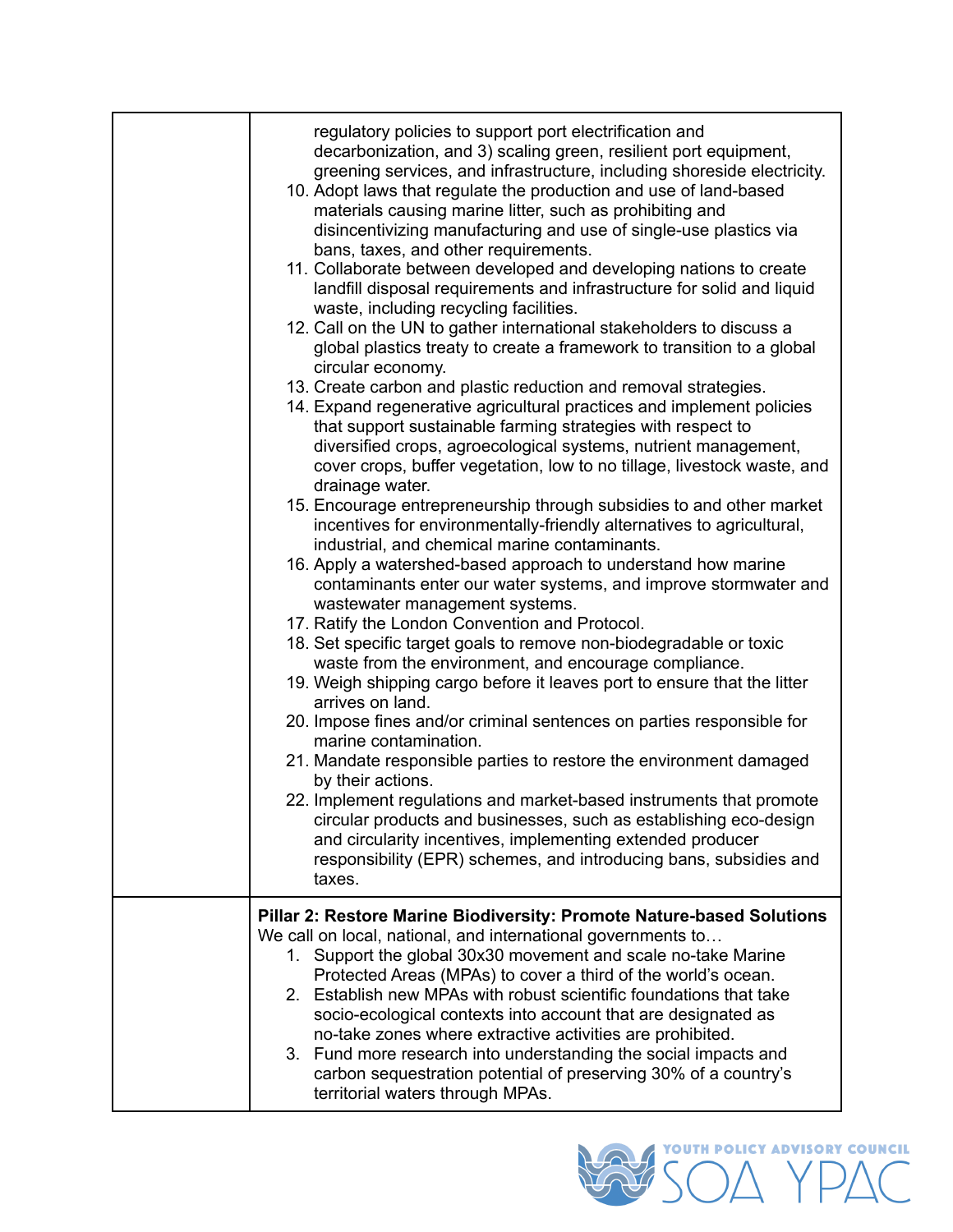| 4. Analyze the potential of implementing MPAs with flexible borders to<br>account for climate change, species movements, and ocean<br>currents.                                                                |
|----------------------------------------------------------------------------------------------------------------------------------------------------------------------------------------------------------------|
| 5. Collaborate with neighboring countries to create marine corridors<br>that go beyond boundaries of national jurisdiction.                                                                                    |
| 6. Integrate stakeholders into the decision-making process in creating<br>future MPAs.                                                                                                                         |
| 7. Create incentives for community enforcement of MPAs, systems for<br>conflict resolution, and strong enforcement channels between                                                                            |
| nations to support prosecution.<br>8. Enforce laws that remove invasive species and prosecute parties<br>who introduce non-native species or commercialize or traffick                                         |
| marine species illegally, especially endangered species.<br>9. Call on the UN Convention on the Law of the Sea (UNCLOS) to<br>create an international, legally-binding agreement for the                       |
| conservation and sustainable use of Areas Beyond National<br>Jurisdiction at its 2022 meeting.                                                                                                                 |
| 10. Ban fishing for IUCN Red List endangered species.                                                                                                                                                          |
| 11. Limit fishing for IUCN Red List vulnerable species.<br>12. Comply with the ballast water management recommendations from                                                                                   |
| the International Maritime Organization Ballast Water Management<br>Convention.                                                                                                                                |
| 13. Call on the International Seabed Authority (ISA) to immediately                                                                                                                                            |
| open public consultation periods on its process and structure based<br>on its current issues with inclusion, transparency, accountability, and                                                                 |
| accounting for intergenerational equity.<br>14. Take a firm stance before the ISA to stop issuing exploratory                                                                                                  |
| licenses, and adopt a global moratorium on deep-seabed mining.<br>15. Protect key spawning grounds and migratory routes for anadromous<br>species, and replenish the flow of sediments and nutrients in rivers |
| and coastal watersheds.                                                                                                                                                                                        |
| 16. Reprioritize and refinance investments in land development to                                                                                                                                              |
| further research, encourage, and scale the preservation, restoration,<br>and reintroduction of coastal and marine ecosystems.                                                                                  |
| Pillar 3: Sustainable Seafood: Strengthen Sustainable Seafood to                                                                                                                                               |
| <b>Match Increasing Global Demand</b><br>We call on local, national, and international governments to                                                                                                          |
| 1. Build stronger governance agreements to sustainably manage the                                                                                                                                              |
| fish stocks within and outside of countries' Exclusive Economic                                                                                                                                                |
| Zones (EEZ) (including Boundaries Beyond National Jurisdiction).                                                                                                                                               |
| 2. Adopt precautionary and ecosystem-based approaches to fisheries<br>management.                                                                                                                              |
| 3. Collect data for fisheries management strategies, especially as the<br>climate changes and fish migrate.                                                                                                    |
| 4. Set catch limits lower than a fish stock's maximum sustainable yield                                                                                                                                        |
|                                                                                                                                                                                                                |
| (MSY) or demand if lower than the MSY.<br>5. Invest in A) researching ecosystem dynamics and fish stocks' MSY                                                                                                  |

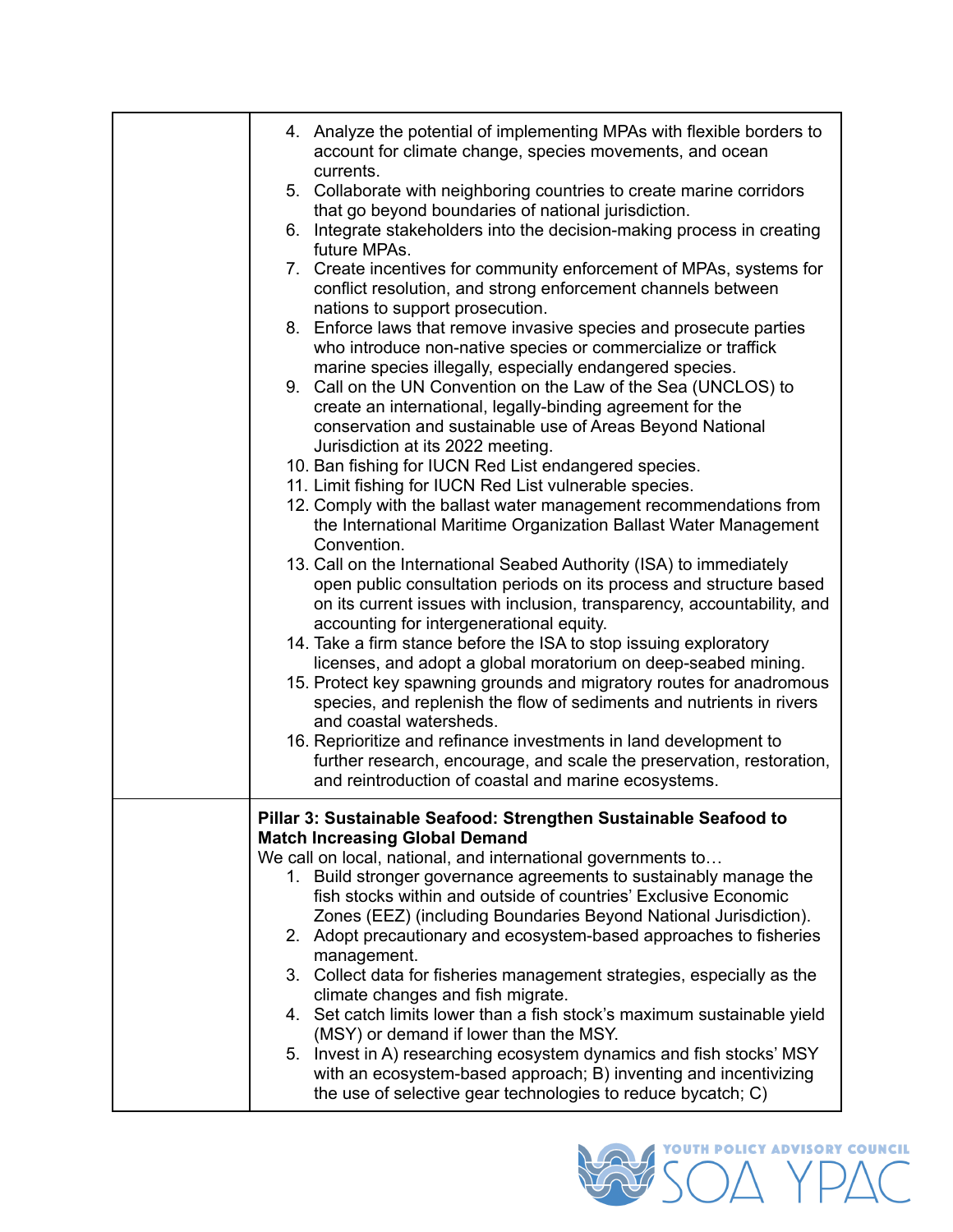| supporting the adoption of Vessel Monitoring Systems and Global<br>Positioning Systems technology to facilitate control and surveillance<br>in growing fisheries; and D) eliminating ghost gear through gear<br>marking and removal from the marine environment.<br>6. Adopt and follow the Port State Measures Agreement to develop<br>clear supply chain inspection processes to certify the origin and<br>legality of fish landing in ports.<br>7. Collaborate with other countries to establish a stronger legal basis<br>under the International Maritime Organization to legitimize the<br>connection between a vessel's owner and the vessel's associated<br>flag state, and penalize countries who encourage flying flags of |
|--------------------------------------------------------------------------------------------------------------------------------------------------------------------------------------------------------------------------------------------------------------------------------------------------------------------------------------------------------------------------------------------------------------------------------------------------------------------------------------------------------------------------------------------------------------------------------------------------------------------------------------------------------------------------------------------------------------------------------------|
| convenience.<br>8. Direct greater political will behind detecting IUU fishing activity and<br>patrolling and enforcing waters, both within and outside of countries'<br>EEZ.                                                                                                                                                                                                                                                                                                                                                                                                                                                                                                                                                         |
| 9. Redirect subsidies that contribute to overfishing to fisheries<br>management, fisheries research and development, MPAs, and<br>increased economic opportunity for coastal communities.                                                                                                                                                                                                                                                                                                                                                                                                                                                                                                                                            |
| 10. Develop clear process regulatory guidelines, including on the best<br>location and best size, for aquaculture sites.<br>11. Incentivize integrated multi-trophic aquaculture.                                                                                                                                                                                                                                                                                                                                                                                                                                                                                                                                                    |
| 12. Evaluate the environmental impacts of aquaculture operations.                                                                                                                                                                                                                                                                                                                                                                                                                                                                                                                                                                                                                                                                    |
| 13. Develop and incentivize non-wild fish feed alternatives.                                                                                                                                                                                                                                                                                                                                                                                                                                                                                                                                                                                                                                                                         |
| 14. Encourage bivalve and algae farming to help transition high-impact<br>fisheries and aquaculture to profitable, low-impact, sustainable<br>mariculture practices.                                                                                                                                                                                                                                                                                                                                                                                                                                                                                                                                                                 |
| 15. Invest in technological innovation behind breeding technology,<br>low-impact production, and nutrition and feed supply for<br>aquaculture.                                                                                                                                                                                                                                                                                                                                                                                                                                                                                                                                                                                       |
| 16. Fund research on the potential risks and benefits of plant-based and<br>cell-cultured seafood, which includes understanding the potential<br>carbon emissions and environmental impacts of their supply chains.                                                                                                                                                                                                                                                                                                                                                                                                                                                                                                                  |
| 17. Create healthy entrepreneurial environments that support and<br>incentivize innovation in plant-based and cell-cultured seafood.                                                                                                                                                                                                                                                                                                                                                                                                                                                                                                                                                                                                 |
| 18. Partner with the private sector and civil societies to innovate<br>sustainable plant-based and cell-cultured seafood products.                                                                                                                                                                                                                                                                                                                                                                                                                                                                                                                                                                                                   |
| Pillar 4: Stakeholder Engagement: Include Youth and Local                                                                                                                                                                                                                                                                                                                                                                                                                                                                                                                                                                                                                                                                            |
| <b>Communities in Natural Ocean Resource Management</b>                                                                                                                                                                                                                                                                                                                                                                                                                                                                                                                                                                                                                                                                              |
| We call on local, national, and international governments to                                                                                                                                                                                                                                                                                                                                                                                                                                                                                                                                                                                                                                                                         |
| 1. Affirm their commitment to the UN Human Rights Commission<br>Global Compact on Refugees.                                                                                                                                                                                                                                                                                                                                                                                                                                                                                                                                                                                                                                          |
| 2. Embrace inclusion and diversity as guiding principles as we<br>welcome a new generation of environmental refugees and a new<br>generation of scientists, producers, policymakers, and stakeholders                                                                                                                                                                                                                                                                                                                                                                                                                                                                                                                                |
| from historically marginalized groups.<br>3. Create financial incentives to ensure the economic competitiveness<br>of the most sustainable ecotourism companies, and incentivize                                                                                                                                                                                                                                                                                                                                                                                                                                                                                                                                                     |
| ecotourism companies to become increasingly sustainable.<br>4. Apply fines and penalties on ecotourism companies that violate                                                                                                                                                                                                                                                                                                                                                                                                                                                                                                                                                                                                        |

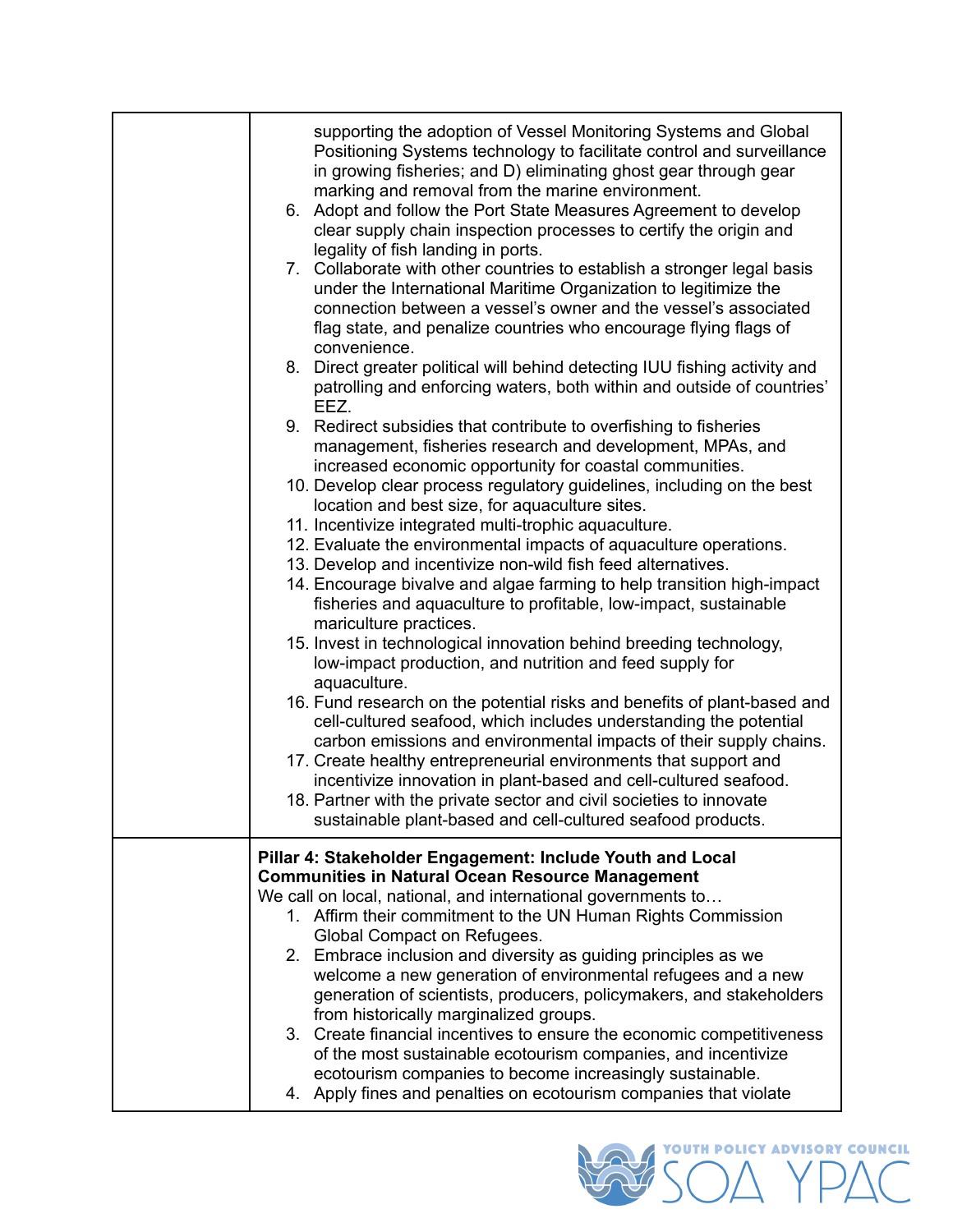|                       | sustainability and conservation regulations.<br>5. Invest in innovative marine data technologies such as big data,<br>artificial intelligence, advanced modelling, satellite monitoring,<br>sophisticated remote, coastal, and marine sensors, and<br>autonomous systems.<br>6. Invest in youth-led entrepreneurship, innovation, and technologies<br>that promote ocean conservation.<br>7. Standardize data, and make data publicly accessible through<br>international partnerships.<br>8. Partner with private and civil societies to advance the Seabed 2030<br>initiative and map 100% of the world's seafloor by 2030.<br>9. Develop an international formal policy framework and agreement,<br>aligned with the UN Decade of Ocean Science for Sustainable<br>Development 2021-2030, on ocean literacy.<br>10. Facilitate the participation of a broad stakeholder base in ocean<br>governance by including governmental institutions, the private<br>sector, NGOs, academics, scientists, producers (farmers and<br>fishermen), recreational ocean users, Indigenous groups, and youth.<br>11. Build on sound legal and institutional mechanisms to ensure full<br>transparency in decision-making processes and grow self-sufficient<br>community management. |  |
|-----------------------|-------------------------------------------------------------------------------------------------------------------------------------------------------------------------------------------------------------------------------------------------------------------------------------------------------------------------------------------------------------------------------------------------------------------------------------------------------------------------------------------------------------------------------------------------------------------------------------------------------------------------------------------------------------------------------------------------------------------------------------------------------------------------------------------------------------------------------------------------------------------------------------------------------------------------------------------------------------------------------------------------------------------------------------------------------------------------------------------------------------------------------------------------------------------------------------------------------------------------------------------------------------------------|--|
| <b>Private Sector</b> | Pillar 1: Net Zero Carbon Future: Address the Climate Emergency<br>We call on the private sector to                                                                                                                                                                                                                                                                                                                                                                                                                                                                                                                                                                                                                                                                                                                                                                                                                                                                                                                                                                                                                                                                                                                                                                     |  |
|                       | 1. Divest from the fossil fuel industry.                                                                                                                                                                                                                                                                                                                                                                                                                                                                                                                                                                                                                                                                                                                                                                                                                                                                                                                                                                                                                                                                                                                                                                                                                                |  |
|                       | 2. Deploy alternative energy sources such as offshore wind, wave,<br>tidal, thermal, salinity, and floating solar PV clean ocean energy                                                                                                                                                                                                                                                                                                                                                                                                                                                                                                                                                                                                                                                                                                                                                                                                                                                                                                                                                                                                                                                                                                                                 |  |
|                       | technologies as quickly as possible.<br>3. Fund research and development into clean ocean energy<br>technologies.                                                                                                                                                                                                                                                                                                                                                                                                                                                                                                                                                                                                                                                                                                                                                                                                                                                                                                                                                                                                                                                                                                                                                       |  |
|                       | 4. Increase investment in the research and development of alternative<br>fuel sources such as next generation biofuels, hydrogen, and<br>ammonia.                                                                                                                                                                                                                                                                                                                                                                                                                                                                                                                                                                                                                                                                                                                                                                                                                                                                                                                                                                                                                                                                                                                       |  |
|                       | 5. Incentivize the use of low-impact fishing methods and gear.<br>6. Call on the UN to gather international stakeholders to discuss a<br>global plastics treaty to create a framework to transition to a global<br>circular economy.                                                                                                                                                                                                                                                                                                                                                                                                                                                                                                                                                                                                                                                                                                                                                                                                                                                                                                                                                                                                                                    |  |
|                       | 7. Create carbon and plastic reduction and removal strategies.<br>8. Expand regenerative agricultural practices with respect to diversified<br>crops, agroecological systems, nutrient management, cover crops,<br>buffer vegetation, low to no tillage, livestock waste, and drainage<br>water.                                                                                                                                                                                                                                                                                                                                                                                                                                                                                                                                                                                                                                                                                                                                                                                                                                                                                                                                                                        |  |
|                       | 9. Innovate cost-competitive environmentally-friendly alternatives to<br>agricultural, industrial, and chemical marine contaminants.<br>10. Champion improving circularity within corporate supply chains, with<br>an onus on companies who are most responsible for carbon<br>emissions and plastic, agricultural, industrial, and chemical pollution.                                                                                                                                                                                                                                                                                                                                                                                                                                                                                                                                                                                                                                                                                                                                                                                                                                                                                                                 |  |
|                       | Pillar 2: Restore Marine Biodiversity: Promote Nature-based Solutions<br>We call on the private sector to                                                                                                                                                                                                                                                                                                                                                                                                                                                                                                                                                                                                                                                                                                                                                                                                                                                                                                                                                                                                                                                                                                                                                               |  |

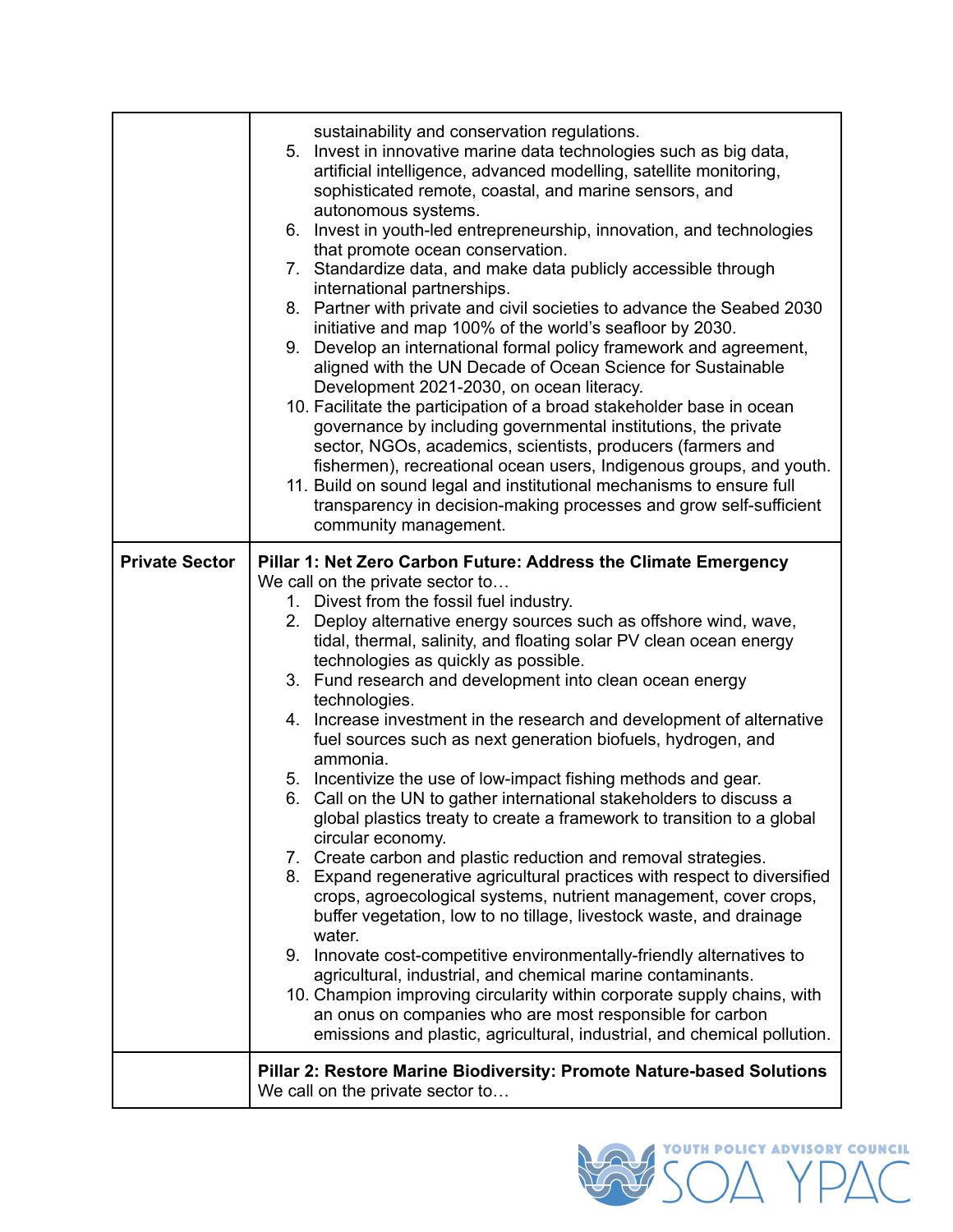| 1. Join in partnership with governments and civil society to direct<br>greater funding and technological support behind identifying,<br>monitoring, and enforcing against non-compliant activities that<br>threaten protected marine ecosystems and biodiversity.<br>2. Take a firm stance against deep seabed mining and refuse to<br>include minerals sourced from the seabed in corporate supply<br>chains.<br>3. Reprioritize and refinance investments in land development to<br>further research, encourage, and scale the preservation, restoration<br>and reintroduction of coastal and marine ecosystems.                                                                                                                                                                                                                                                                                                                                                                                                                                                                                                                                                                                                                                                                                                                                                                                                                                                                                                                                                                                                                                                                                                                                                                                                                                                                                                                                                 |
|--------------------------------------------------------------------------------------------------------------------------------------------------------------------------------------------------------------------------------------------------------------------------------------------------------------------------------------------------------------------------------------------------------------------------------------------------------------------------------------------------------------------------------------------------------------------------------------------------------------------------------------------------------------------------------------------------------------------------------------------------------------------------------------------------------------------------------------------------------------------------------------------------------------------------------------------------------------------------------------------------------------------------------------------------------------------------------------------------------------------------------------------------------------------------------------------------------------------------------------------------------------------------------------------------------------------------------------------------------------------------------------------------------------------------------------------------------------------------------------------------------------------------------------------------------------------------------------------------------------------------------------------------------------------------------------------------------------------------------------------------------------------------------------------------------------------------------------------------------------------------------------------------------------------------------------------------------------------|
| Pillar 3: Sustainable Seafood: Strengthen Sustainable Seafood to<br><b>Match Increasing Global Demand</b><br>We call on the private sector to<br>1. Build stronger governance agreements to sustainably manage the<br>fish stocks within and outside of countries' Exclusive Economic<br>Zones (EEZ) (including Boundaries Beyond National Jurisdiction).<br>2. Adopt precautionary and ecosystem-based approaches to fisheries<br>management.<br>3. Collect data for fisheries management strategies, especially as the<br>climate changes and fish migrate.<br>4. Set catch limits lower than a fish stock's maximum sustainable yield<br>(MSY) or demand if lower than the MSY.<br>5. Invest in A) researching ecosystem dynamics and fish stocks' MSY<br>with an ecosystem-based approach; B) inventing and incentivizing<br>the use of selective gear technologies to reduce bycatch; C)<br>supporting the adoption of Vessel Monitoring Systems and Global<br>Positioning Systems technology to facilitate control and surveillance<br>in growing fisheries; and D) eliminating ghost gear through gear<br>marking and removal from the marine environment.<br>6. Direct greater funding and technological support (including Vessel<br>Monitoring Systems) behind detecting IUU fishing activity and<br>patrolling and enforcing waters, both within and outside of countries'<br>EEZ.<br>7. Shift toward integrated multi-trophic aquaculture systems.<br>8. Innovate non-wild fish feed alternatives.<br>9. Invest in technological innovation behind breeding technology,<br>low-impact production, and nutrition and feed supply for<br>aquaculture.<br>10. Fund research on the potential risks and benefits of plant-based and<br>cell-cultured seafood, which includes understanding the potential<br>carbon emissions and environmental impacts of their supply chains.<br>11. Partner with governments and civil societies to innovate sustainable |
| plant-based and cell-cultured seafood products.<br>Pillar 4: Stakeholder Engagement: Include Youth and Local<br><b>Communities in Natural Ocean Resource Management</b><br>We call on the private sector to<br>1. Include stakeholders, such as local communities and Indigenous<br>groups, in ecotourism operations and management.                                                                                                                                                                                                                                                                                                                                                                                                                                                                                                                                                                                                                                                                                                                                                                                                                                                                                                                                                                                                                                                                                                                                                                                                                                                                                                                                                                                                                                                                                                                                                                                                                               |

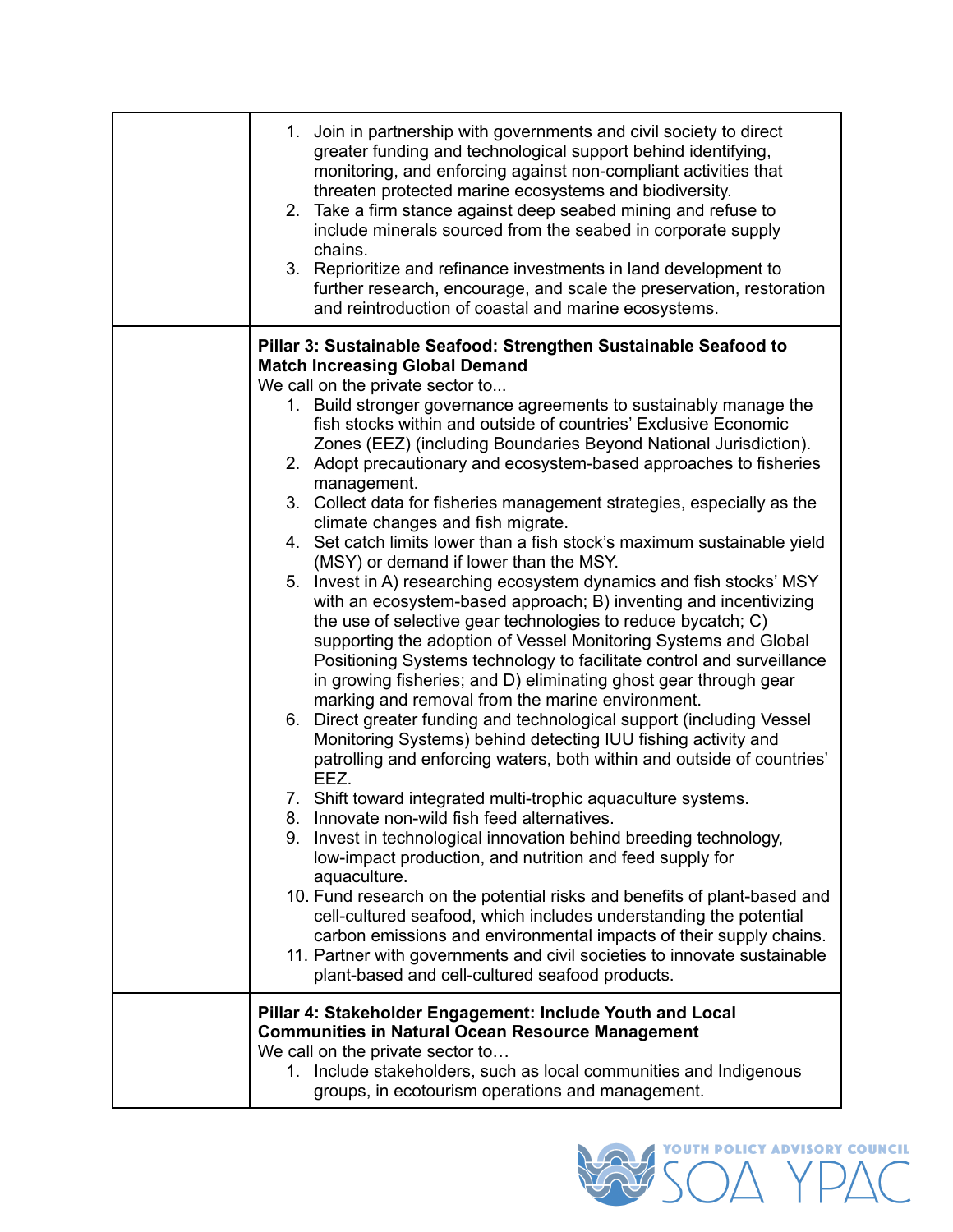|                      | 2. Invest in innovative marine data technologies such as big data,<br>artificial intelligence, advanced modelling, satellite monitoring,<br>sophisticated remote, coastal, and marine sensors, and<br>autonomous systems.<br>3. Invest in youth-led entrepreneurship, innovation, and technologies<br>that promote ocean conservation.<br>4. Standardize data, and make data publicly accessible through<br>international partnerships.<br>5. Partner with private and civil societies to advance the Seabed 2030<br>initiative and map 100% of the world's seafloor by 2030.<br>6. Facilitate the participation of a broad stakeholder base in ocean<br>governance by including governmental institutions, the private<br>sector, NGOs, academics, scientists, producers (farmers and<br>fishermen), recreational ocean users, Indigenous groups, and youth.                                                                                                                                                                                                                                                                                   |
|----------------------|-------------------------------------------------------------------------------------------------------------------------------------------------------------------------------------------------------------------------------------------------------------------------------------------------------------------------------------------------------------------------------------------------------------------------------------------------------------------------------------------------------------------------------------------------------------------------------------------------------------------------------------------------------------------------------------------------------------------------------------------------------------------------------------------------------------------------------------------------------------------------------------------------------------------------------------------------------------------------------------------------------------------------------------------------------------------------------------------------------------------------------------------------|
| <b>Civil Society</b> | Pillar 1: Net Zero Carbon Future: Address the Climate Emergency<br>We call on civil society organizations to<br>1. Divest from the fossil fuel industry.<br>2. Increase investment in the research and development of alternative<br>fuel sources such as next generation biofuels, hydrogen, and<br>ammonia.<br>3. Incentivize the use of low-impact fishing methods and gear.<br>4. Call on the UN to gather international stakeholders to discuss a<br>global plastics treaty to create a framework to transition to a global<br>circular economy.<br>5. Expand regenerative agricultural practices with respect to diversified<br>crops, agroecological systems, nutrient management, cover crops,<br>buffer vegetation, low to no tillage, livestock waste, and drainage<br>water.                                                                                                                                                                                                                                                                                                                                                         |
|                      | Pillar 2: Restore Marine Biodiversity: Promote Nature-based Solutions<br>We call on civil society organizations to<br>1. Support the global 30x30 movement.<br>2. Join in partnership with governments and the private sector to direct<br>greater funding and technological support behind identifying,<br>monitoring, and enforcing against non-compliant activities that<br>threaten protected marine ecosystems and biodiversity.<br>3. Call on the UN Convention on the Law of the Sea (UNCLOS) to<br>create an international, legally-binding agreement for the<br>conservation and sustainable use of Areas Beyond National<br>Jurisdiction at its 2022 meeting.<br>4. Call on the International Seabed Authority (ISA) to immediately<br>open public consultation periods on its process and structure based<br>on its current issues with inclusion, transparency, accountability, and<br>accounting for intergenerational equity.<br>5. Reprioritize and refinance investments in land development to<br>further research, encourage, and scale the preservation, restoration<br>and reintroduction of coastal and marine ecosystems. |
|                      | Pillar 3: Sustainable Seafood: Strengthen Sustainable Seafood to                                                                                                                                                                                                                                                                                                                                                                                                                                                                                                                                                                                                                                                                                                                                                                                                                                                                                                                                                                                                                                                                                |

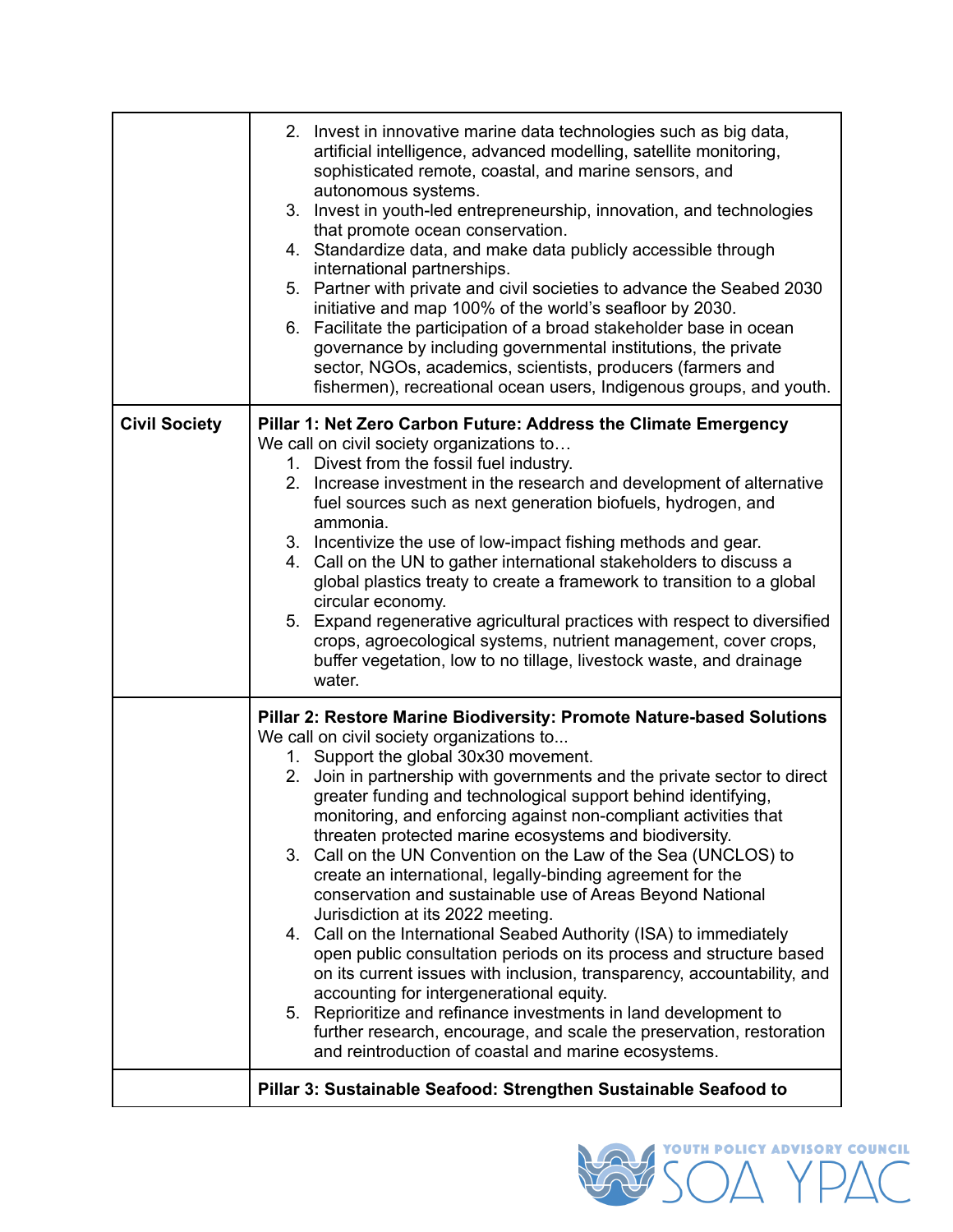| <b>Match Increasing Global Demand</b>                                                                                         |
|-------------------------------------------------------------------------------------------------------------------------------|
| We call on civil society organizations to                                                                                     |
| 1. Collect data for fisheries management strategies, especially as the                                                        |
| climate changes and fish migrate.                                                                                             |
| 2. Invest in A) researching ecosystem dynamics and fish stocks' MSY                                                           |
| with an ecosystem-based approach; B) inventing and incentivizing                                                              |
| the use of selective gear technologies to reduce bycatch; C)                                                                  |
| supporting the adoption of Vessel Monitoring Systems and Global                                                               |
| Positioning Systems technology to facilitate control and surveillance                                                         |
| in growing fisheries; and D) eliminating ghost gear through gear                                                              |
| marking and removal from the marine environment.                                                                              |
| Direct greater funding and technological support (including Vessel<br>3.                                                      |
| Monitoring Systems) behind detecting IUU fishing activity and                                                                 |
| patrolling and enforcing waters, both within and outside of countries'                                                        |
| Exclusive Economic Zones (EEZ).                                                                                               |
| 4. Evaluate the environmental impacts of aquaculture operations.                                                              |
| 5. Encourage bivalve and algae farming to help transition high-impact                                                         |
| fisheries and aquaculture to profitable, low-impact, sustainable                                                              |
|                                                                                                                               |
| mariculture practices.<br>6. Invest in technological innovation behind breeding technology,                                   |
|                                                                                                                               |
| low-impact production, and nutrition and feed supply for                                                                      |
| aquaculture.                                                                                                                  |
| 7. Fund research on the potential risks and benefits of plant-based and                                                       |
| cell-cultured seafood, which includes understanding the potential                                                             |
| carbon emissions and environmental impacts of their supply chains.                                                            |
|                                                                                                                               |
| 8. Partner with governments and the private sector to innovate                                                                |
| sustainable plant-based and cell-cultured seafood products.                                                                   |
|                                                                                                                               |
| Pillar 4: Stakeholder Engagement: Include Youth and Local                                                                     |
| <b>Communities in Natural Ocean Resource Management</b>                                                                       |
| We call on civil society organizations to                                                                                     |
| 1. Facilitate stakeholder inclusion in ecotourism operations and                                                              |
| management.                                                                                                                   |
| 2. Invest in innovative marine data technologies such as big data,                                                            |
| artificial intelligence, advanced modelling, satellite monitoring,                                                            |
| sophisticated remote, coastal, and marine sensors, and                                                                        |
| autonomous systems.                                                                                                           |
| Invest in youth-led entrepreneurship, innovation, and technologies<br>3.                                                      |
| that promote ocean conservation.                                                                                              |
| 4. Standardize data and make data publicly accessible through                                                                 |
| international partnerships.                                                                                                   |
| 5. Partner with governments and the private sector to advance the                                                             |
| Seabed 2030 initiative and map 100% of the world's seafloor by                                                                |
| 2030.                                                                                                                         |
| 6. Develop an international formal policy framework and agreement,                                                            |
| aligned with the UN Decade of Ocean Science for Sustainable                                                                   |
| Development 2021-2030, on ocean literacy.                                                                                     |
| 7. Facilitate the participation of a broad stakeholder base in ocean                                                          |
| governance by including governmental institutions, the private<br>sector, NGOs, academics, scientists, producers (farmers and |

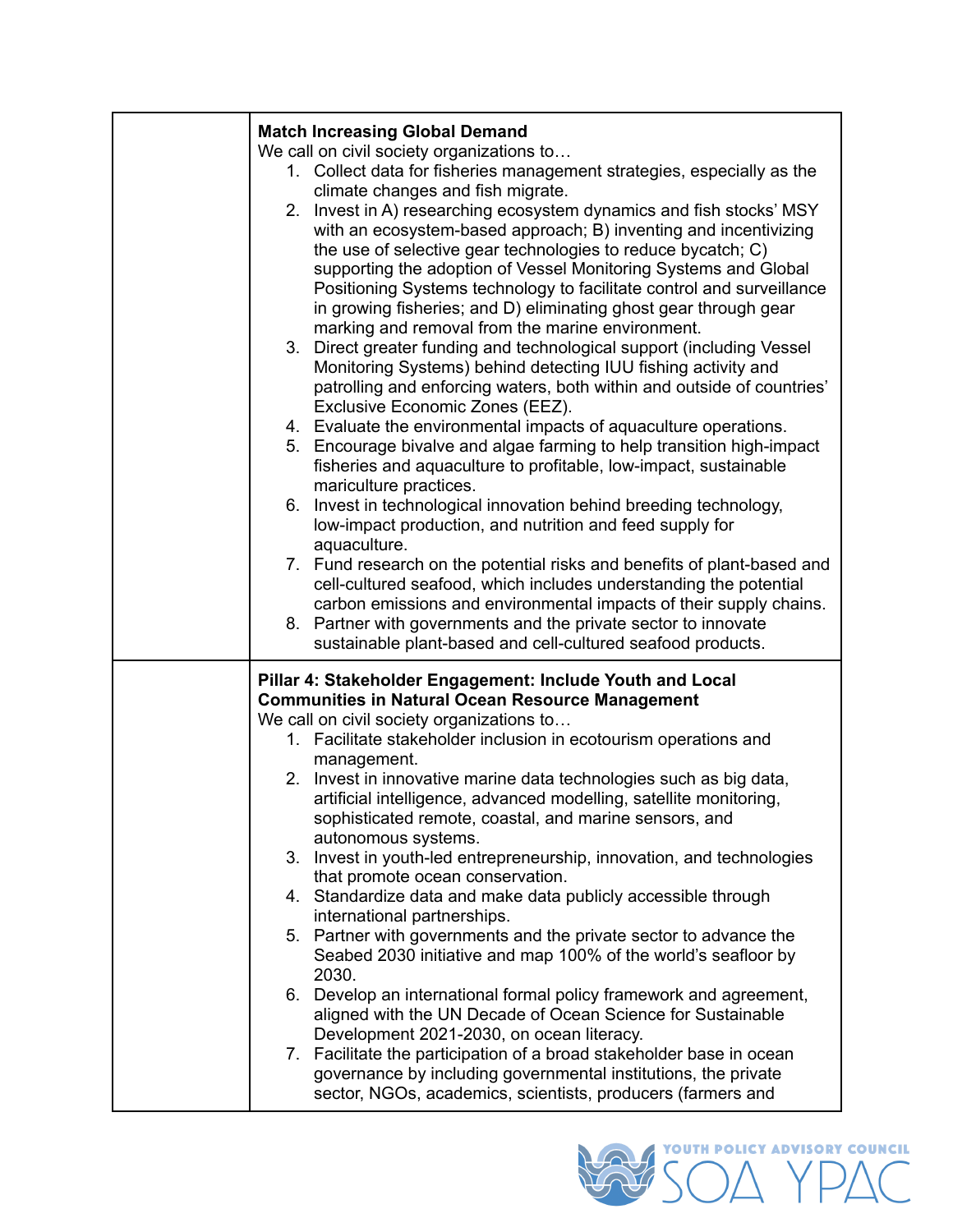| 8. | fishermen), recreational ocean users, Indigenous groups, and youth.<br>Build on sound legal and institutional mechanisms to ensure full<br>transparency in decision-making processes and grow self-sufficient<br>community management. |
|----|----------------------------------------------------------------------------------------------------------------------------------------------------------------------------------------------------------------------------------------|
|----|----------------------------------------------------------------------------------------------------------------------------------------------------------------------------------------------------------------------------------------|

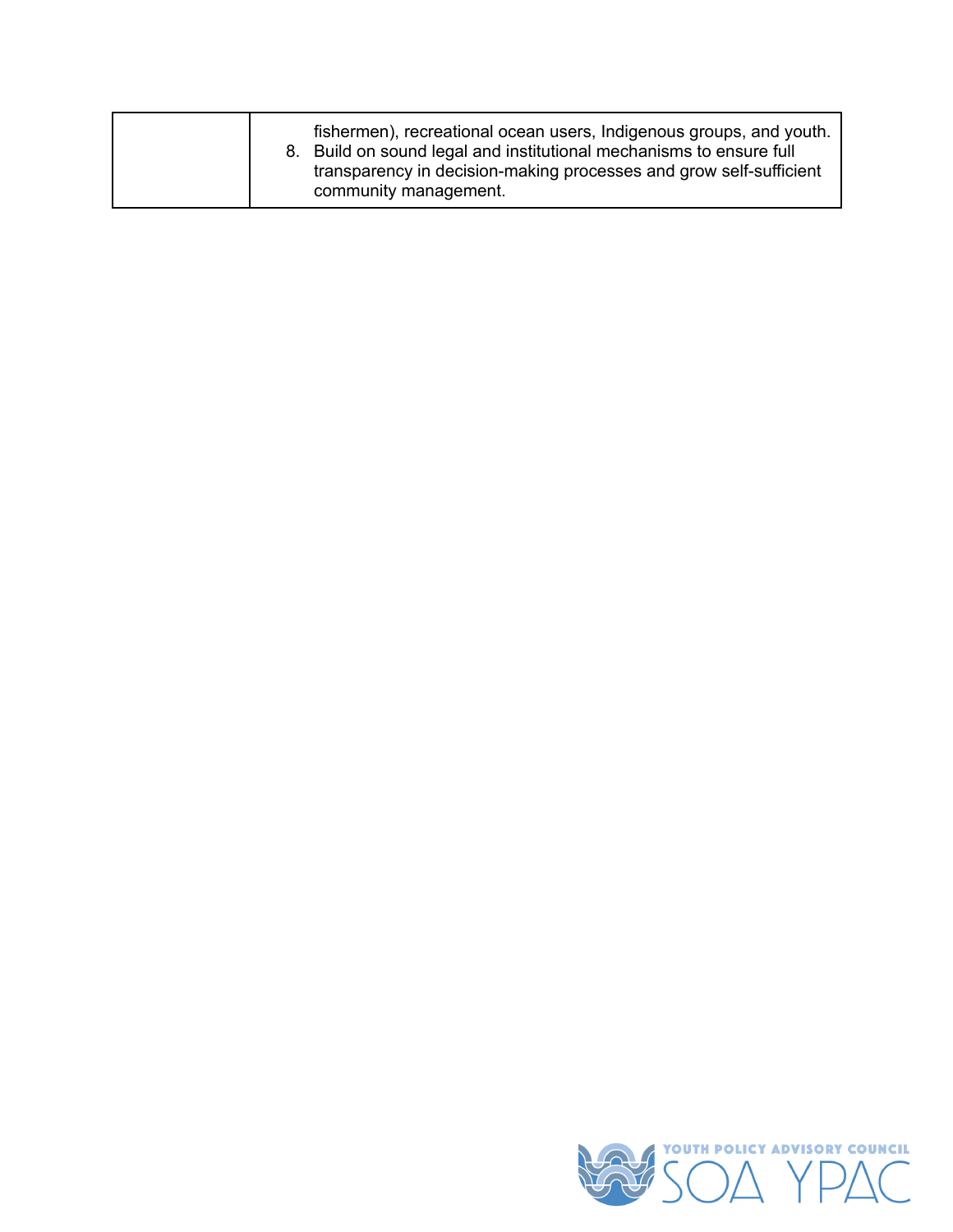#### <span id="page-10-0"></span>Preamble

Our ocean is overfished, rife with plastic, and exploited for non-renewable resources like minerals and fossil fuels. It is clear that, to date, we have not adequately considered the impact of our decisions on current and future generations. A generational cycle of injustice has been created where each generation inherits an increasingly degraded environment with less and less time to address this imbalance. Not only is this detrimental to progress at large, but our poorest, most vulnerable communities, who contribute the least to global emissions, feel the effects of our degraded environment the most. The state of the ocean impacts all of humanity, coastal and inland communities alike.

Youth today recognize the crucial role the ocean plays in ensuring the survival of our species and a habitable planet. Our ocean regulates our climate and provides food, oxygen, and ecosystem services essential to our well-being. In addition to how the ocean supports life on Earth, the ocean economy directly supports livelihoods. The annual economic turnover of ecosystem services, jobs, and cultural services provided by the ocean is estimated to be at least USD\$3 trillion. Fisheries and aquaculture alone contribute USD\$160 billion per year and 60 million jobs. As countries build their ocean economies, we, as youth, call on countries to adopt the same definition of the ocean ("blue") economy as defined by the United Nations where ocean economies should aim for "the improvement of human well-being and social equity, while significantly reducing environmental risks and ecological scarcities."

With the climate crisis representing an environmental catastrophe of unprecedented scope and scale, we must reflect on humanity's relationship with the environment and embrace ambitious solutions to ensure marine resources are sustainably used. By ensuring that we prioritize environmental health, we could secure equitable access to marine resources for future generations, providing them with opportunities that result from sustainably balancing ocean, climate, human, and economic health.

While international environmental agreements may signal a shift toward sustainability, global leaders were surveyed in 2018 on which UN Sustainable Development Goals (SDGs) were prioritized and which were not. SDG 14, which consists of conserving and sustainably using the oceans, seas, and marine resources for sustainable development, was prioritized the least. Working towards these goals has profound positive impacts on achieving other SDGs, including Zero Hunger (SDG 2), Responsible Consumption and Production (SDG 12), and Climate Action (SDG 13). As youth, not only do we need to advocate for progress on achieving the SDGs, but we also need to hold the global community accountable to the commitments they have made between each other and to youth as the greatest stakeholders in the health of our environment.

<span id="page-10-1"></span>The United Nations has recognized how the ocean is being overlooked and has declared 2021-2030 a Decade of Ocean Science for Sustainable Development to gather global ocean stakeholders behind a common framework to deliver "the ocean we need for the future we want."<sup>[1,](#page-27-1) [2,](#page-27-2) [3](#page-27-3), [4,](#page-27-4) [5,](#page-27-5) [200](#page-37-0)</sup>

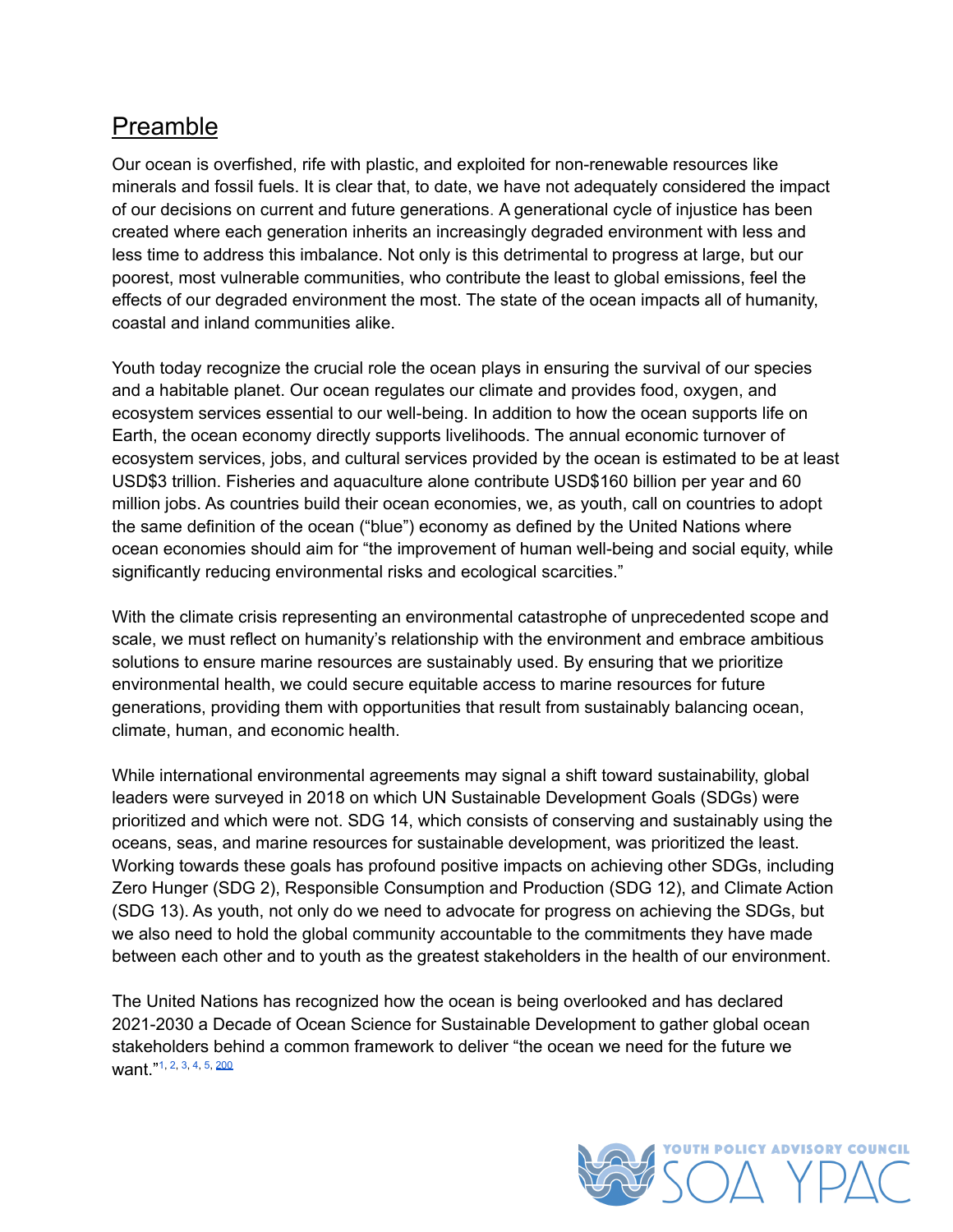#### **SOA's Youth Policy Advisory Council** seeks to do the same. **We, as youth, seek to contribute to the Ocean Decade's success by offering our own perspective on ocean-specific policy solutions and call on the international community to implement them.**

To understand what ocean challenges we need to address, we wanted to hear from global youth, subject matter experts, and ocean and coastal stakeholders. In late 2019, SOA gathered more than 100 surveys from its Young Ocean Leaders from more than 35 countries in five different languages to understand what are the greatest ocean challenges in their region. Between June and September, we consulted subject matter experts, hosted workshops to collect feedback, and received more than 60 public comments from 28 countries to refine the Global Blue New Deal and ensure it is accurate and representative of youth demands for ocean and climate action. We identified four main themes of ocean challenges based on our feedback. These themes, also known as Pillars, each have their own Subpillars that include specific ocean policy recommendations.Given the interconnectivity of the issues, Subpillars should not be considered in isolation but instead seen as intersectional and complementary.

#### **Our vision is to:**

*"outline an ocean policy framework that integrates crowdsourced youth priorities that will be proposed to governments on international, national, and local scales for amplification and implementation."*

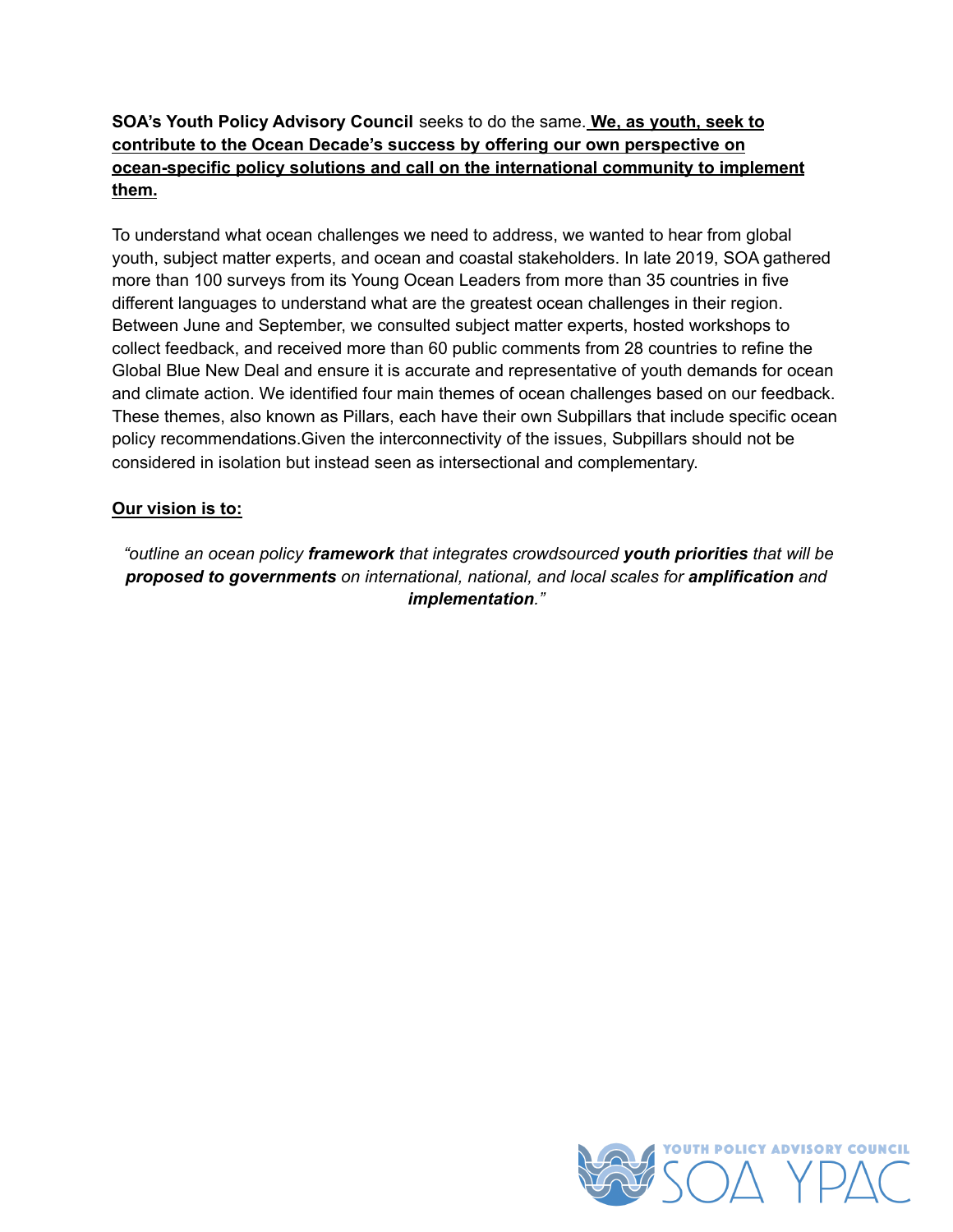# <span id="page-12-0"></span>1. **Net Zero Carbon Future**: Address the Climate Emergency

Carbon dioxide levels today are higher than at any point in the past three million years. The sharp increase in the presence of greenhouse gasses in our atmosphere, particularly carbon dioxide, is the consequence mainly of burning fossil fuels to meet global energy demand. The ocean acts as a key carbon sink and has absorbed roughly one third of the  $CO<sub>2</sub>$  produced around the world, resulting in dramatic changes such as ocean acidification, temperature rise, deoxygenation, and slowing current circulation patterns. With growing global energy demands, more greenhouse gasses will pollute our atmosphere and ocean unless radical change takes place. Shifting globally to a net zero carbon economy is necessary to achieve the Paris Agreement which seeks to limit global warming to below 2°, preferably to 1.5° Celsius, compared to pre-industrial levels. However, the UN Framework Convention on Climate Change published the NDC Synthesis Report this year, which showed that countries are not on track to achieve their Paris Agreement goals. The need for countries to be more ambitious in their climate plans is urgent. Due to the impact of a changing climate on ocean acidification, marine biodiversity, sea level rise, sea surface temperature, ocean circulation patterns, and the livelihoods of coastal communities, especially in Small Island Developing States, reducing carbon emissions is of utmost importance to preserve and improve ocean health.  $6, 7, 8, 9, 176$  $6, 7, 8, 9, 176$  $6, 7, 8, 9, 176$  $6, 7, 8, 9, 176$  $6, 7, 8, 9, 176$  $6, 7, 8, 9, 176$  $6, 7, 8, 9, 176$  $6, 7, 8, 9, 176$  $6, 7, 8, 9, 176$ 

#### <span id="page-12-3"></span><span id="page-12-1"></span>**1.1. Ending Offshore Drilling and Divesting from Fossil Fuels**

To address the climate crisis and its far-reaching impacts on ocean acidification, ocean temperatures, and sea level rise, we can no longer support investment into an industry that furthers the problem. The International Energy Agency corroborates that there is "no need for investment in new fossil fuel supply in our net-zero pathway." As youth, we must not seek to continue or expand exploitative practices that undermine progress toward achieving a sustainable, circular economy. We call on countries to divest from the fossil fuel industry and to implement a moratorium on offshore drilling and nonrenewable ocean energy development. For existing offshore drilling installations, we call on governments to instate a tax or penalty fee on their petroleum production and to use revenues to invest in renewable ocean energy research and development. We also call on governments, at all scales, to implement carbon pricing policies that will reduce emissions, such as a carbon tax or cap-and-trade scheme, and to direct revenues to renewable energy development and improving sustainability.  $10, 11, 12, 13, 14, 15, 16, 17, 18$  $10, 11, 12, 13, 14, 15, 16, 17, 18$  $10, 11, 12, 13, 14, 15, 16, 17, 18$  $10, 11, 12, 13, 14, 15, 16, 17, 18$  $10, 11, 12, 13, 14, 15, 16, 17, 18$  $10, 11, 12, 13, 14, 15, 16, 17, 18$  $10, 11, 12, 13, 14, 15, 16, 17, 18$  $10, 11, 12, 13, 14, 15, 16, 17, 18$  $10, 11, 12, 13, 14, 15, 16, 17, 18$  $10, 11, 12, 13, 14, 15, 16, 17, 18$  $10, 11, 12, 13, 14, 15, 16, 17, 18$  $10, 11, 12, 13, 14, 15, 16, 17, 18$  $10, 11, 12, 13, 14, 15, 16, 17, 18$  $10, 11, 12, 13, 14, 15, 16, 17, 18$  $10, 11, 12, 13, 14, 15, 16, 17, 18$  $10, 11, 12, 13, 14, 15, 16, 17, 18$  $10, 11, 12, 13, 14, 15, 16, 17, 18$ , [19](#page-28-0), [20](#page-28-1), [21](#page-28-2), [22](#page-28-3), [23](#page-28-4), [24](#page-28-5), [25](#page-28-6), [26](#page-28-7), 27, [177,](#page-35-1) [178](#page-35-2)

#### <span id="page-12-2"></span>**1.2. Investing in Renewable Ocean Energy**

While offshore drilling pollutes our atmosphere and ocean with greenhouse gasses, the current renewable energy potential of the ocean can meet the annual global energy demand by roughly four times. Many island and coastal states currently rely on importing fossil fuels to meet energy demand, and harnessing the ocean's energy potential could improve the energy independence of these communities to safeguard their economies against external shocks. Alternative energy sources such as offshore wind, wave, tidal, thermal, salinity, and floating solar PV clean ocean energy technologies provide immense potential toward achieving decarbonization, and we

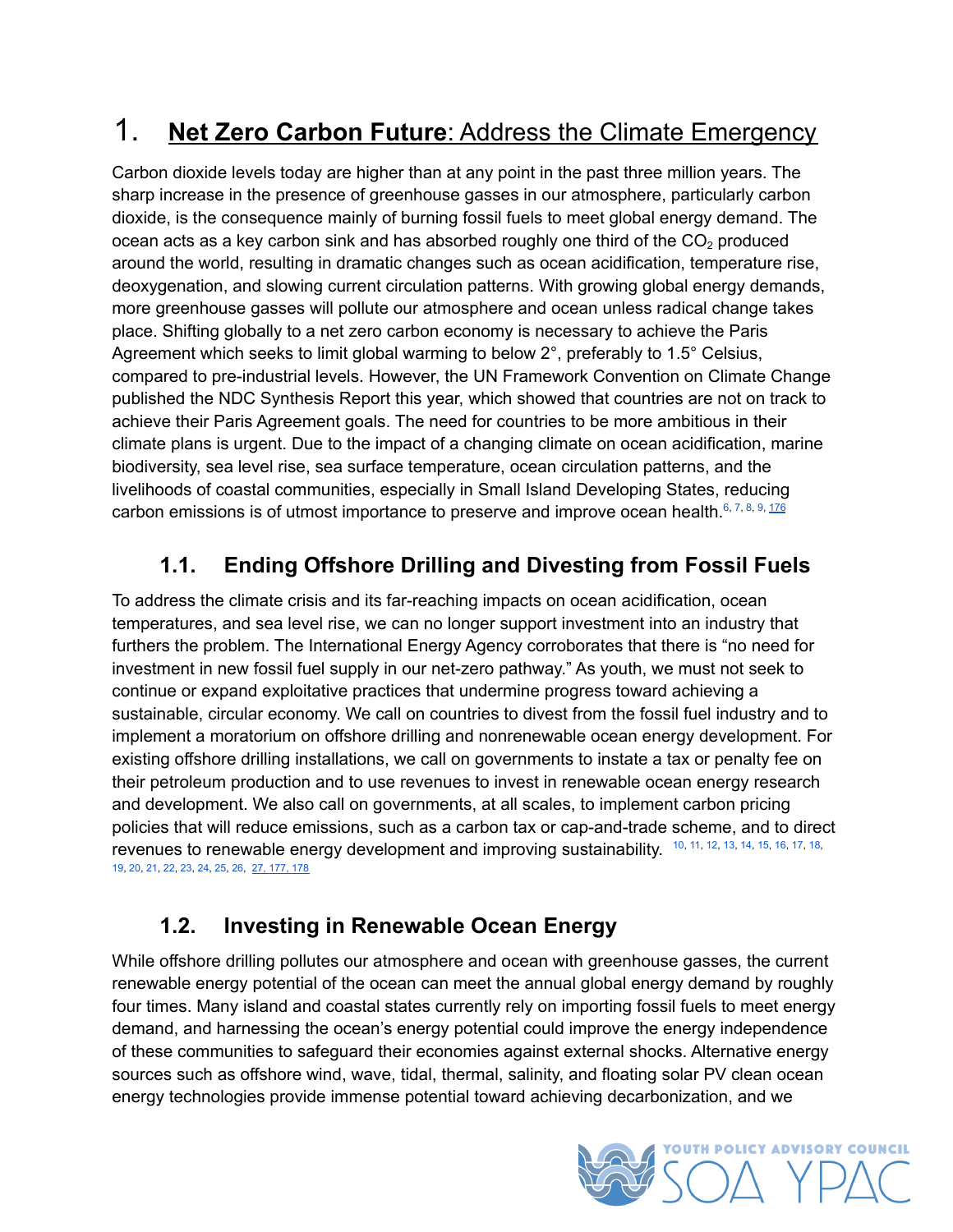should deploy these technologies as quickly as possible. We call on governments and the private sector to fund research and development into clean ocean energy technologies to: 1) mitigate any potential risks, 2) ensure scalability and efficiency, and 3) understand how best to integrate local communities in the deployment of such technology.<sup>[10](#page-27-10), [11,](#page-27-11) [12,](#page-27-12) [13,](#page-27-13) [14,](#page-27-14) [15,](#page-27-15) [16,](#page-27-16) [17,](#page-27-17) [18,](#page-27-18) [19,](#page-28-0) [20,](#page-28-1) [21,](#page-28-2) [22,](#page-28-3)</sup> [23](#page-28-4), [24](#page-28-5), [25](#page-28-6), [26](#page-28-7), [27](#page-28-8)

#### <span id="page-13-0"></span>**1.3. Decarbonizing the Shipping and Fishing Industries**

Shipping goods across ocean basins is responsible for the vast majority of global trade. However, it comes at a cost: almost one billion tonnes of carbon dioxide is emitted annually. Considering that the shipping industry is responsible for approximately 3% of global greenhouse gas emissions annually and the industry's projected growth, decarbonizing the shipping sector is critical to obtain a net zero carbon future. The fishing industry must also decarbonize to achieve a net zero carbon future. For every ton of fish caught, 1.7 tons of carbon pollution is emitted. The emissions are attributed to the use of large amounts of fuel for activities such as onboard processing, refrigeration, freezing, and vessel propulsion. Some fishing methods are more carbon intensive than others, with the beam and bottom trawl method being the most fuel intensive. To decarbonize the shipping and fishing industries, governments, the private sector, and civil societies must increase investment in the research and development of alternative fuel sources such as next generation biofuels, hydrogen, and ammonia, as well as incentivize the use of low-impact fishing methods and gear. Countries must join together to set a cap on global shipping and fishing industry emissions and introduce carbon pricing instruments to incentivize and catalyze the deployment of net zero carbon shipping and fishing industries at scale. Additionally, as global shipping and fishing fleets are electrified, noise pollution will also be reduced. The ports where shipped goods and fish arrive must also be greened. To green our ports, we call on governments to 1) inventory their ports' environmental impacts, 2) adopt ambitious procurement, concessions, and regulatory policies to support port electrification and decarbonization, and 3) scale green, resilient port equipment, greening services, and infrastructure, including shoreside electricity.

<span id="page-13-2"></span><span id="page-13-1"></span>[28](#page-28-9), [29](#page-28-10), [30](#page-28-11), [31](#page-28-12), [32](#page-28-13), [33](#page-28-14), [34](#page-28-15), [170](#page-35-3), [171,](#page-35-4) [179](#page-35-5), [180](#page-36-0)

#### **1.4. Eliminating Single-use Plastics**

By 2050, there may be more plastic than fish in the ocean. Petroleum products like plastics may originate on land but often end up in our ocean. Plastics and other solid waste materials are accumulating in ocean gyres, creating large, dense, floating waste aggregations, such as the Great Pacific Garbage Patch, and are often consumed by marine mammals and birds, which has caused significant biodiversity loss. Almost 100% of plastics are sourced from chemicals from fossil fuels, and about 4-8% of annual global oil consumption is associated with plastics, representing part of the oil industries' exit strategy from energy. We call on countries to adopt laws that regulate the production and use of land-based materials causing marine litter, such as prohibiting and disincentivizing manufacturing and use of single-use plastics via bans, taxes, and other requirements. Responsible waste management is also key to solving the plastics

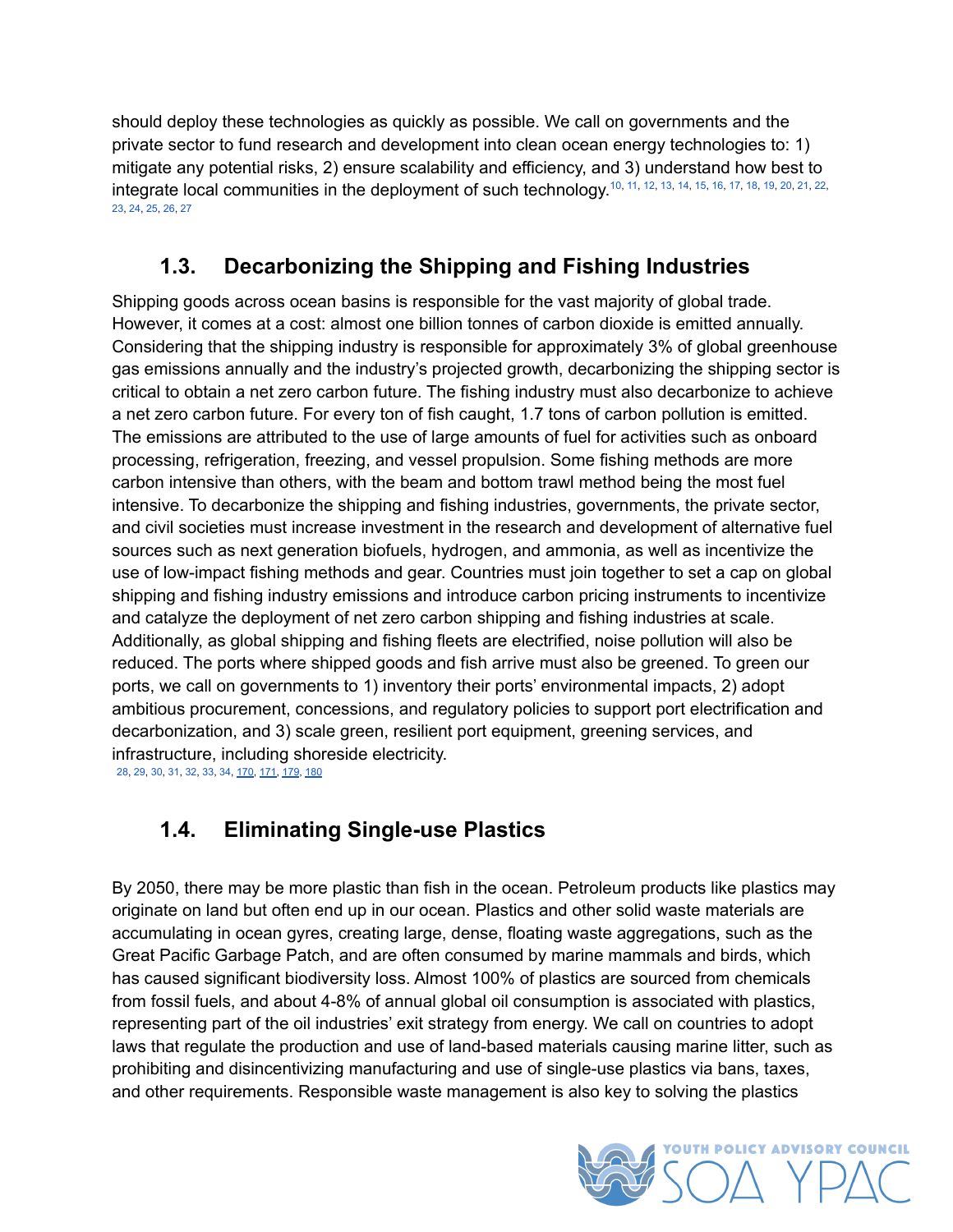issue: instead of shipping waste away from its source, developed nations must work with developing nations to create landfill disposal requirements and infrastructure for solid and liquid waste, including recycling facilities. Recognizing the prevalence of plastics across the global supply chain, we must encourage entrepreneurship through subsidies and other market incentives for plastic alternatives. We call on the UN to gather international stakeholders to discuss a global plastics treaty to identify the biggest challenges in moving away from plastic and create a framework for reimagining a circular economy. Furthermore, we call on businesses and governments to create carbon and plastic reduction strategies to become accountable partners in ocean resource management, regulation, and in removing their products from environments that they have polluted. <sup>[35](#page-28-16), [36](#page-28-17), [37](#page-28-18), [38](#page-29-0), [39](#page-29-1), [40](#page-29-2), [41](#page-29-3), [42](#page-29-4), [43](#page-29-5), [44](#page-29-6), [45](#page-29-7), [46](#page-29-8), [52](#page-29-9), [53](#page-29-10), [54](#page-29-11), [55](#page-29-12), [56](#page-29-13), [57](#page-29-14), [58](#page-29-15), <u>[181](#page-36-1), [182](#page-36-2)</u></sup>

#### <span id="page-14-2"></span>**1.5. Limiting Agricultural, Industrial, and Chemical Ocean Pollution**

<span id="page-14-0"></span>Our ocean's dead zones, where low oxygen concentrations suffocate and kill animal life, are cumulatively the size of the United Kingdom. Chemical, industrial, and agricultural contaminants, including nitrogen-, sulfur- and phosphorus-based fertilizers and pesticides, run off into and contaminate our rivers and ocean. However, responsible parties are rarely held accountable when water sources become contaminated and marine life suffers. Agriculture is the second-largest source of greenhouse gas emissions, and the manufacturing of fertilizers, pesticides, and other chemical and industrial contaminants accelerate climate change. We must call on governments, private, and civil societies to expand regenerative agricultural practices and implement policies that support sustainable farming strategies with respect to diversified crops, agroecological systems, nutrient management, cover crops, buffer vegetation, low to no tillage, livestock waste, and drainage water. For all agricultural, industrial, and chemical contaminants, we must encourage entrepreneurship through subsidies to and other market incentives for environmentally-friendly, zero to low carbon alternatives. We also call on governments to apply a watershed-based approach to understand how these contaminants enter our water systems and to improve stormwater and wastewater management systems. Not only do we call on all countries to ratify the London Convention and Protocol to combat marine litter from being disposed of at-sea, but we ask them to set specific target goals to remove non-biodegradable or toxic waste from the environment and encourage compliance. Furthermore, weighing shipping cargo before it leaves port to ensure that the litter arrives on land, imposing fines and criminal sentences on infractions detected, and mandating that responsible parties restore the environment they have damaged are all necessary steps to hold people and businesses accountable for polluting. [35](#page-28-16), [36](#page-28-17), [37](#page-28-18), [38](#page-29-0), [39](#page-29-1), [40](#page-29-2), [41](#page-29-3), [42](#page-29-4), [43](#page-29-5), [44](#page-29-6), [45](#page-29-7), [46](#page-29-8), [52](#page-29-9), [53](#page-29-10), [54](#page-29-11), [55](#page-29-12), [56](#page-29-13), [57](#page-29-14), [58](#page-29-15), [184](#page-36-3), [185](#page-36-4), [186,](#page-36-5) [187](#page-36-6), [188](#page-36-7), [189](#page-36-8)

## <span id="page-14-1"></span>**1.6. Transitioning to a Circular Economy**

The circular economy (CE) proposes a new economic system to move away from the current linear model of "take-make-dispose". The CE aims to redesign how we keep products and materials in use by diverting land-based, human-generated waste away from entering the

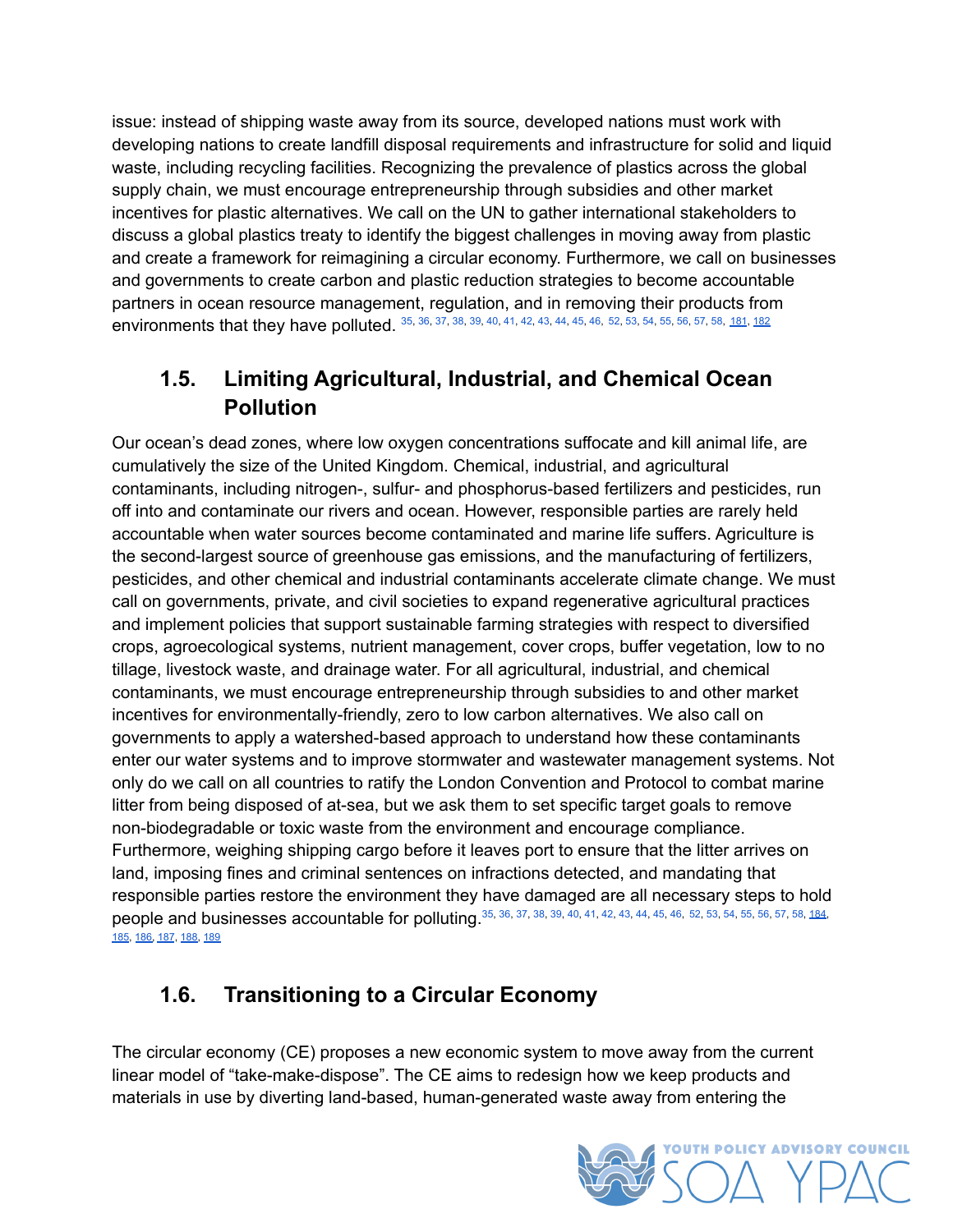<span id="page-15-0"></span>marine environment. This would limit waste generation and the need for extractive practices for new materials. For example, when materials like precious metals are recovered instead of disposed of, the raw extraction of a nonrenewable material is avoided. Additionally, the negative social impacts affiliated with the supply chains of deep-sea and land-based mining can be bypassed, which can come with significant human rights implications. By requiring less natural resource extraction and virgin manufacturing, the circular economy would reduce greenhouse gas emissions and play a significant role in ensuring a sustainable economic transition. We call on governments to implement regulations and market-based instruments that promote circular products and businesses on individual, local, regional and country levels, such as establishing eco-design and circularity incentives, implementing extended producer responsibility (EPR) schemes, and introducing bans, subsidies and taxes. We echo our previous call for the UN to convene global stakeholders on how we can shift toward a sustainable, circular economy. Especially for those companies who are most responsible for carbon emissions and plastic, agricultural, industrial, and chemical pollution, we call on them to champion improving circularity within their corporate supply chains and to balance accountability with action.  $47,48,49,50,51$  $47,48,49,50,51$  $47,48,49,50,51$  $47,48,49,50,51$  $47,48,49,50,51$  $47,48,49,50,51$  $47,48,49,50,51$  $47,48,49,50,51$  $47,48,49,50,51$ 

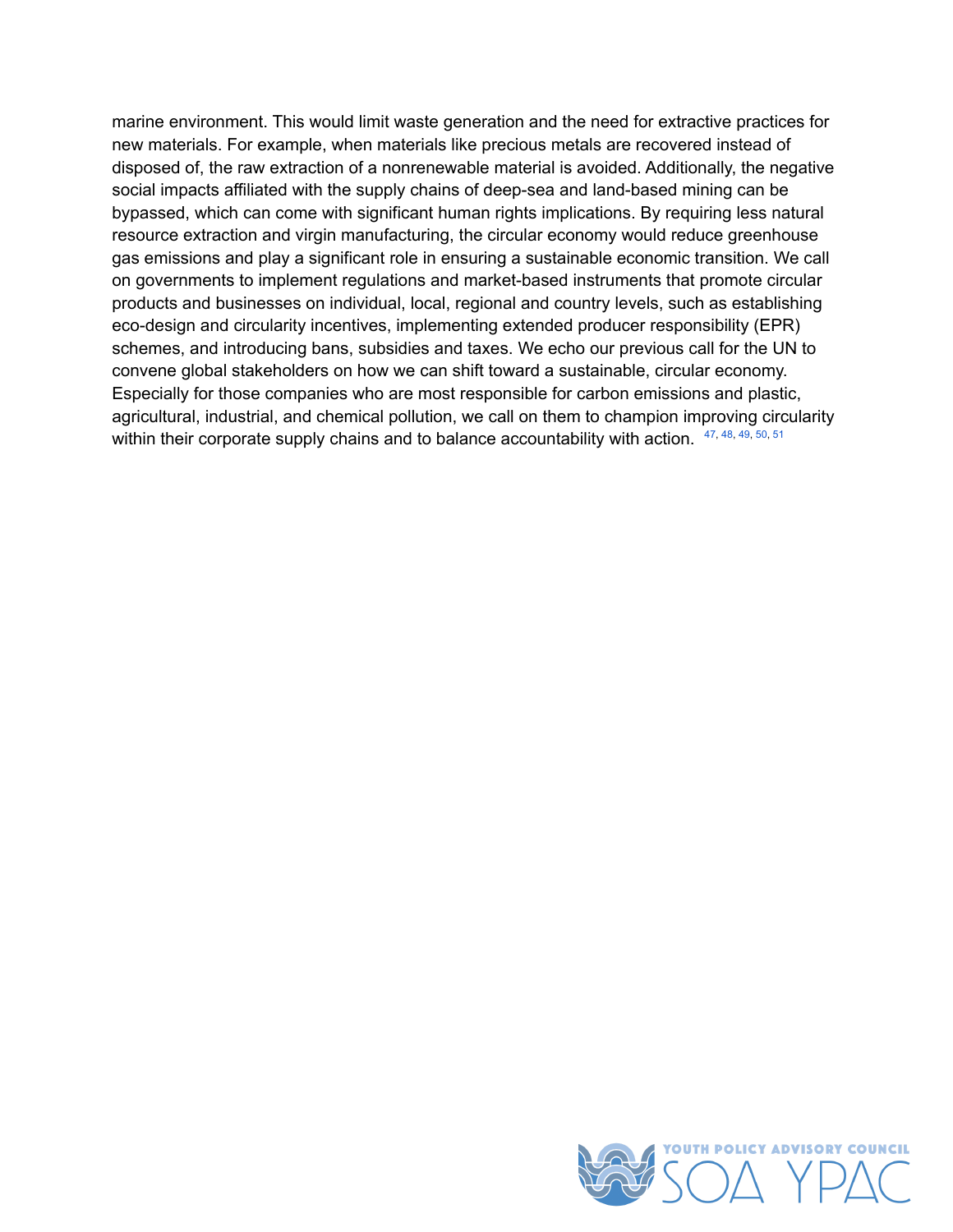## <span id="page-16-0"></span>2. Restore Marine Biodiversity: Promote Nature-based **Solutions**

Across the globe, corals are bleaching, formerly thriving ecosystems are becoming dead zones, and kilometers of wetlands and mangroves are being destroyed everyday. We are in an ecological emergency. While today's history may write of the diverging poles between humanity and nature in the Anthropocene era, as youth, we are given the opportunity to rewrite this history: by safeguarding biodiversity and embracing nature-based solutions, we can mitigate the impacts of the planet's sixth mass extinction event and the climate crisis. By protecting, restoring, and managing marine ecosystems and wildlife well, thriving communities of healthy ocean life operate as a carbon sink where carbon is sequestered for free. We must prioritize the conservation of our planet's ecosystems for their use values, such as greenhouse gas sequestration, cleaner air, cleaner water, reduced coastal erosion, climate resilience, and habitat creation, and for the non-use values associated with the inherent value of biodiversity. Wildlife must be managed responsibly and sustainably in order to protect critical species, maintain and restore ecosystems, and protect human livelihoods and food security. Ocean ecosystems are not defined by a country's borders, and cooperative international governance is necessary to support effective ecosystem management and prevent captured carbon from being released back into the atmosphere and ocean.  $59, 60, 61, 62, 63, 64, 65, 183$  $59, 60, 61, 62, 63, 64, 65, 183$  $59, 60, 61, 62, 63, 64, 65, 183$  $59, 60, 61, 62, 63, 64, 65, 183$  $59, 60, 61, 62, 63, 64, 65, 183$  $59, 60, 61, 62, 63, 64, 65, 183$  $59, 60, 61, 62, 63, 64, 65, 183$  $59, 60, 61, 62, 63, 64, 65, 183$  $59, 60, 61, 62, 63, 64, 65, 183$  $59, 60, 61, 62, 63, 64, 65, 183$  $59, 60, 61, 62, 63, 64, 65, 183$  $59, 60, 61, 62, 63, 64, 65, 183$  $59, 60, 61, 62, 63, 64, 65, 183$  $59, 60, 61, 62, 63, 64, 65, 183$  $59, 60, 61, 62, 63, 64, 65, 183$ 

## <span id="page-16-2"></span><span id="page-16-1"></span>**2.1. Achieving 30x30**

Less than 10% of the ocean is designated for protection as a Marine Protected Area (MPA) even as the climate changes and fish populations collapse. We support the global 30x30 movement to protect 30% of the world's land and ocean by 2030. As new MPAs are established, they must be built with a robust scientific foundation that takes socio-ecological contexts into account and be protected as no-take zones where extractive activities are prohibited. As these MPAs are created, a "bottom-up" rather than a "top-down" method should be utilized, where local communities, Indigenous peoples, small-scale fishers, and other traditional marine space users are prioritized and engaged in participatory decision-making to ensure that their needs, priorities, and traditional knowledge are taken into account. Engaging these communities will also establish a sense of ownership that leads to effective protection and sustainable management of the MPA. MPAs should be designed to protect important wildlife migration corridors, areas of high biodiversity, and key habitats for breeding and feeding. We call on governments to scale no-take MPAs to cover a third of the world's ocean to not only protect biodiversity but to also 1) buffer our coasts against extreme weather and coastal erosion, 2) provide economic and health benefits to local coastal and indigenous communities through sustainable tourism and decreased pollution, and 3) support natural carbon sequestration. Although less than 10% of the global fisheries catch comes from high seas, creating protected no-take zones beyond the boundaries of national jurisdictions would allow fish stocks to rebuild, protect migratory species, and support island and coastal livelihoods, biodiversity, and ecosystem services. We call on governments to 1) fund more research into understanding the social impacts and carbon sequestration potential of preserving 30% of their territorial waters as an MPA, 2) analyze the potential of implementing MPAs with flexible borders to account for

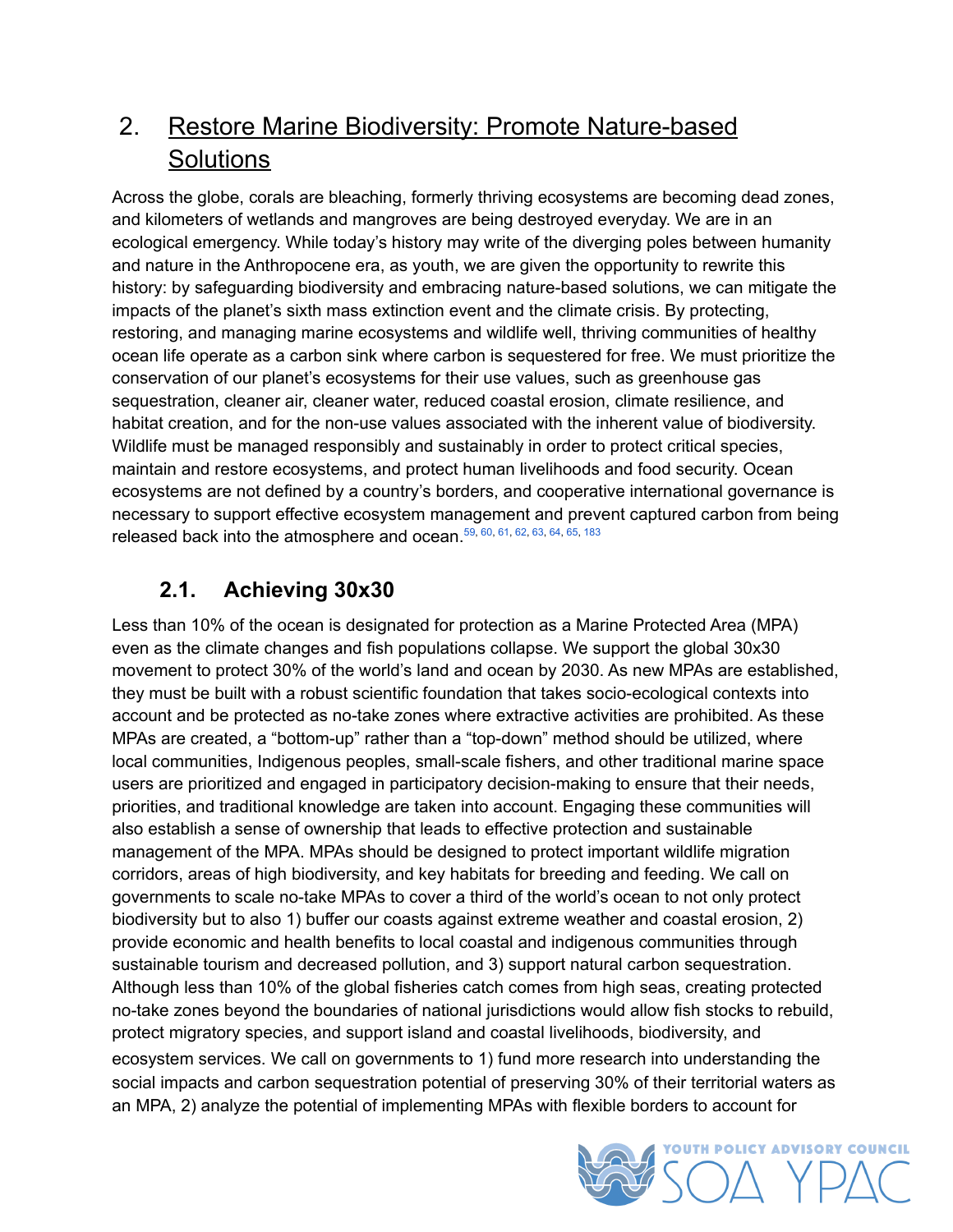<span id="page-17-3"></span>climate change, species movements, and ocean currents, 3) collaborate with neighboring countries to create marine corridors that go beyond boundaries of national jurisdiction, and 4) integrate stakeholders into the decision-making process in creating future MPAs.<sup>[66](#page-30-7), [67](#page-30-8), [68](#page-30-9), [69](#page-30-10), [70](#page-30-11), [71](#page-30-12), [72](#page-30-13),</sup> [73](#page-30-14), [74](#page-30-15), [75](#page-30-16), [76](#page-30-17), [77](#page-30-18), [78](#page-30-19), [79](#page-30-20), [80](#page-31-0), [81](#page-31-1), [82](#page-31-2), [83](#page-31-3), [84](#page-31-4), [172](#page-35-6), [173,](#page-35-7) [190](#page-36-10), [197](#page-37-1)

#### **2.2. Enforcing Against Non-compliance in Biodiversity Conservation Efforts**

<span id="page-17-0"></span>Without enforcement and compliance, policies designed to conserve biodiversity compromise much of their intended conservation value. From the outset of designing an MPA, strategizing how to monitor and enforce compliance is a crucial part of being able to achieve an MPA's defined long-term conservation goals to preserve and promote biodiversity. We call on countries to create incentives for community enforcement, systems for conflict resolution, and strong enforcement channels between nations to support prosecution. Unfortunately, many countries do not have the resources to patrol and enforce their waters or the high seas: to this end, we call on the private sector and civil societies to join in partnership to direct greater funding and technological support behind identifying, monitoring, and enforcing against non-compliant activities that threaten protected ecosystems that offer benefit to all. Additionally, two-thirds of the ocean is in areas beyond national jurisdiction (ABNJ), where laws on management and governance are less clear. We call on the UN Convention on the Law of the Sea (UNCLOS) to create an international, legally-binding agreement for the conservation and sustainable use of ABNJ at its next meeting in 2022. Non-compliance in MPAs and ABNJs are not the only enforcement issues that endanger biodiversity: we call on governments to enforce laws that remove invasive species and that prosecute the illegal trafficking and commercialization of marine biodiversity, especially endangered species. We call on countries to 1) ban fishing for IUCN Red List endangered species, 2) limit fishing for IUCN Red List vulnerable species, 3) comply with the ballast water management recommendations from the International Maritime Organization Ballast Water Management Convention, and 4) enforce stricter regulations against those who introduce non-native species and harm protected biodiversity.<sup>[85](#page-31-5), [86](#page-31-6), [87](#page-31-7), [88](#page-31-8), [199](#page-17-2)</sup>

## <span id="page-17-2"></span><span id="page-17-1"></span>**2.3. Establishing a Global Deep-Seabed Mining Moratorium**

With less than 20% of our seafloor mapped, we cannot and do not understand the role of deep-sea biodiversity in the larger climate or biosphere systems. However, we do know that the deep sea plays a crucial role in climate mitigation by absorbing and storing  $CO<sub>2</sub>$  and heat. Disrupting the seabed by mining could release carbon that has been previously stored. However, the Pacific Islands nation, Nauru, triggered the "two-year rule" at the International Seabed Authority, which would begin deep seabed mining in as soon as two years. We remind the international community of the Precautionary Approach of the Rio Declaration on Environment and Development, which states that "Where there are threats of serious or irreversible damage, lack of full scientific certainty shall not be used as a reason for postponing cost-effective measures to prevent environmental degradation." Especially as youth, we must not seek new frontiers that exploit natural resources for manufacturing technologies (e.g. solar panels, electric vehicles, etc.) to achieve a sustainable, circular economy. Decision-making

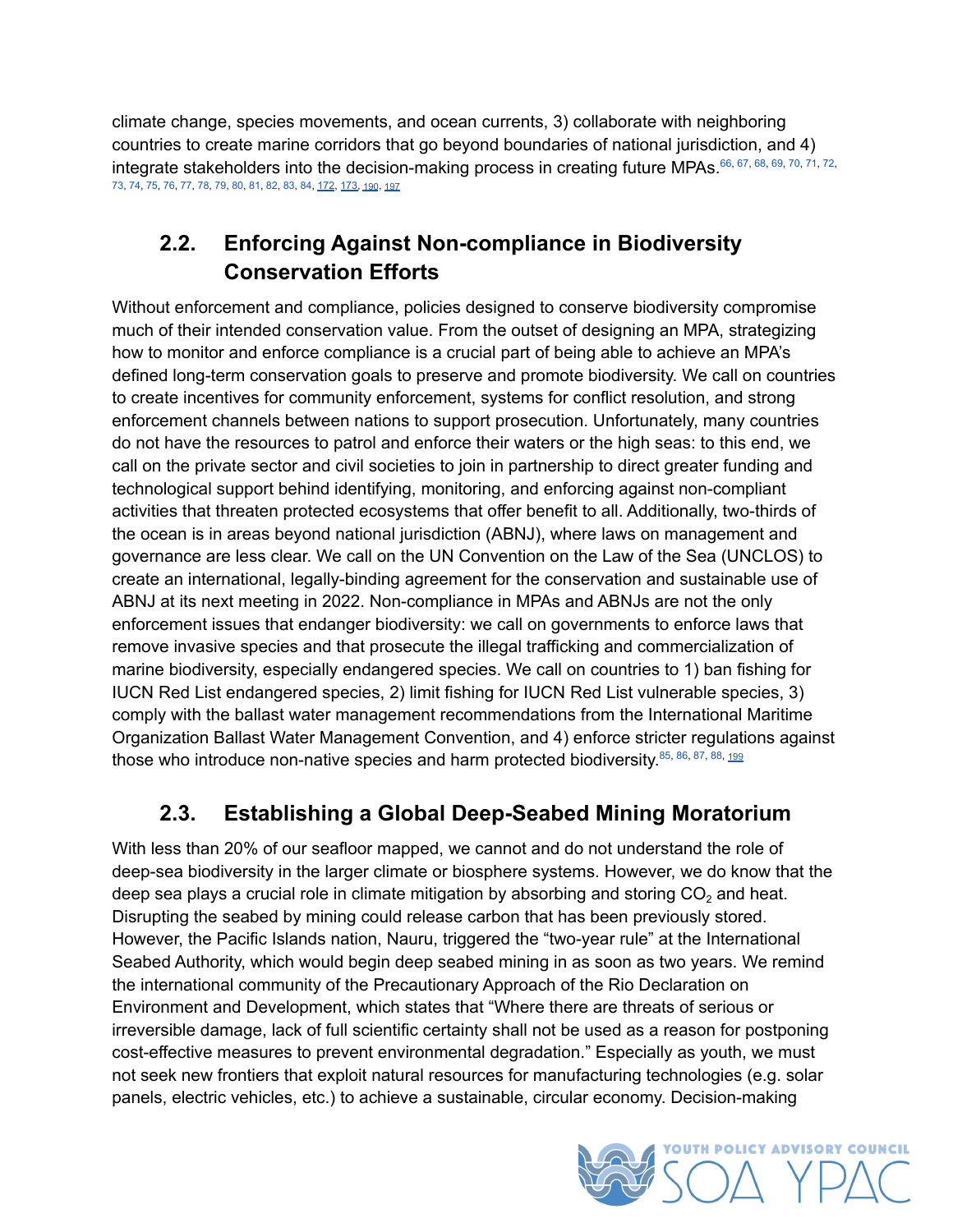processes for deep-seabed mining, specifically at the International Seabed Authority (ISA), need to be inclusive, transparent, accountable, and adequately account for intergenerational equity. The ISA has significant structural issues surrounding the lack of transparency in process and governance, monitoring and compliance, absence of science-based decision-making and the precautionary principle, conflicts of interest, and incentives to mine. Because of these issues, we call on the ISA to immediately open public consultation periods on its process and structure based on its current lack of fit for purpose. Deep-seabed mining is an unjustified threat to unique deep-sea biodiversity under the guise of a green revolution, which is why we call on countries to take a firm stance before the ISA to stop issuing exploratory licenses and to adopt a global moratorium on deep-seabed mining before there are severe environmental impacts that we cannot fully understand, let alone predict or mitigate.<sup>[89](#page-31-9), [90](#page-31-10), [91](#page-31-11), [92](#page-31-12), [191](#page-36-11), [192](#page-36-12), [198](#page-37-2)</sup>

#### <span id="page-18-0"></span>**2.4. Restoring Marine Ecosystems for Resilience and Mitigation**

<span id="page-18-1"></span>Global sea levels are rising, and natural disasters such as tropical storms and cyclones are becoming more intense. Fortunately, restoring and rewilding marine ecosystems is one of our best solutions to protect us from these threats. While traditional ("gray") manmade infrastructure, such as culverts and seawalls, may need to be maintained, repaired, or replaced, blue carbon infrastructure, such as wetlands, mangroves, marshes, oyster reefs, coral reefs, kelp forests, and the installation of living shorelines maximize the potential of nature-based solutions to build resilience in coastal communities while reaping the additional benefits of sequestering carbon, mitigating climate change, and protecting biodiversity. However, to protect these critical marine ecosystems, we must also protect key spawning grounds and migratory routes for marine and anadromous species and replenish the flow of sediments and nutrients in rivers and coastal watersheds. We call on the global community to reprioritize and refinance national, local, and private investments in land development to further research, encourage, and scale the preservation, restoration and reintroduction of coastal and marine ecosystems, especially now during the UN Decade of Ecosystem Restoration. Most importantly, before we restore and reintroduce blue carbon, we must preserve what's left and harness biodiversity instead of **destroying it**.<sup>[93,](#page-31-13) [94,](#page-31-14) [95,](#page-31-15) [96,](#page-31-16) [97,](#page-31-17) [98,](#page-31-18) [99](#page-32-0)</sup>

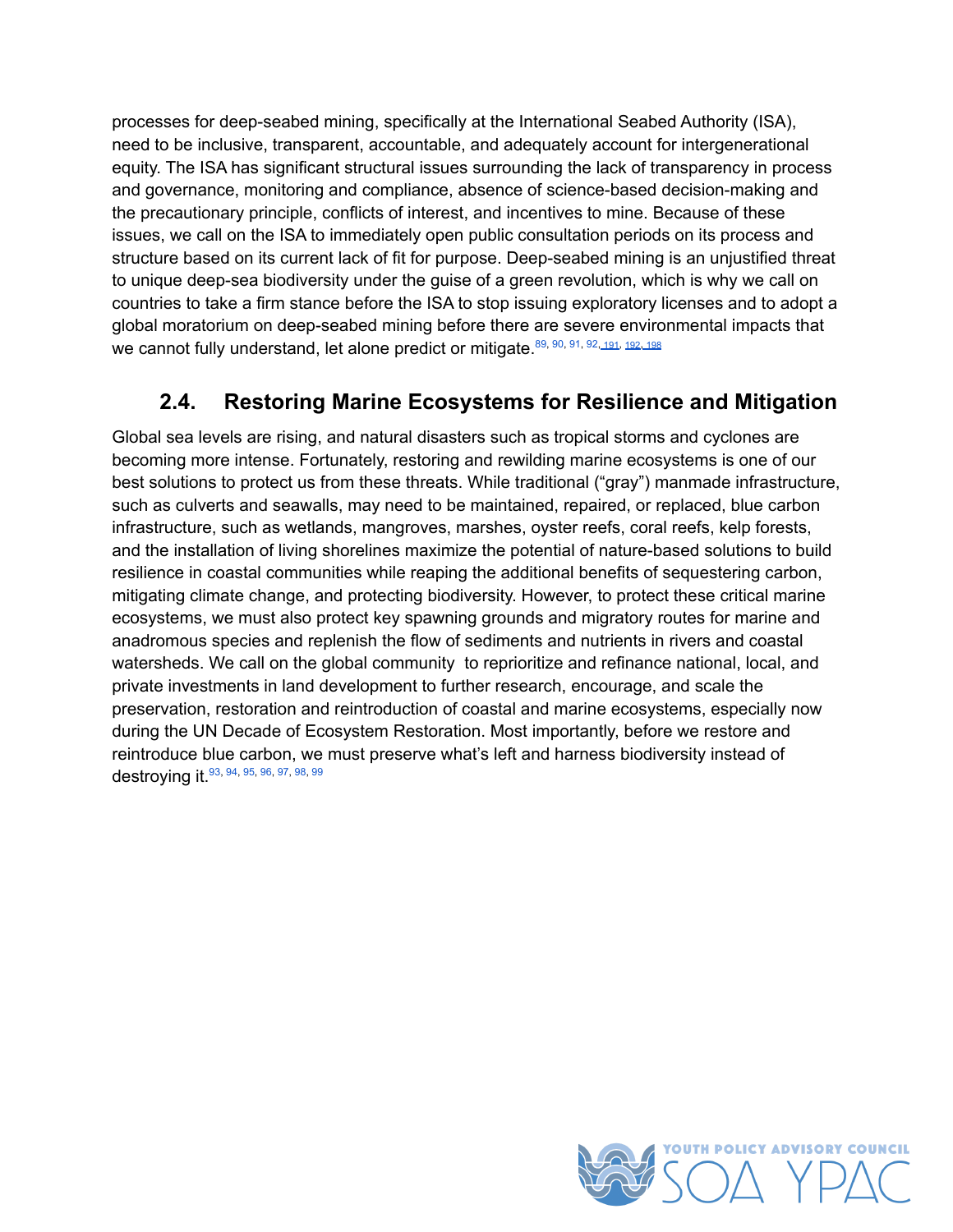## <span id="page-19-0"></span>3. **Sustainable Seafood**: Strengthen Sustainable Seafood to Match Increasing Global Demand

According to the UN Food and Agriculture Organization (FAO) "The State of World Fisheries and Aquaculture 2020," total food fish consumption has risen by 122% over 28 years. As individual wealth builds, the demand for seafood increases. While the world increases consumption as stocks are depleted, consuming locally-sourced seafood supports local communities, offers greater food security, and eliminates the carbon emissions that come from shipping fish great distances. Unfortunately, as consumers seek sustainable seafood options, some ecolabel certification schemes mislead consumers into buying seafood that is not actually sustainable. While some ecolabels may advertise seafood as sustainably sourced, oftentimes there is too little information or transparency from the seafood supplier or from the certification organization to trust that what is labeled as sustainable is actually sustainable. Across seafood industries, certification processes should be free of conflicts of interest and/or regulated by an independent body to limit greenwashing. Ecolabels may be an important tool for consumers to support sustainable seafood industries, but the certification process requires major reform and cannot be the sole solution in approaching the unsustainable seafood problem. Especially as climate change impacts seafood catch and production, strong fisheries governance and adaptive management systems are the foundation for a sustainable global seafood supply that can combat food insecurity and malnutrition. With more fish being caught and eaten than ever before, with 34% of global fish stocks declared as overexploited, with more than 50 million tons of potential seafood discarded every year, and with climate change exacerbating the pressure placed on already vulnerable fish populations, we must ensure the viability of global ocean ecosystems and address the need for climate-resilient ocean ecosystems. Balancing the health of these ecosystems with sustainable harvest ensures that as we feed ourselves, future generations will be able to enjoy seafood as well. <sup>[100](#page-32-1), [101](#page-32-2), [102,](#page-32-3) [103](#page-32-4), [174](#page-35-8), [193,](#page-36-13) [194](#page-36-14)</sup>

## <span id="page-19-2"></span><span id="page-19-1"></span>**3.1. Encouraging Sustainable Governance of Capture Fisheries**

More than a third of the world's fish stocks are overexploited, which means that some fish stocks are being harvested at a rate faster than they can replenish themselves. Not only are fish populations subject to overexploitation, but marine biodiversity at large is threatened by non-selective gear and ghost gear. Non-selective gear results in millions of tons of bycatch every year, and ghost gear is a predominant source of marine litter, with notable negative ecological consequences including entanglement and habitat destruction/degradation. Despite many international agreements to manage fish stocks in international and domestic waters sustainably, the rate at which we take fish from the ocean struggles to keep pace with the increasing demand for seafood around the world. We call on governments, as well as private and civil societies, to join in 1) building stronger governance agreements to sustainably manage the fish stocks within and outside of countries' Exclusive Economic Zones (EEZ) (including Areas Beyond National Jurisdiction); 2) adopting precautionary and ecosystem-based approaches to fisheries management; 3) collecting data for fisheries management strategies, especially as the climate changes and fish migrate; and 4) setting catch limits lower than a fish stock's maximum sustainable yield (MSY) or demand if lower than the MSY. We also call on

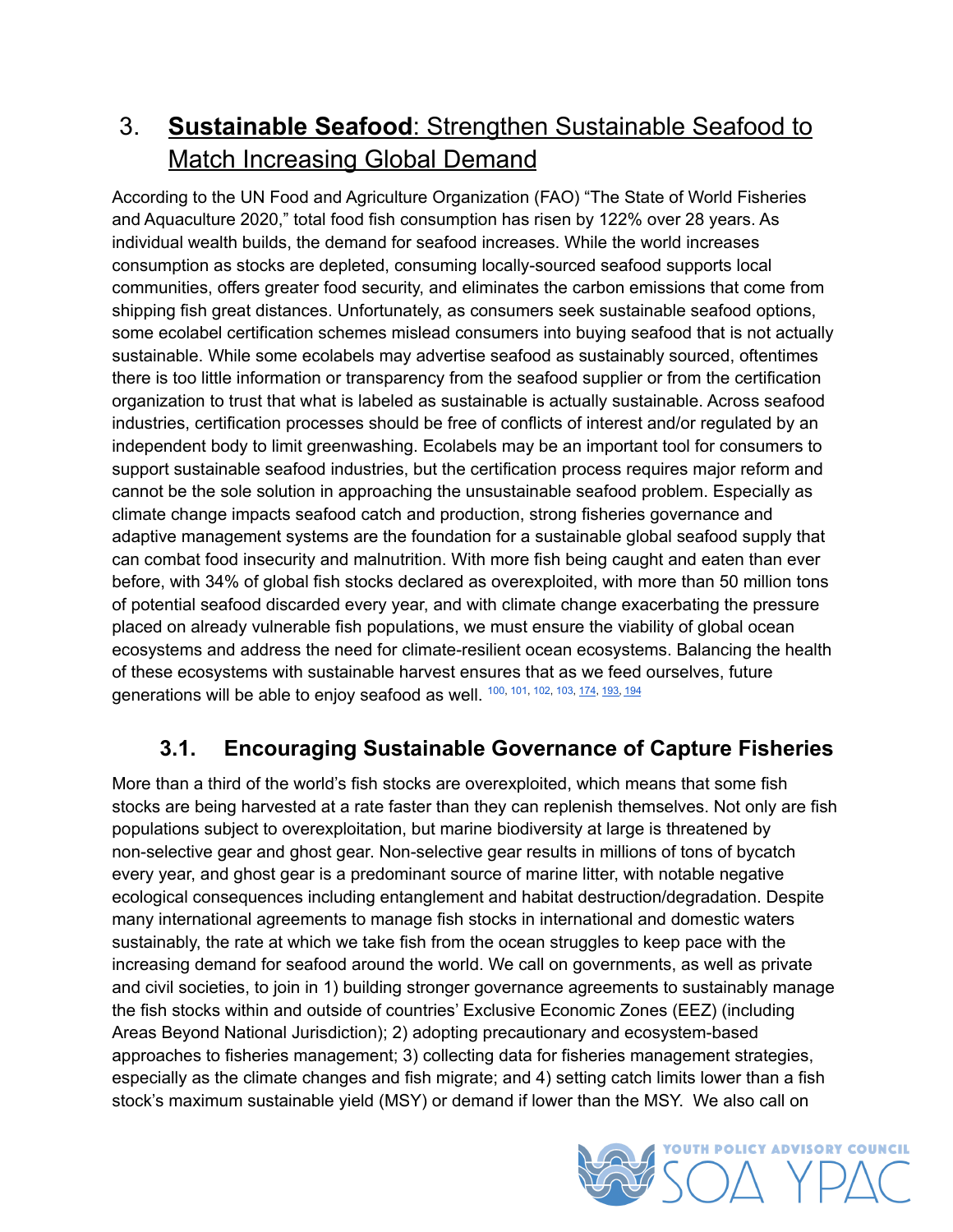governments, private, and civil societies to invest more in 1) researching ecosystem dynamics and fish stocks' MSY with an ecosystem-based approach; 2) inventing and incentivizing the use of selective gear technologies to reduce bycatch; 3) supporting the adoption of Vessel Monitoring Systems and Global Positioning Systems technology to facilitate control and surveillance in growing fisheries; and 4) eliminating ghost gear through gear marking and removal from the marine environment. As fisheries collapse remains a looming threat, adaptive and sustainable fisheries management strategies are necessary to ensure the balance of a global marine ecosystem.  $104, 105, 106, 107, 108, 109, 110, 111, 195$  $104, 105, 106, 107, 108, 109, 110, 111, 195$  $104, 105, 106, 107, 108, 109, 110, 111, 195$  $104, 105, 106, 107, 108, 109, 110, 111, 195$  $104, 105, 106, 107, 108, 109, 110, 111, 195$  $104, 105, 106, 107, 108, 109, 110, 111, 195$  $104, 105, 106, 107, 108, 109, 110, 111, 195$  $104, 105, 106, 107, 108, 109, 110, 111, 195$  $104, 105, 106, 107, 108, 109, 110, 111, 195$  $104, 105, 106, 107, 108, 109, 110, 111, 195$  $104, 105, 106, 107, 108, 109, 110, 111, 195$  $104, 105, 106, 107, 108, 109, 110, 111, 195$  $104, 105, 106, 107, 108, 109, 110, 111, 195$  $104, 105, 106, 107, 108, 109, 110, 111, 195$  $104, 105, 106, 107, 108, 109, 110, 111, 195$  $104, 105, 106, 107, 108, 109, 110, 111, 195$ 

#### <span id="page-20-2"></span>**3.2. Enforcing Against Illegal, Unreported, and Unregulated (IUU) Fishing**

<span id="page-20-0"></span>IUU fishing puts already vulnerable fish populations at greater risk of collapse while diminishing the food supply and livelihoods of coastal communities dependent on fisheries. We call on countries to adopt and follow the Port State Measures Agreement to develop clear supply chain inspection processes to certify the origin and legality of the fish landing in their ports. To encourage flag state responsibility, we call on countries to collaborate to establish a stronger legal basis under the International Maritime Organization to legitimize the connection between a vessel's owner and the vessel's associated flag state and to penalize countries who encourage flying flags of convenience. We also call on the private and civil societies to direct greater funding, technological support (including Vessel Monitoring Systems), and political will behind detecting IUU fishing activity and patrolling and enforcing waters, both within and outside of countries' Economic Exclusive Zones (EEZ). Simultaneously, governments must be transparent and disclose information on the activities of their fishing fleets for scientific and enforcement purposes in and across their national boundaries. Being able to detect illegal fishing vessels and practices, enforce regulations, and impose penalties are critical to promoting a fairer economy, a healthier ecosystem, and greater equity for coastal communities, all while ensuring future generations can enjoy fish for dinner too. <sup>[112](#page-32-13), [113](#page-32-14), [114,](#page-32-15) [115,](#page-32-16) [116,](#page-32-17) [117](#page-32-18)</sup>

#### <span id="page-20-3"></span><span id="page-20-1"></span>**3.3. Eliminating Subsidies that Contribute to Overfishing**

<span id="page-20-4"></span>Every year, countries direct tens of billions of dollars to subsidize overcapacity and overfishing. Fisheries subsidies that contribute to overfishing, such as fuel subsidies and tax exemption, provide an incentive for fish to be taken out of the ocean at a rate faster than fish stocks are able to replenish themselves. They also create unfair competition that jeopardizes the economic profitability of small-scale fisheries, where 90-95% of fish landings are destined for local human consumption. We echo the international community's commitment to the UN Sustainable Development Goals and the Aichi Targets, as well as the sentiment of World Trade Organization Director-General Ngozi Okonjo-Iweala "to protect the fish and to protect the many millions of fishermen and women who directly depend on the fish." We call on governments to redirect capacity-enhancing subsidies to fisheries management, fisheries research and development, Marine Protected Areas, and increased economic opportunity for coastal communities.<sup>[118](#page-33-0), [119](#page-33-1), [120](#page-33-2),</sup> [121](#page-33-3)

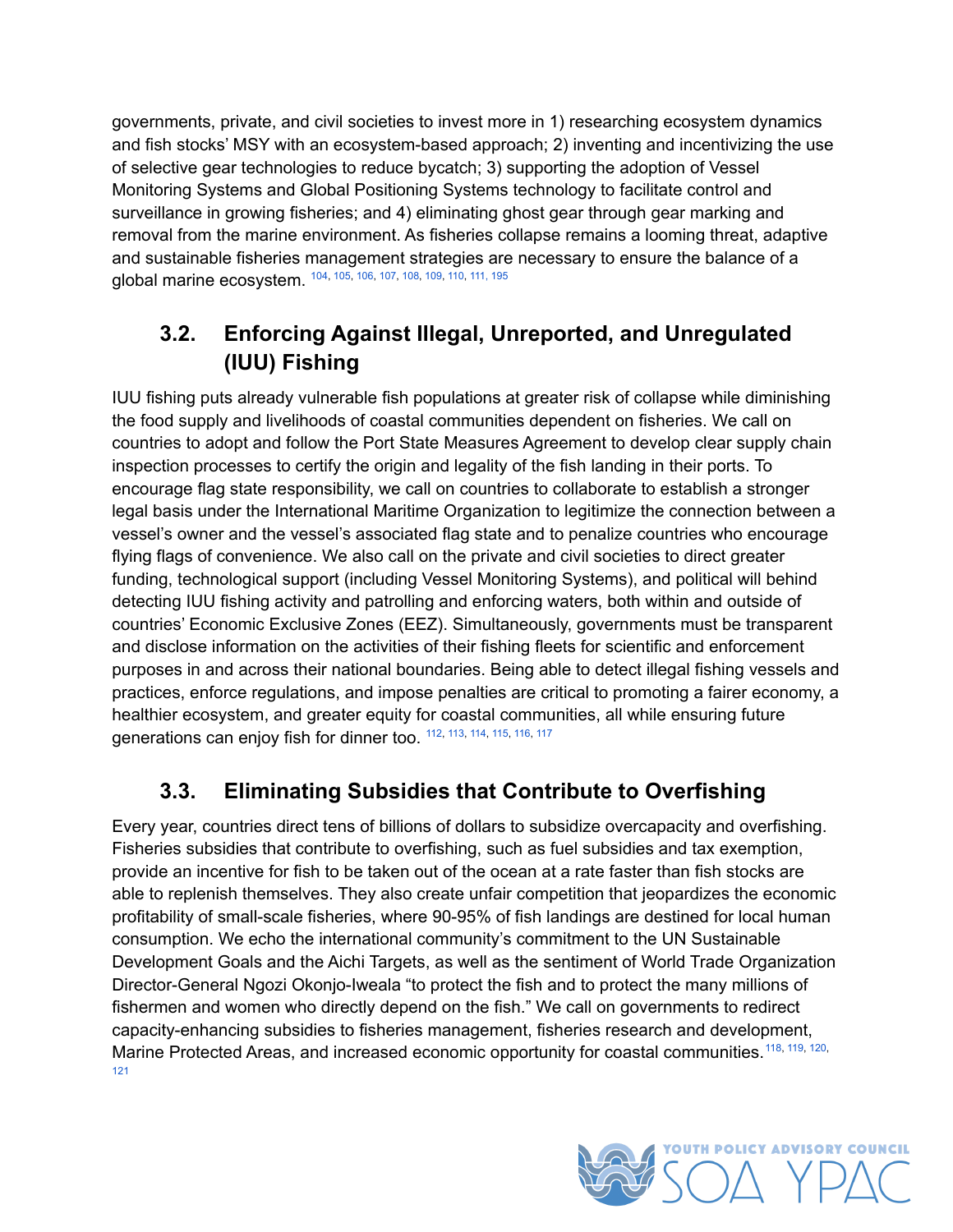#### **3.4. Providing a Sustainable Path for Aquaculture**

<span id="page-21-0"></span>Marine aquaculture can involve breeding, raising, and harvesting fish, shellfish, and aquatic plants. Aquaculture has experienced exponential growth in the past three decades but faces key sustainability challenges in 1) supplying fishmeal for carnivorous fish, 2) preventing disease, organic enrichment, antibiotics, and pesticides from negatively affecting wild fish populations and local ecosystems, and 3) ending habitat destruction and degradation for the creation of new aquaculture sites. With aquaculture now supplying more than half of the world's fish available for human consumption and given its projected growth, identifying and promoting low-impact and sustainable aquaculture practices is crucial to match the increasing global demand for seafood without further exploiting and degrading current fish stocks and marine ecosystems. To address key sustainability challenges such as pollution, disease, and habitat destruction, we call on governments, the private sector, and civil societies to cooperate to 1) develop aquaculture sites based on clear regulatory guidelines, including on the best location and best size for these sites, 2) encourage greater genetic diversity through integrated multi-trophic aquaculture, 3) evaluate the environmental impacts of a farm's operations, 4) adopt non-wild fish feed alternatives, and 5) invest in technological innovation behind breeding technology, low-impact production, and nutrition and feed supply. Additionally, encouraging bivalve and algae farming could help high-impact fisheries and aquaculture operations transition to profitable, low-impact, sustainable mariculture practices.<sup>[122](#page-33-4), [123](#page-33-5), [124,](#page-33-6) [125](#page-33-7), [126](#page-33-8), [127,](#page-33-9) [128,](#page-33-10) [129](#page-33-11), <u>[175](#page-35-9)</u></sup>

## <span id="page-21-2"></span>**3.5. Funding Research and Development for Plant-based and Cell-cultured Seafood**

<span id="page-21-3"></span><span id="page-21-1"></span>While capture fisheries and aquaculture currently supply the world's seafood, plant-based and cell-cultured seafood could provide more sustainable seafood alternatives to consumers in the face of overexploited global fish stocks and the sustainability challenges of aquaculture. We call on governments, the private sector, and civil societies to direct greater funding to research the potential risks and benefits of this new seafood supply, which includes understanding the potential carbon emissions and environmental impacts of plant-based and cell-cultured seafood supply chains. Countries should be proactive in creating healthy entrepreneurial environments that support and incentivize innovation in this space. Partnerships between governments, the private sector, and civil societies will be a critical vehicle in innovating solutions that ensure the compatibility of global food security and sustainability for generations to come. [130](#page-33-12)

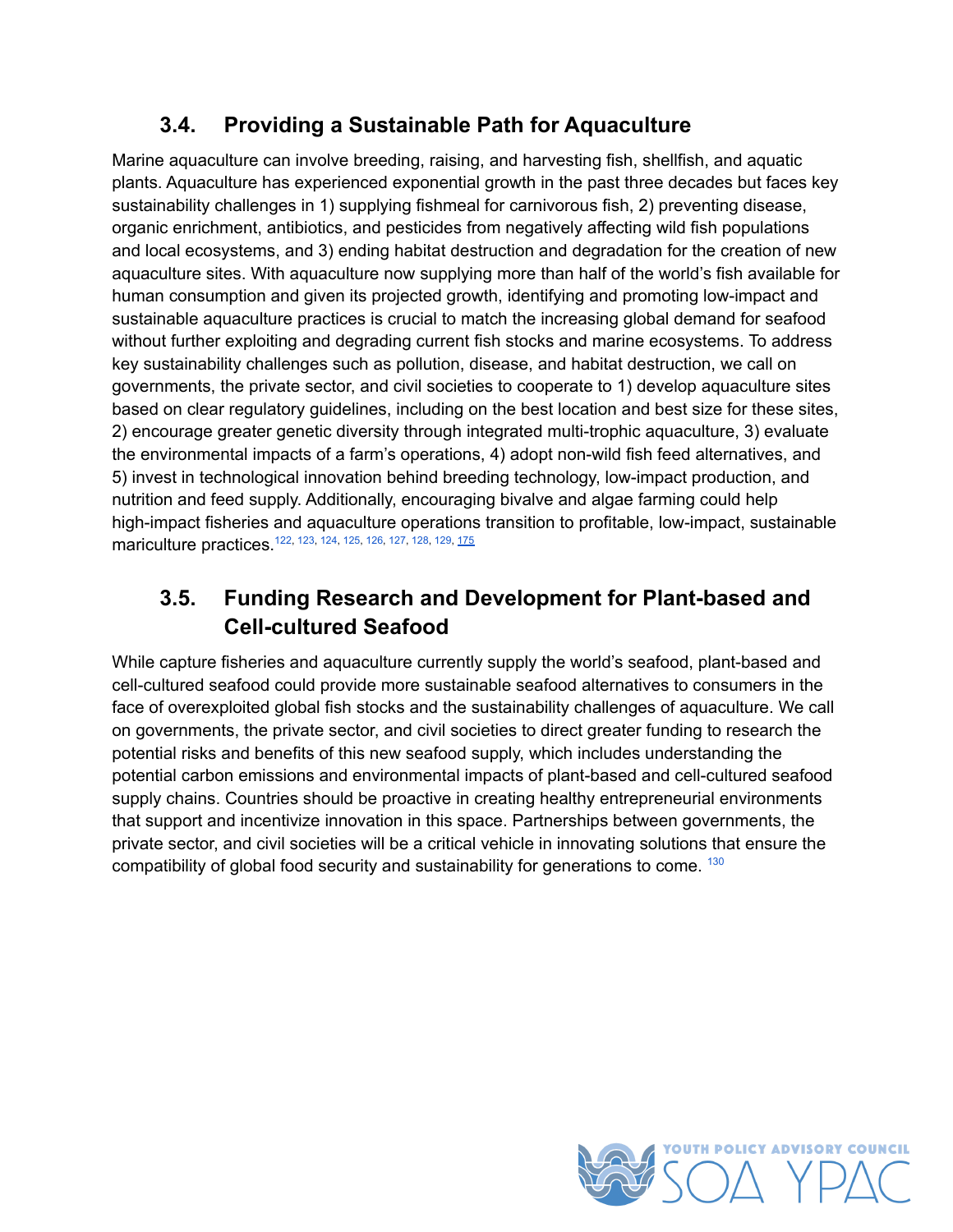## <span id="page-22-0"></span>**4. Stakeholder Engagement:** Include Youth and Local Communities in Natural Ocean Resource Management

More than a third of the world's population lives within 100 km from a coastline. Marine and coastal ecosystems provide a wide range of services to humans, including seafood, energy sources, genetic resources, climate regulation, carbon sequestration, mitigation of extreme weather events, nutrient cycling, primary production, tourism, and recreational, aesthetic, cultural, and spiritual significance. These services are distributed across economic sectors and sometimes stand in conflict with each other. It is thus crucial to involve stakeholders in the conservation decision making process, specifically those most vulnerable and directly affected by management decisions. As youth, we affirm our commitment to generational knowledge transfer and intergenerational justice and stand in solidarity with women, children, Indigenous peoples, the poor, refugees, and other marginalized communities in working together to elevate the voices of the vulnerable and bring greater equity for a more just future. With an expected 200 million climate refugees by 2050, more and more stakeholders in coastal and island communities will become stateless as climate change displaces populations, livelihoods, and cultures. We call on countries not just to affirm their commitment to the UN Human Rights Commission Global Compact on Refugees, but to embrace inclusion and diversity as guiding principles as we welcome a new generation of environmental refugees and a new generation of scientists, producers, policymakers, and stakeholders from historically marginalized groups. Effective public-private partnerships involving government officials, local and Indigenous communities, non-governmental organizations, companies, academia, and youth will be key to ensuring that management decisions related to marine and coastal ecosystems keep inclusion as a guiding principle for wide adoption and sustainable implementation.<sup>[131,](#page-33-13) [132](#page-33-14), [133](#page-33-15), [134](#page-33-16)</sup>

## <span id="page-22-2"></span><span id="page-22-1"></span>**4.1. Ensuring the Sustainability of Coastal Ecotourism**

<span id="page-22-3"></span>While marine ecotourism may contribute significantly to the economic development of small island and coastal states, without proper execution, ecotourism can also damage the environment and disrespect the socio-cultural authenticity of host communities. Sustainable ecotourism is not truly sustainable until it is responsible tourism, where current and future economic, social, and environmental impacts are taken into full account to address the needs of visitors, the industry, the environment, and host communities. Visitors and service providers must be informed of the location's ecological capacity and each individual's role in respecting the local environment. We call on governments to create financial incentives to ensure the economic competitiveness of the most sustainable ecotourism companies and to incentivize ecotourism companies to become increasingly sustainable. For companies that violate sustainability and conservation regulations, fines and penalties must be applied. To foster partnership development to support conservation, full stakeholder participation is a necessary part of an integrated approach to ensure communities can sustainably manage and reap the benefits of their own natural resources long-term.<sup>[135,](#page-33-17) [136,](#page-33-18) [137](#page-33-19), [138,](#page-33-20) [139,](#page-33-21) [140](#page-34-0), [141](#page-34-1)</sup>

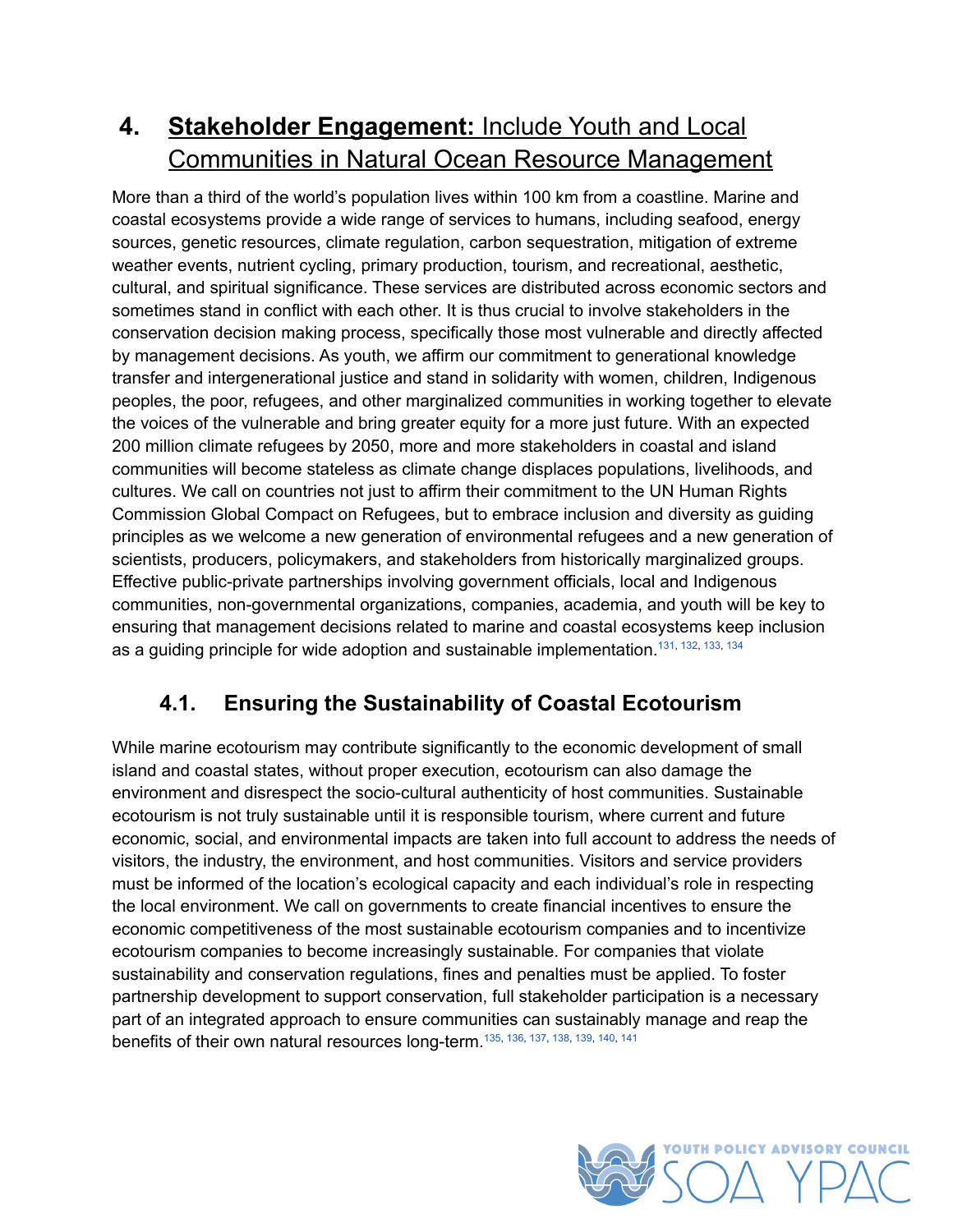## **4.2. Promoting Ocean Research and Innovation**

<span id="page-23-0"></span>While our ocean covers more than 70% of our planet, there is still so much left to discover. In 2021, less than 20% of the world's seafloor has been mapped. Marine research and ocean data collection better informs stakeholders, such as coastal communities or shipping, fisheries, and tourism industries, on how to manage current and future threats to ocean ecosystems, support the blue economy, perform marine spatial planning, and decarbonize globally. We call for greater public and private investment in innovative marine data technologies such as big data, artificial intelligence, advanced modelling, satellite monitoring, sophisticated remote, coastal, and marine sensors, and autonomous systems to bolster informed decision-making for marine industries, governing bodies, and the scientific research community. We also call for greater investment in youth-led entrepreneurship, innovation, and technologies that promote ocean conservation. Importantly, the data we collect must be standardized and public so as to ensure the wide accessibility of collected information. Country-to-country partnerships will be critical tools in resource-sharing and global capacity building to support collaboration between academic and civil societies. We also call for greater public-private partnerships to advance the goal of the Seabed 2030 initiative to map 100% of the world's seafloor by 2030-- not just to bolster stakeholder knowledge of the state of the ocean, but to promote the potential the ocean holds in advancing progress for humanity at large.<sup>[142](#page-34-2), [143,](#page-34-3) [144](#page-34-4)</sup>

## <span id="page-23-3"></span>**4.3. Improving Ocean Literacy and Capacity-building for Ocean Governance**

<span id="page-23-1"></span>Ocean literacy is defined as "an understanding of the ocean's influence on you - and your influence on the ocean." However, given the poor health status of the ocean, it is clear that the gravity of the ocean's influence is not fully understood. Implementing ocean literacy curricula that includes science, culture, and traditional ecological knowledge in the formal education sector in both coastal and inland schools is a key component of bridging the ocean knowledge gap, supporting informed decision-making on sustainable ocean management, and growing a new generation of ocean leaders. We call on the international community to develop a formal policy framework and agreement, aligned with the UN Decade of Ocean Science for Sustainable Development (2021-2030), on ocean literacy to build the necessary skills and networks that are required for effective leadership, policy development, negotiation, stakeholder engagement, and communication to conserve and protect the ocean through community management. <sup>[145](#page-34-5), [146,](#page-34-6) [147,](#page-34-7) [148](#page-34-8), [149,](#page-34-9) [150,](#page-34-10) [151](#page-34-11), [152,](#page-34-12) [153,](#page-34-13) [154](#page-34-14), [155,](#page-34-15) [156,](#page-34-16) [157](#page-34-17), [158,](#page-34-18) 159<u>, [196](#page-37-3)</u></sup>

#### <span id="page-23-4"></span>**4.4. Building Stakeholder Participation in Ocean Governance and Decision-making**

<span id="page-23-2"></span>When involving communities in co-management of ocean resources, the financial, political pressure, and logistical problems that the poor and vulnerable may face in building livelihoods dependent on the ocean need to be taken into account. Through the participation of a broad stakeholder base, including governmental institutions, the private sector, NGOs, academics,

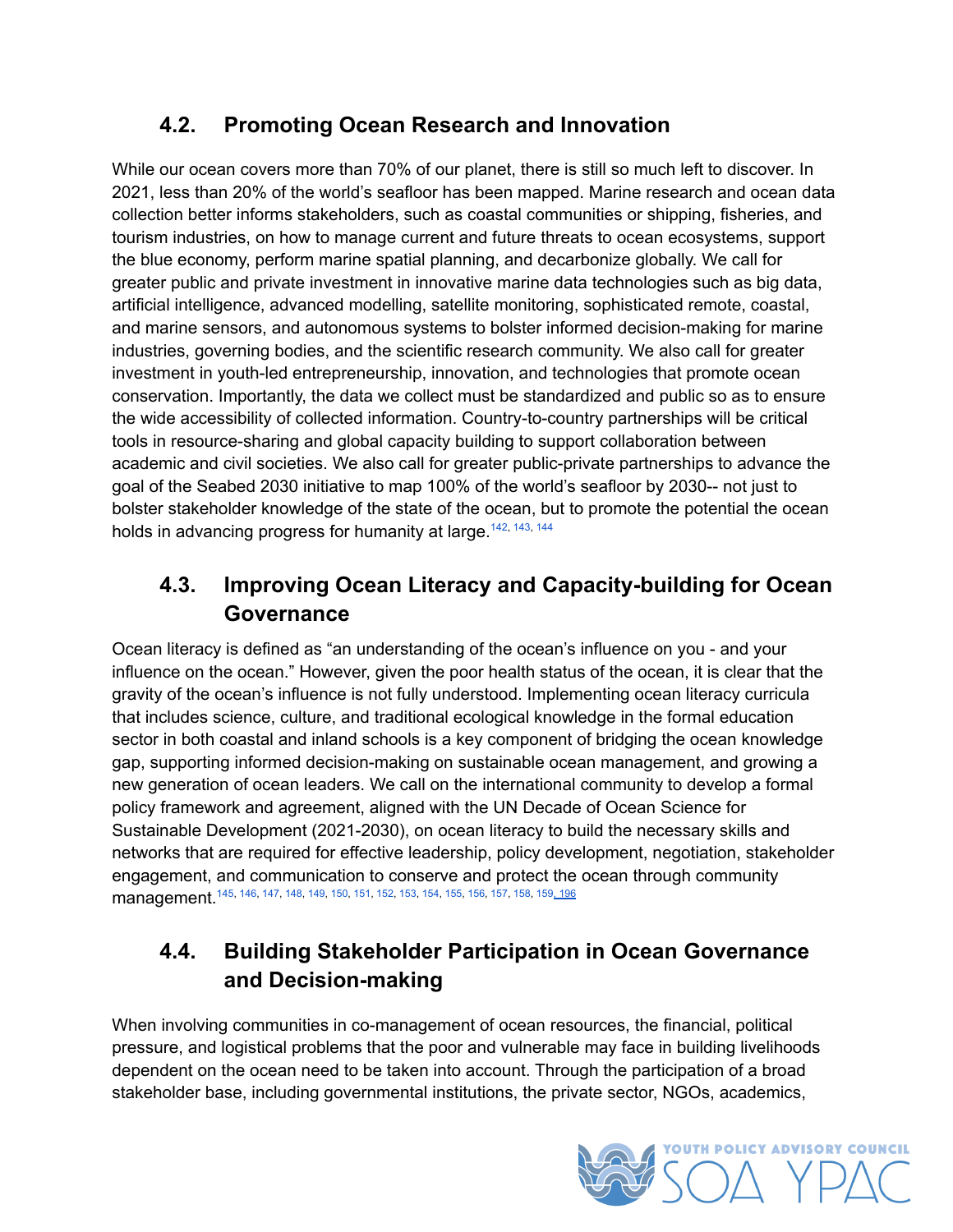<span id="page-24-0"></span>scientists, producers (farmers and fishermen), recreational ocean users, Indigenous groups, and youth, communities are empowered to fight against unsustainable activities such as habitat destruction, marine debris disposal, or intensive mining. Ocean governance should build on sound legal and institutional mechanisms to ensure full transparency in decision-making processes and build self-sufficient community management. As the caretakers and stewards of the land and sea for thousands of years, it is crucial to include the traditional ecological knowledge and cultural practices of Indigenous coastal-dwelling communities when making these ocean management decisions. Access to healthy oceans and waterways is a right, which is why facilitating public participation in important decision-making on ocean resource management must be as well. We emphasize the specific provision of the inclusion of youth in natural resource management decision-making spaces given their stake in the generational inheritance,continued generational borrowing of the state of the environment, and the unique **perspective of solutions they offer.** [160](#page-34-20), [161,](#page-34-21) [162](#page-35-10), [163](#page-35-11), [164,](#page-35-12) [165](#page-35-13), [166](#page-35-14), [167,](#page-35-15) [168](#page-35-16), [169](#page-35-17), <u>[196](#page-37-3)</u>

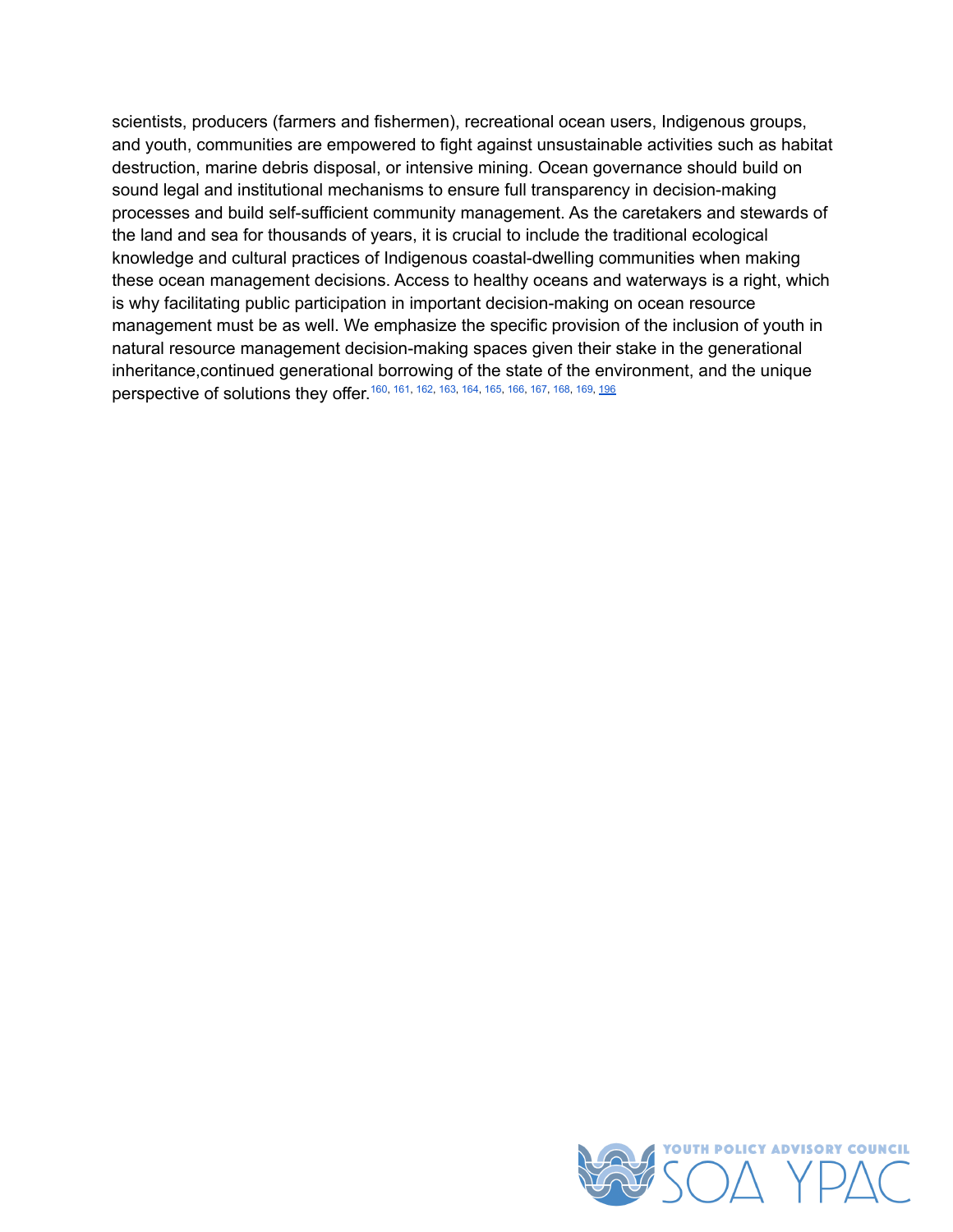# <span id="page-25-0"></span>Authors

The Global Blue New Deal has been written by an international youth team, connected by the Sustainable Ocean Alliance (SOA) network. We're incredibly thankful to the many volunteer hours from the authors listed below who have contributed so much to this document and to the vision of building a healthy ocean and a just future. We'd also like to thank these subject matter experts for their time and strategic feedback: Shannon Cosentino-Roush (SOA), Robin Pelc (Project Drawdown), Joseph Gordon (Pew Charitable Trusts), Zoe Goozner (Pew Charitable Trusts), Jason Scorse (Center for the Blue Economy), Didier Gascuel (Agrocampus Ouest), and Daniel Cáceres Bartra (SOA). We'd like to thank the SOA support team (Brandon Levy, Chief Program Officer; Brittany DeGirolamo, Social Media & Brand Partnerships, Ron Tardiff, Ocean Policy & Impact Coordinator; Kenlynn Ingham, Ocean Leadership & Global Community Intern, and Daniela Fernandez, Founder & CEO, and other members of the SOA staff including Emily Tewes, Jon Letts, Marla Tomorug, Jennifer Lee, Rafid Shidqi, Komal Kumar, Forbi Perise, Lucas Maniez, Monty Thomas, Jason Hudson, and Sophie Silkes. We are incredibly thankful for the strategic guidance and collaboration offered by former European Commissioner for Environment, Maritime Affairs and Fisheries, Karmenu Vella, HSH Prince Albert II of Monaco, and their teams through the SOA Global Policy Advisory Council. We'd also like to thank partners including the UN High Level Climate Champions, World Economic Forum Friends of Ocean Action, the UN Decade of Ocean Science for Sustainable Development Early Career Ocean Professionals, Oxygen Project, One Ocean Hub, Young Southeast Asian Leaders Initiative (YSEALI), Peace Boat US, Fundación Meri, and Youth4MPAs for amplifying our work and collaborating on elevating youth voices demanding for ocean and climate action. And finally, we'd like to thank all those who volunteered with our campaign and provided public comment.

#### Lead Authors:

- 1. Mark Haver, USA, Chair of Sustainable Ocean Alliance (SOA) Youth Policy Advisory Council (YPAC)
- 2. Marina Porto, Brazil, Co-chair of SOA YPAC
- 3. Leonie Meier, Germany, Secretary of SOA YPAC
- 4. Sofía Barboza, USA, SOA Ocean Leadership Program Associate
- 5. Eugénia Barroca, Portugal, SOA Lusophone & Europe Representative
- 6. Sofía Metzler Concepcion, USA, SOA Ocean Leadership RAY Fellow

#### Key Contributors:

- 1. Julia Samson, USA, SOA Young Ocean Leader
- 2. Joshua Pangelinan, Micronesia, SOA Young Ocean Leader
- 3. Yandeh Sallah-Muhammed, Gambia, SOA Young Ocean Leader
- 4. Ehdra Masran, Indonesia, SOA Young Ocean Leader
- 5. Juliana Di Filippo, Mexico, SOA Young Ocean Leader
- 6. Emma-jane Cattermole, UK, SOA Young Ocean Leader
- 7. Lucie Guirkinger, Belgium, Member of SOA YPAC
- 8. Nicolas Florestal, Haiti, Member of SOA YPAC
- 9. Fidan Karimova, Azerbaijan, Member of SOA YPAC

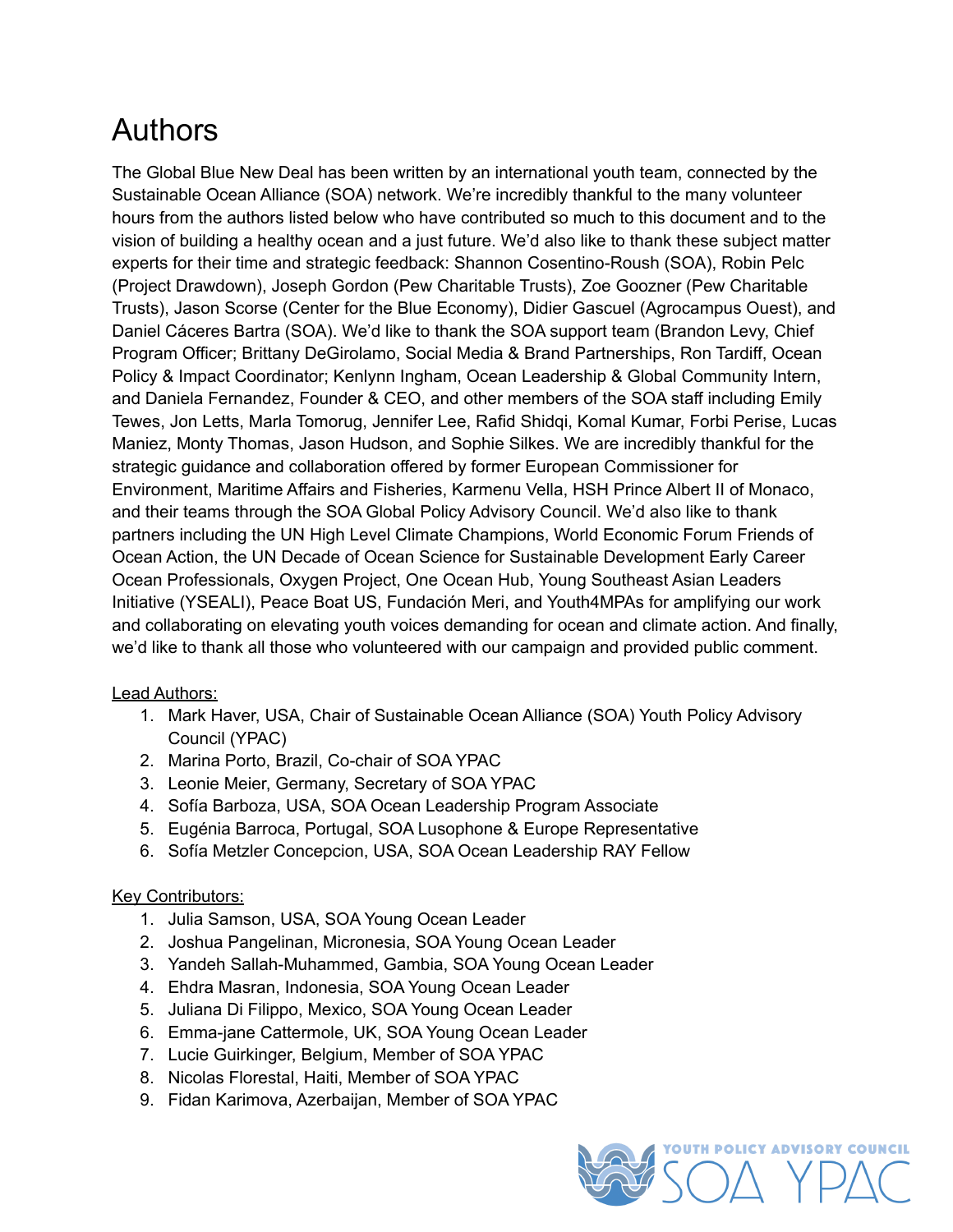- 10. Jeremy Raguain, Seychelles, Member of SOA YPAC
- 11. Alanna Smith, Cook Islands, Member of SOA YPAC
- 12. Diwigdi Valiente, Panama, Member of SOA YPAC
- 13. Roger Joseph (Rocky) Guzman, Philippines, Member of SOA YPAC
- 14. Pauline Owiti, Kenya, Member of SOA YPAC
- 15. Lu Fang, China, Member of SOA YPAC
- 16. Andreas Aditya Salim, Indonesia, Member of SOA YPAC
- 17. Surangika Jayarathne, Sri Lanka, Member of SOA YPAC
- 18. Emerson Neves, Mozambique, Former Member of SOA YPAC
- 19. Zi Ni (Lucy) Wong, Malaysia, Former Member of SOA YPAC
- 20. Oghenekevwe Christopher Oghenechovwen, Nigeria, Former Member of SOA YPAC

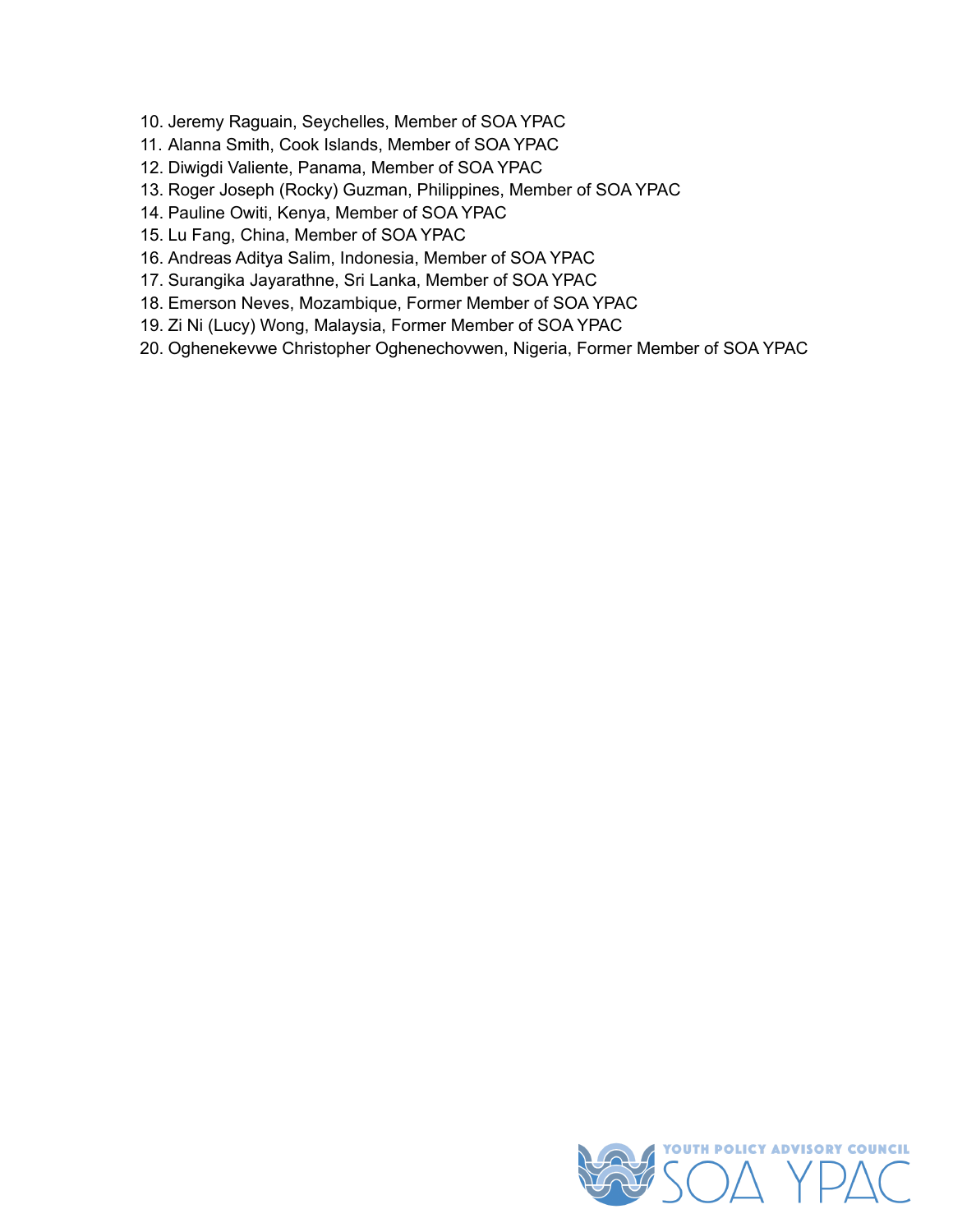# <span id="page-27-0"></span>References

<span id="page-27-1"></span> $1$  Custer, S., DiLorenzo, M., Masaki, T., Sethi, T., and A. Harutyunyan. (2018). Listening to Leaders 2018: Is development cooperation tuned-in or tone-deaf?. Williamsburg, VA: AidData at William & Mary. <https://www.aiddata.org/publications/listening-to-leaders-2018>

<span id="page-27-2"></span> $2$  United Nations Decade of Ocean Science for Sustainable Development (2021-2030). (2021, February 01). <https://en.unesco.org/ocean-decade>

<span id="page-27-3"></span> $3$  United Nations Department of Economic and Social Affairs. (n.d.). Exploring the potential of the blue economy. <https://www.un.org/en/desa/exploring-potential-blue-economy>

<span id="page-27-4"></span>[4](https://docs.google.com/document/d/1B7a32_F0O-_3Q591XjA3T4gO8y4nYu4mdraW80_InKI/edit#bookmark=id.jcb4b2j8sjze) Vierros, M., & Buonomo, R. (2017). In-depth analysis of Ocean Conference Voluntary Commitments to support and monitor their implementation.

[https://sustainabledevelopment.un.org/content/documents/17193OCVC\\_in\\_depth\\_analysis.pdf.](https://sustainabledevelopment.un.org/content/documents/17193OCVC_in_depth_analysis.pdf)

<span id="page-27-5"></span>[5](#page-10-1) World Bank and United Nations Department of Economic and Social Affairs. (2017). The Potential of the Blue Economy: Increasing Long-term Benefits of the Sustainable Use of Marine Resources for Small Island Developing States and Coastal Least Developed Countries.

[https://openknowledge.worldbank.org/bitstream/handle/10986/26843/115545.pdf?sequence=1&isAllowed](https://openknowledge.worldbank.org/bitstream/handle/10986/26843/115545.pdf?sequence=1&isAllowed=y)  $=V$ 

<span id="page-27-6"></span><sup>[6](https://docs.google.com/document/d/1B7a32_F0O-_3Q591XjA3T4gO8y4nYu4mdraW80_InKI/edit#bookmark=id.mly9rtrb6132)</sup> IPCC. (2019). Special Report: Global Warming of 1.5 C. <https://www.ipcc.ch/sr15/>

<span id="page-27-7"></span> $<sup>7</sup>$  $<sup>7</sup>$  $<sup>7</sup>$  IUCN. (2020). The ocean and climate change.</sup>

<https://www.iucn.org/resources/issues-briefs/ocean-and-climate-change>

<span id="page-27-8"></span><sup>[8](https://docs.google.com/document/d/1B7a32_F0O-_3Q591XjA3T4gO8y4nYu4mdraW80_InKI/edit#bookmark=id.4hlfwd2w19n1)</sup> Shutler, J. & A. Watson. (2020). The ocean are absorbing more carbon than previously thought. [https://www.weforum.org/agenda/2020/10/ocean-absorb-carbon-seas-climate-change-environment-water](https://www.weforum.org/agenda/2020/10/oceans-absorb-carbon-seas-climate-change-environment-water-co2/)[co2/](https://www.weforum.org/agenda/2020/10/oceans-absorb-carbon-seas-climate-change-environment-water-co2/)

<span id="page-27-9"></span> $9$  NOAA. (2020). Despite pandemic shutdowns, carbon dioxide and methane surged in 2020. [https://research.noaa.gov/article/ArtMID/587/ArticleID/2742/Despite-pandemic-shutdowns-carbon-dioxide](https://research.noaa.gov/article/ArtMID/587/ArticleID/2742/Despite-pandemic-shutdowns-carbon-dioxide-and-methane-surged-in-2020)[and-methane-surged-in-2020](https://research.noaa.gov/article/ArtMID/587/ArticleID/2742/Despite-pandemic-shutdowns-carbon-dioxide-and-methane-surged-in-2020)

<span id="page-27-10"></span> $10$  Betts, R. (2021). Met Office: Atmospheric CO2 now hitting 50% higher than pre-industrial levels. [https://www.weforum.org/agenda/2021/03/met-office-atmospheric-co2-industrial-levels-environment-clima](https://www.weforum.org/agenda/2021/03/met-office-atmospheric-co2-industrial-levels-environment-climate-change/#:~:text=Carbon%20dioxide%20in%20the%20atmosphere,industrial%20levels%20were%20about%20278ppm) [te-change/#:~:text=Carbon%20dioxide%20in%20the%20atmosphere,industrial%20levels%20were%20ab](https://www.weforum.org/agenda/2021/03/met-office-atmospheric-co2-industrial-levels-environment-climate-change/#:~:text=Carbon%20dioxide%20in%20the%20atmosphere,industrial%20levels%20were%20about%20278ppm) [out%20278ppm](https://www.weforum.org/agenda/2021/03/met-office-atmospheric-co2-industrial-levels-environment-climate-change/#:~:text=Carbon%20dioxide%20in%20the%20atmosphere,industrial%20levels%20were%20about%20278ppm).

<span id="page-27-11"></span> $11$  Clinton Foundation. (2019). Floating solar energy project in the Seychelles moves forward.

<span id="page-27-12"></span><https://www.clintonfoundation.org/press-releases/floating-solar-energy-project-seychelles-moves-forward>  $12$  Giannopoulos, N. (2019). Global environmental regulation of offshore energy production: Searching for legal standards in ocean governance. RECIEL 28 (3): 289-303.

<https://onlinelibrary.wiley.com/doi/full/10.1111/reel.12296>

<span id="page-27-13"></span> $13$  Global Industry Analysts, Inc. (2020). Wave and Tidal Energy - Global Market Trajectory & Analytics. [https://www.researchandmarkets.com/reports/5141085/wave-and-tidal-energy-global-market-trajectory?ut](https://www.researchandmarkets.com/reports/5141085/wave-and-tidal-energy-global-market-trajectory?utm_source=BW&utm_medium=PressRelease&utm_code=8r83bs&utm_campaign=1500995%2B-%2BGlobal%2BWave%2Band%2BTidal%2BEnergy%2BIndustry%2B%282020%2Bto%2B2027%29%2B-%2BMarket%2BTrajectory%2B%26%2BAnalytics&utm_exec=jamu273prd) [m\\_source=BW&utm\\_medium=PressRelease&utm\\_code=8r83bs&utm\\_campaign=1500995%2B-%2BGlo](https://www.researchandmarkets.com/reports/5141085/wave-and-tidal-energy-global-market-trajectory?utm_source=BW&utm_medium=PressRelease&utm_code=8r83bs&utm_campaign=1500995%2B-%2BGlobal%2BWave%2Band%2BTidal%2BEnergy%2BIndustry%2B%282020%2Bto%2B2027%29%2B-%2BMarket%2BTrajectory%2B%26%2BAnalytics&utm_exec=jamu273prd) [bal%2BWave%2Band%2BTidal%2BEnergy%2BIndustry%2B%282020%2Bto%2B2027%29%2B-%2BMa](https://www.researchandmarkets.com/reports/5141085/wave-and-tidal-energy-global-market-trajectory?utm_source=BW&utm_medium=PressRelease&utm_code=8r83bs&utm_campaign=1500995%2B-%2BGlobal%2BWave%2Band%2BTidal%2BEnergy%2BIndustry%2B%282020%2Bto%2B2027%29%2B-%2BMarket%2BTrajectory%2B%26%2BAnalytics&utm_exec=jamu273prd) [rket%2BTrajectory%2B%26%2BAnalytics&utm\\_exec=jamu273prd](https://www.researchandmarkets.com/reports/5141085/wave-and-tidal-energy-global-market-trajectory?utm_source=BW&utm_medium=PressRelease&utm_code=8r83bs&utm_campaign=1500995%2B-%2BGlobal%2BWave%2Band%2BTidal%2BEnergy%2BIndustry%2B%282020%2Bto%2B2027%29%2B-%2BMarket%2BTrajectory%2B%26%2BAnalytics&utm_exec=jamu273prd)

<span id="page-27-14"></span><sup>[14](https://docs.google.com/document/d/1B7a32_F0O-_3Q591XjA3T4gO8y4nYu4mdraW80_InKI/edit#bookmark=id.c70wnqxpbr5l)</sup> Harrould-Kolieb, E., M. Hirshfield, and A. Brosius. (2009). Major Emitters Among Hardest Hit by Ocean Acidification: An Analysis of the Impacts of Acidification on the Countries of the World. [https://usa.oceana.org/sites/default/files/Acidity\\_Vulnerability\\_Risk\\_report\\_2.pdf](https://usa.oceana.org/sites/default/files/Acidity_Vulnerability_Risk_report_2.pdf)

<span id="page-27-15"></span> $15$  High Level Panel for Sustainable Ocean Economy. (n.d.). Towards a Sustainable Ocean Economy. <https://oceanpanel.org/>

<span id="page-27-16"></span><sup>[16](https://docs.google.com/document/d/1B7a32_F0O-_3Q591XjA3T4gO8y4nYu4mdraW80_InKI/edit#bookmark=id.2cywneqjwwmr)</sup> International Energy Agency. (2021). Net Zero by 2050. <https://www.iea.org/reports/net-zero-by-2050>

<span id="page-27-17"></span> $17$  International Renewable Energy Agency. (2020). Countries raise the sails on offshore renewables sector.

[https://www.irena.org/newsroom/articles/2020/Oct/Countries-Raise-the-Sails-on-Offshore-Renewables-Se](https://www.irena.org/newsroom/articles/2020/Oct/Countries-Raise-the-Sails-on-Offshore-Renewables-Sector) [ctor](https://www.irena.org/newsroom/articles/2020/Oct/Countries-Raise-the-Sails-on-Offshore-Renewables-Sector)

<span id="page-27-18"></span> $18$  IUCN. (2020). The ocean and climate change.

<https://www.iucn.org/resources/issues-briefs/ocean-and-climate-change>

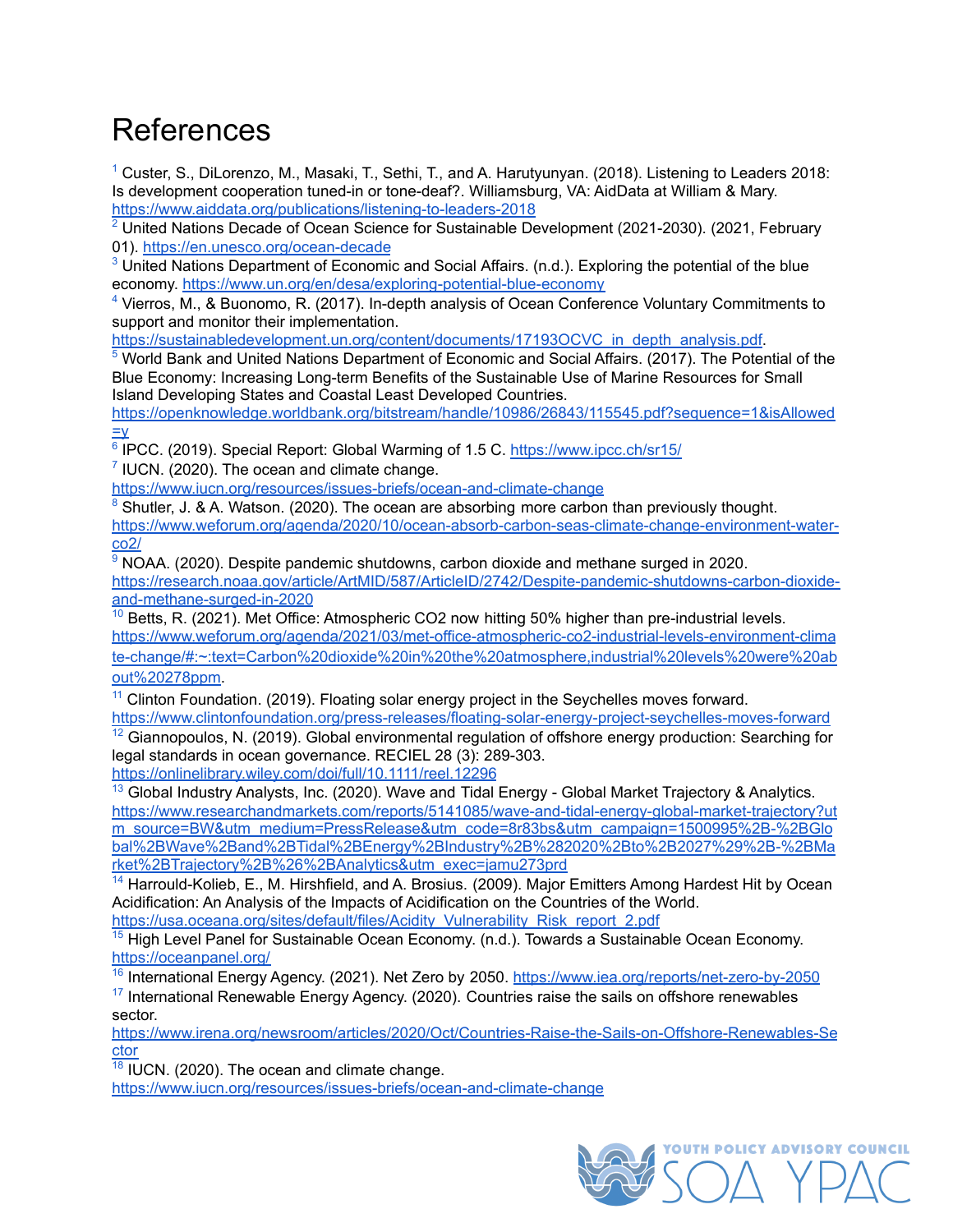<span id="page-28-0"></span><sup>[19](https://docs.google.com/document/d/1B7a32_F0O-_3Q591XjA3T4gO8y4nYu4mdraW80_InKI/edit#bookmark=id.9qc7kp8c4oiz)</sup> Khan, J. & G. Bhuyan, (2009). Ocean Energy: Global Technology Development Status, Report prepared by Powertech Labs for the IEA-OES.

[http://www.energybc.ca/cache/tidal/annex\\_1\\_doc\\_t0104-1.pdf](http://www.energybc.ca/cache/tidal/annex_1_doc_t0104-1.pdf)

<span id="page-28-1"></span> $^{20}$  $^{20}$  $^{20}$  National Renewable Energy Laboratory. (2021). Marine Renewable Energy (MRE). [https://openei.org/wiki/PRIMRE/MRE\\_Basics](https://openei.org/wiki/PRIMRE/MRE_Basics)

<span id="page-28-2"></span><sup>[21](https://docs.google.com/document/d/1B7a32_F0O-_3Q591XjA3T4gO8y4nYu4mdraW80_InKI/edit#bookmark=id.jqff75u2lbvi)</sup> Ocean Energy Europe. (n.d.). Powered by the ocean.

<https://www.oceanenergy-europe.eu/ocean-energy/>

<span id="page-28-3"></span> $22$  Pirttimaa, L. & E. Cruz. (2020). Ocean energy and the environment: Research and strategic actions. <https://tethys.pnnl.gov/sites/default/files/publications/ETIP-Ocean-Ocean-energy-and-the-environment.pdf>

<span id="page-28-4"></span> $23$  Smith, S. (2021). Minesto and Schneider Electric team up on ocean energy commercialisation. [https://www.energyglobal.com/other-renewables/16032021/minesto-and-schneider-electric-team-up-on-oc](https://www.energyglobal.com/other-renewables/16032021/minesto-and-schneider-electric-team-up-on-ocean-energy-commercialisation/)

[ean-energy-commercialisation/](https://www.energyglobal.com/other-renewables/16032021/minesto-and-schneider-electric-team-up-on-ocean-energy-commercialisation/)

<span id="page-28-5"></span> $24$  Sönnichsen, N. (2019). Worldwide capacity of marine energy 2009-2018.

<https://www.statista.com/statistics/476267/global-capacity-of-marine-energy/>

<span id="page-28-6"></span> $25$  UN General Assembly. (1982). Convention on the Law of the Sea.

<https://www.refworld.org/docid/3dd8fd1b4.html>

<span id="page-28-7"></span><sup>[26](https://docs.google.com/document/d/1B7a32_F0O-_3Q591XjA3T4gO8y4nYu4mdraW80_InKI/edit#bookmark=id.8yd08pkdu33j)</sup> US Department of Energy. (2019). U.S. Department of Energy Awards \$25 Million for Next-Generation Marine Energy Research Projects.

[https://www.energy.gov/articles/us-department-energy-awards-25-million-next-generation-marine-energy-r](https://www.energy.gov/articles/us-department-energy-awards-25-million-next-generation-marine-energy-research-projects) [esearch-projects](https://www.energy.gov/articles/us-department-energy-awards-25-million-next-generation-marine-energy-research-projects)

<span id="page-28-8"></span> $\frac{27}{27}$  World Resources Institute. (2020). RELEASE: 14 World Leaders Commit to 100% Sustainable Ocean Management to Solve Global Challenges; Call for More Countries to Join.

[https://www.wri.org/news/release-14-world-leaders-commit-100-sustainable-ocean-management-solve-gl](https://www.wri.org/news/release-14-world-leaders-commit-100-sustainable-ocean-management-solve-global-challenges-call) [obal-challenges-call](https://www.wri.org/news/release-14-world-leaders-commit-100-sustainable-ocean-management-solve-global-challenges-call)

<span id="page-28-9"></span> $28$  Baker, M. (2020). Deep Dive on Decarbonization of Maritime Industry.

[https://www.mmc.com/insights/publications/2020/Jan/deep-dive-on-decarbonization-of-maritime-industry.h](https://www.mmc.com/insights/publications/2020/Jan/deep-dive-on-decarbonization-of-maritime-industry.html) [tml](https://www.mmc.com/insights/publications/2020/Jan/deep-dive-on-decarbonization-of-maritime-industry.html)

<span id="page-28-10"></span><sup>[29](https://docs.google.com/document/d/1B7a32_F0O-_3Q591XjA3T4gO8y4nYu4mdraW80_InKI/edit#bookmark=id.wgacekuhqja6)</sup> Balcombe, P., Brierley, J., Lewis, C., Skatvedt, L., Speirs, J., Hawkes, A. & I. Staffell. (2019). How to decarbonise international shipping: Options for fuels, technologies and policies. Energy Conversion and Management 182: 72-88.

[https://wwwcdn.imo.org/localresources/en/KnowledgeCentre/IndexofIMOResolutions/AssemblyDocument](https://wwwcdn.imo.org/localresources/en/KnowledgeCentre/IndexofIMOResolutions/AssemblyDocuments/A.963(23).pdf) [s/A.963\(23\).pdf](https://wwwcdn.imo.org/localresources/en/KnowledgeCentre/IndexofIMOResolutions/AssemblyDocuments/A.963(23).pdf)

<span id="page-28-11"></span> $30$  Comer, B. (2018). Decarbonizing the International Maritime Shipping Sector. A&WMA. <https://pubs.awma.org/flip/EM-May-2018/comer.pdf>

<span id="page-28-12"></span> $31$  European Commission. (2020). Reducing emissions from the shipping sector.

[https://ec.europa.eu/clima/policies/transport/shipping\\_en](https://ec.europa.eu/clima/policies/transport/shipping_en)

<span id="page-28-13"></span> $32$  International Maritime Organization. (2003). IMO Policies and Practices Related to the Reduction of Greenhouse Gas Emissions from Ships.

[https://wwwcdn.imo.org/localresources/en/KnowledgeCentre/IndexofIMOResolutions/AssemblyDocument](https://wwwcdn.imo.org/localresources/en/KnowledgeCentre/IndexofIMOResolutions/AssemblyDocuments/A.963(23).pdf) [s/A.963\(23\).pdf](https://wwwcdn.imo.org/localresources/en/KnowledgeCentre/IndexofIMOResolutions/AssemblyDocuments/A.963(23).pdf)

<span id="page-28-14"></span> $33$  United Nations Global Compact. (n.d.). Decarbonizing Shipping.

<https://unglobalcompact.org/take-action/ocean/communication/decarbonizing-shipping>

<span id="page-28-15"></span> $34$  Wan, Z., el Makhloufi, A., Chen, Y. and J. Tang. (2018). Decarbonizing the international shipping industry: Solutions and policy recommendations. Marine Pollution Bulletin 126: 428-435. <https://www.sciencedirect.com/science/article/abs/pii/S0025326X17310214>

<span id="page-28-16"></span><sup>[35](https://docs.google.com/document/d/1B7a32_F0O-_3Q591XjA3T4gO8y4nYu4mdraW80_InKI/edit#bookmark=id.rpnr30a2jqdc)</sup> Bauman, B. (2019). How plastics contribute to climate change.

<https://yaleclimateconnections.org/2019/08/how-plastics-contribute-to-climate-change/>

<span id="page-28-17"></span> $36$  Center for International Environmental Law. (n.d.). Fossil Fuels and Plastic. [https://www.ciel.org/issue/fossil-fuels-plastic/#:~:text=Over%2099%25%20of%20plastic%20is,plastic%20i](https://www.ciel.org/issue/fossil-fuels-plastic/#:~:text=Over%2099%25%20of%20plastic%20is,plastic%20industries%20are%20deeply%20connected.&text=If%20this%20plastic%20is%20produced,Production%20will%20drive%20demand) [ndustries%20are%20deeply%20connected.&text=If%20this%20plastic%20is%20produced,Production%2](https://www.ciel.org/issue/fossil-fuels-plastic/#:~:text=Over%2099%25%20of%20plastic%20is,plastic%20industries%20are%20deeply%20connected.&text=If%20this%20plastic%20is%20produced,Production%20will%20drive%20demand) [0will%20drive%20demand](https://www.ciel.org/issue/fossil-fuels-plastic/#:~:text=Over%2099%25%20of%20plastic%20is,plastic%20industries%20are%20deeply%20connected.&text=If%20this%20plastic%20is%20produced,Production%20will%20drive%20demand).

<span id="page-28-18"></span> $37$  Cho, R. (2020). More Plastic Is On the Way: What It Means for Climate Change. <https://news.climate.columbia.edu/2020/02/20/plastic-production-climate-change/>

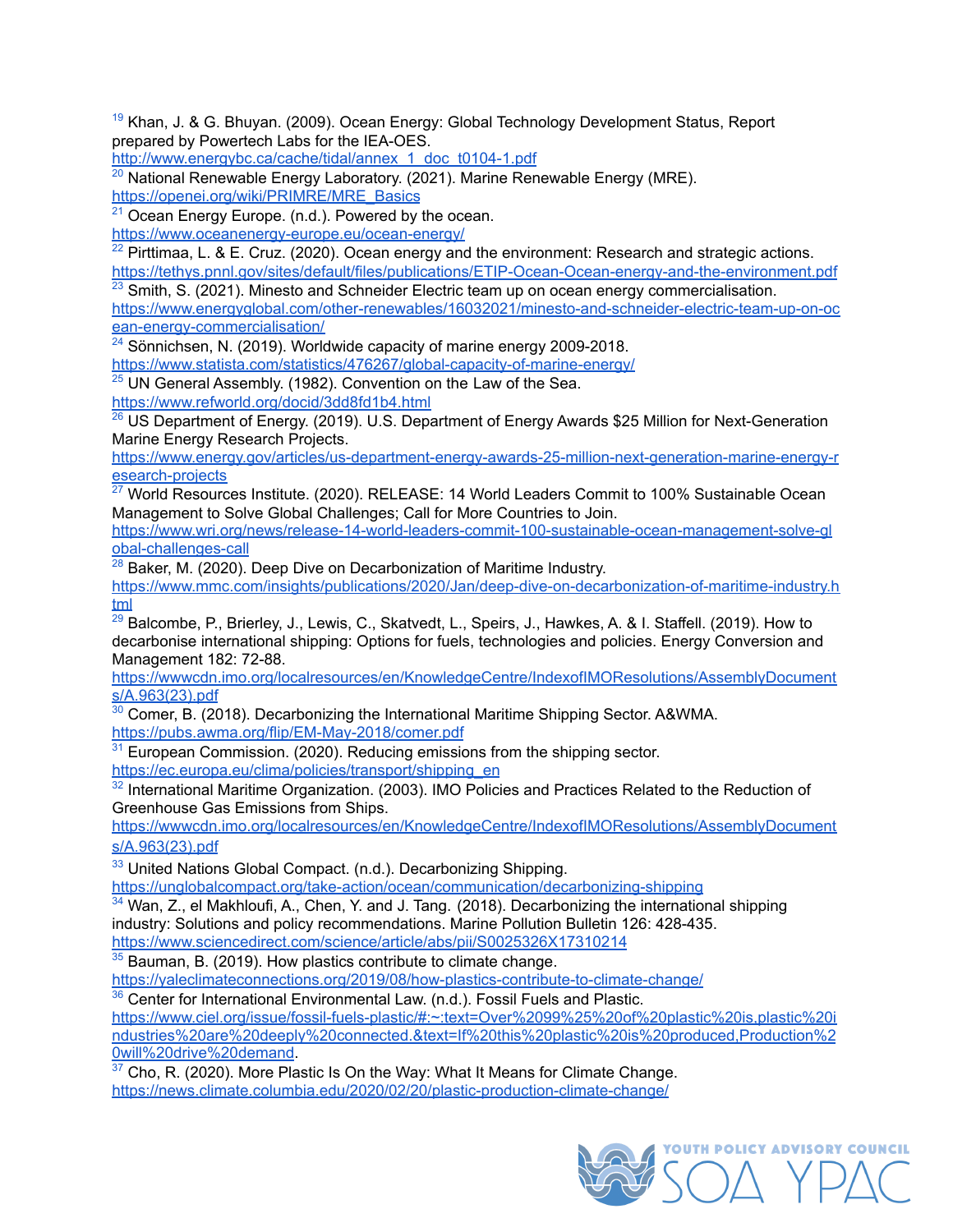<span id="page-29-0"></span><sup>[38](https://docs.google.com/document/d/1B7a32_F0O-_3Q591XjA3T4gO8y4nYu4mdraW80_InKI/edit#bookmark=id.u4t6qjg46jc)</sup> Grumbles, B.H. (n.d.). National Pollutant Discharge Elimination System Permit Requirements for Peak Wet Weather Discharges from Publicly Owned Treatment Works Treatment Plants Serving Separate Sanitary Sewer Collection Systems.

[https://www3.epa.gov/npdes/pubs/proposed\\_peak\\_wet\\_weather\\_policy.pdf](https://www3.epa.gov/npdes/pubs/proposed_peak_wet_weather_policy.pdf)

<span id="page-29-1"></span>[39](https://docs.google.com/document/d/1B7a32_F0O-_3Q591XjA3T4gO8y4nYu4mdraW80_InKI/edit#bookmark=id.ir0m5ne68acx) Henson, M.H. (2015). Ocean Trash Plaguing Our Sea.

<https://ocean.si.edu/planet-ocean/tides-currents/ocean-trash-plaguing-our-sea>

<span id="page-29-2"></span>[40](https://docs.google.com/document/d/1B7a32_F0O-_3Q591XjA3T4gO8y4nYu4mdraW80_InKI/edit#bookmark=id.nkjvx9b5ahq3) NOAA. (2018). Land-Based Sources of Marine Pollution.

[https://www.gc.noaa.gov/gcil\\_land\\_based\\_pollution.html](https://www.gc.noaa.gov/gcil_land_based_pollution.html)

<span id="page-29-3"></span>[41](https://docs.google.com/document/d/1B7a32_F0O-_3Q591XjA3T4gO8y4nYu4mdraW80_InKI/edit#bookmark=id.psw6jo1uu0mw) Tanaka, Y. (2006). Regulation of Land-Based Marine Pollution in International Law: A Comparative Analysis Between Global and Regional Legal Frameworks.

[https://www.zaoerv.de/66\\_2006/66\\_2006\\_3\\_a\\_535\\_574.pdf](https://www.zaoerv.de/66_2006/66_2006_3_a_535_574.pdf)

<span id="page-29-4"></span> $42$  UN Conference on Environment & Development. (1992). Agenda 21.

<https://sustainabledevelopment.un.org/content/documents/Agenda21.pdf>

<span id="page-29-5"></span><sup>[43](https://docs.google.com/document/d/1B7a32_F0O-_3Q591XjA3T4gO8y4nYu4mdraW80_InKI/edit#bookmark=id.oiaq7dw4g17h)</sup> UN General Assembly. (1982). Convention on the Law of the Sea.

<https://www.refworld.org/docid/3dd8fd1b4.html>

<span id="page-29-6"></span>[44](https://docs.google.com/document/d/1B7a32_F0O-_3Q591XjA3T4gO8y4nYu4mdraW80_InKI/edit#bookmark=id.677berg7dsm8) UNEP. (2016). Marine Litter Legislation: A Toolkit for Policymakers.

<span id="page-29-7"></span><sup>[45](https://docs.google.com/document/d/1B7a32_F0O-_3Q591XjA3T4gO8y4nYu4mdraW80_InKI/edit#bookmark=id.vywm7or5tova)</sup> UNEP. (n.d.). Regional Seas Programme.

[https://www.unep.org/explore-topics/ocean-seas/what-we-do/regional-seas-programme](https://www.unep.org/explore-topics/oceans-seas/what-we-do/regional-seas-programme)

<span id="page-29-8"></span>[46](#page-14-2) UNESCO. (2017). Facts and Figures on Marine Pollution.

[http://www.unesco.org/new/en/natural-sciences/ioc-ocean/focus-areas/rio-20-ocean/blueprint-for-the-futur](http://www.unesco.org/new/en/natural-sciences/ioc-oceans/focus-areas/rio-20-ocean/blueprint-for-the-future-we-want/marine-pollution/facts-and-figures-on-marine-pollution/) [e-we-want/marine-pollution/facts-and-figures-on-marine-pollution/](http://www.unesco.org/new/en/natural-sciences/ioc-oceans/focus-areas/rio-20-ocean/blueprint-for-the-future-we-want/marine-pollution/facts-and-figures-on-marine-pollution/)

<span id="page-29-16"></span><sup>[47](https://docs.google.com/document/d/1B7a32_F0O-_3Q591XjA3T4gO8y4nYu4mdraW80_InKI/edit#bookmark=id.b1ah74e2urwo)</sup> Ellen MacArthur Foundation. (2020). What is the circular economy.

<https://www.ellenmacarthurfoundation.org/circular-economy/what-is-the-circular-economy>

<span id="page-29-17"></span><sup>[48](https://docs.google.com/document/d/1B7a32_F0O-_3Q591XjA3T4gO8y4nYu4mdraW80_InKI/edit#bookmark=id.wli6icaiumwk)</sup> IPCC. (2007). Climate Change 2007: Synthesis Report. Contribution of Working Groups I, II and III to the Fourth Assessment Report of the Intergovernmental Panel on Climate Change. <https://www.ipcc.ch/report/ar4/syr/>

<span id="page-29-18"></span> $49$  Kunzig, R. (2020). Let's not waste this crucial moment: We need to stop abusing the planet. [https://www.nationalgeographic.com/magazine/article/lets-not-waste-this-crucial-moment-we-need-to-stop](https://www.nationalgeographic.com/magazine/article/lets-not-waste-this-crucial-moment-we-need-to-stop-abusing-the-planet-feature) [-abusing-the-planet-feature](https://www.nationalgeographic.com/magazine/article/lets-not-waste-this-crucial-moment-we-need-to-stop-abusing-the-planet-feature)

<span id="page-29-19"></span>[50](https://docs.google.com/document/d/1B7a32_F0O-_3Q591XjA3T4gO8y4nYu4mdraW80_InKI/edit#bookmark=id.lzqonu8j0igc) van der Werf, G., Morton, D., DeFries, R. et al. (2009). CO2 emissions from forest loss. Nature Geosci 2: 737–738. <https://www.nature.com/articles/ngeo671#citeas>

<span id="page-29-20"></span>[51](#page-15-0) Yuan, X. & J. Zuo. (2011). Transition to low carbon energy policies in China—from the Five-Year Plan perspective. Energy Policy 39(6).

<https://www.sciencedirect.com/science/article/abs/pii/S0301421511003004>

<span id="page-29-9"></span> $52$  Brandi, C., Blümer, D., & Morin, J. F. (2019). When do international treaties matter for domestic environmental legislation?. Global Environmental Politics, 19(4), 14-44.

<span id="page-29-10"></span>[53](https://docs.google.com/document/d/1B7a32_F0O-_3Q591XjA3T4gO8y4nYu4mdraW80_InKI/edit#bookmark=id.grvsppgurcab) da Costa, J. P., Mouneyrac, C., Costa, M., Duarte, A. C., & Rocha-Santos, T. (2020). The role of legislation, regulatory initiatives and guidelines on the control of plastic pollution. Frontiers in Environmental Science.

<span id="page-29-11"></span>[54](https://docs.google.com/document/d/1B7a32_F0O-_3Q591XjA3T4gO8y4nYu4mdraW80_InKI/edit#bookmark=id.nbeifte6tb88) Environmental Protection Agency. (2021, January 21). Ocean Dumping: International Treaties. EPA. [https://www.epa.gov/ocean-dumping/ocean-dumping-international-treaties#:~:text=The%20London%20C](https://www.epa.gov/ocean-dumping/ocean-dumping-international-treaties#:~:text=The%20London%20Convention%20and%20London,other%20matter%20into%20the%20ocean) [onvention%20and%20London,other%20matter%20into%20the%20ocean.](https://www.epa.gov/ocean-dumping/ocean-dumping-international-treaties#:~:text=The%20London%20Convention%20and%20London,other%20matter%20into%20the%20ocean)

<span id="page-29-12"></span><sup>[55](https://docs.google.com/document/d/1B7a32_F0O-_3Q591XjA3T4gO8y4nYu4mdraW80_InKI/edit#bookmark=id.txnbkt81pz1z)</sup> International Maritime Organization. (1996). Convention on the Prevention of Marine Pollution by Dumping of Wastes and Other Matter. International Maritime Organization.

[https://www.imo.org/en/OurWork/Environment/Pages/London-Convention-Protocol.aspx.](https://www.imo.org/en/OurWork/Environment/Pages/London-Convention-Protocol.aspx)

<span id="page-29-13"></span>[56](https://docs.google.com/document/d/1B7a32_F0O-_3Q591XjA3T4gO8y4nYu4mdraW80_InKI/edit#bookmark=id.fdwgrnd6bji9) Lam, C. S., Ramanathan, S., Carbery, M., Gray, K., Vanka, K. S., Maurin, C., ... & Palanisami, T. (2018). A comprehensive analysis of plastics and microplastic legislation worldwide. Water, Air, & Soil Pollution, 229(11), 1- 19.

<span id="page-29-14"></span>[57](https://docs.google.com/document/d/1B7a32_F0O-_3Q591XjA3T4gO8y4nYu4mdraW80_InKI/edit#bookmark=id.4zd20rqa0hpv) Rudd, M. A., Dickey-Collas, M., Ferretti, J., Johannesen, E., Macdonald, N. M., McLaughlin, R., ... & Link, J. S. (2018). Ocean ecosystem-based management mandates and implementation in the North Atlantic. Frontiers in Marine Science, 5, 485.

<span id="page-29-15"></span><sup>58</sup> Winther, J. G., Dai, M., Douvere, F., Fernandes, L., Halpin, P., Hoel, A. H., ... & Whitehouse, S. (2020). Integrated Ocean Management. World Resources Institute, 2020-05.

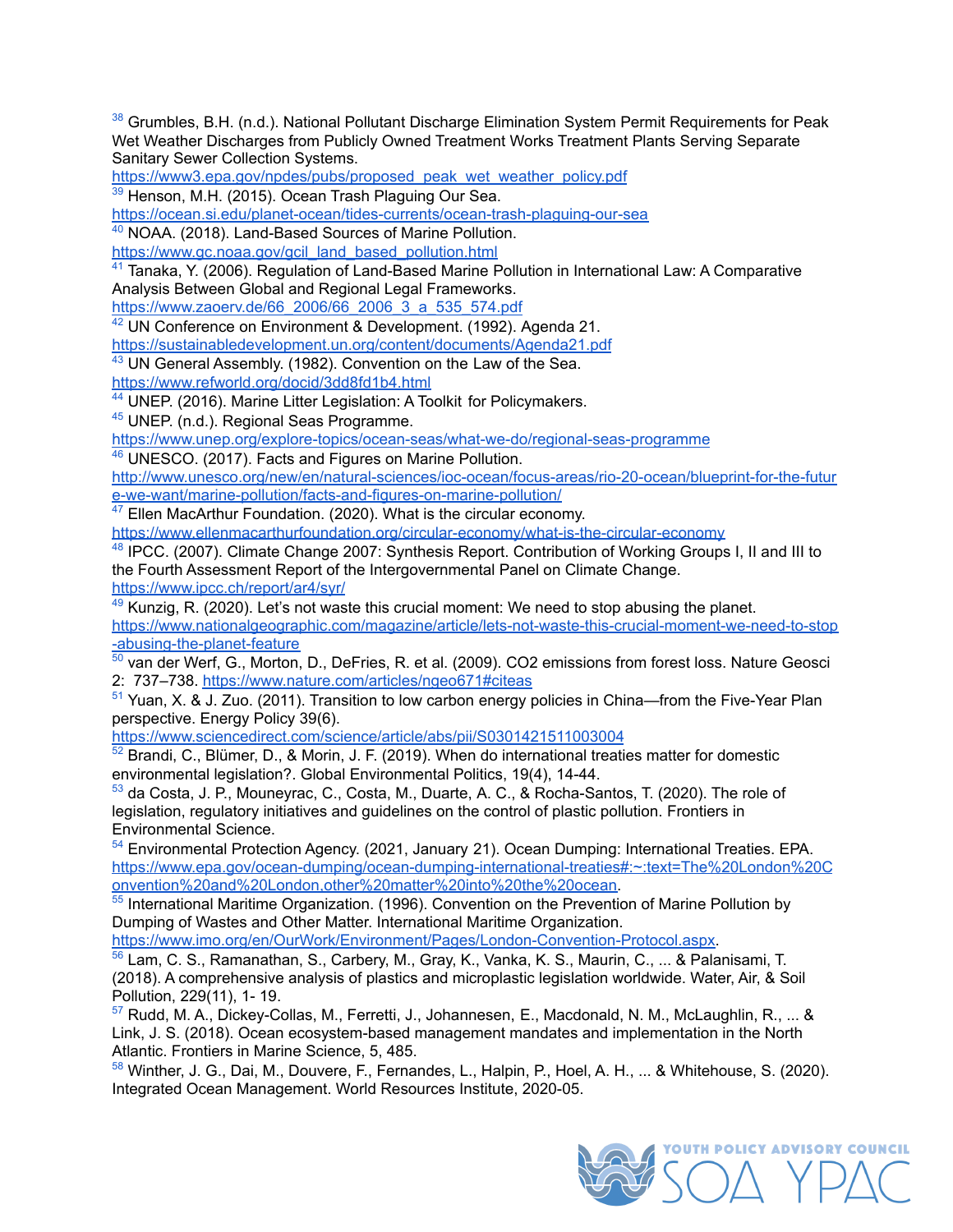<span id="page-30-0"></span>[59](https://docs.google.com/document/d/1B7a32_F0O-_3Q591XjA3T4gO8y4nYu4mdraW80_InKI/edit#bookmark=id.69xha130jfec) Bellamy, R. & S. Osaka. (2020). Unnatural Climate Solutions? Nature Climate Change 10: 98–99. <https://www.nature.com/articles/s41558-019-0661-z>

<span id="page-30-1"></span>Bradshaw, CJA, Ehrlich, PR, Beattie, A, Ceballos, G, Crist, E, Diamond, J, Dirzo, R, Ehrlich, AH, Harte, J, Harte. ME, Pyke, G, Raven, PH, Ripple, WJ, Saltré, F, Turnbull. C, Wackernagel, M, and Blumstein, DT. (2021). Underestimating the Challenges of Avoiding a Ghastly Future. Front. Conserv. Sci. 1:615419. <https://www.frontiersin.org/articles/10.3389/fcosc.2020.615419/full>

<span id="page-30-2"></span> $61$  Facts and figures on marine biodiversity: United Nations Educational, Scientific and Cultural Organization. (n.d.).

[http://www.unesco.org/new/en/natural-sciences/ioc-ocean/focus-areas/rio-20-ocean/blueprint-for-the-futur](http://www.unesco.org/new/en/natural-sciences/ioc-oceans/focus-areas/rio-20-ocean/blueprint-for-the-future-we-want/marine-biodiversity/facts-and-figures-on-marine-biodiversity/) [e-we-want/marine-biodiversity/facts-and-figures-on-marine-biodiversity/](http://www.unesco.org/new/en/natural-sciences/ioc-oceans/focus-areas/rio-20-ocean/blueprint-for-the-future-we-want/marine-biodiversity/facts-and-figures-on-marine-biodiversity/)

<span id="page-30-3"></span> $62$  Fargione, J. E., et al. (2018). Natural Climate Solutions for the United States. Science Advances 4 (11). <https://advances.sciencemag.org/content/4/11/eaat1869>

<span id="page-30-4"></span> $63$  Griscom, B.W. et al. (2017). Natural Climate Solutions. PNAS 114 (44) 11645-11650. <https://www.pnas.org/content/114/44/11645>

<span id="page-30-5"></span><sup>[64](https://docs.google.com/document/d/1B7a32_F0O-_3Q591XjA3T4gO8y4nYu4mdraW80_InKI/edit#bookmark=id.d0bt5q2u6lmu)</sup> IUCN global standard for NbS. (2020).

<https://www.iucn.org/theme/nature-based-solutions/resources/iucn-global-standard-nbs>

<span id="page-30-6"></span> $65$  Luedke, H. (2019). Fact sheet: Nature as resilient infrastructure – an overview of nature-based solutions.

[https://www.eesi.org/papers/view/fact-sheet-nature-as-resilient-infrastructure-an-overview-of-nature-base](https://www.eesi.org/papers/view/fact-sheet-nature-as-resilient-infrastructure-an-overview-of-nature-based-solutions) [d-solutions](https://www.eesi.org/papers/view/fact-sheet-nature-as-resilient-infrastructure-an-overview-of-nature-based-solutions)

<span id="page-30-7"></span>[66](https://docs.google.com/document/d/1B7a32_F0O-_3Q591XjA3T4gO8y4nYu4mdraW80_InKI/edit#bookmark=id.fce722aoj9ke) Artis, E., Gary, N.J., Campbell, L.M., Gruby, R.L., Acton, L., Zigler, S.B. & Mitchell, L., 2020. Stakeholder perspectives on large-scale marine protected areas. PloS ONE 15(9): e0238574.

<span id="page-30-8"></span>[67](https://docs.google.com/document/d/1B7a32_F0O-_3Q591XjA3T4gO8y4nYu4mdraW80_InKI/edit#bookmark=id.ecv2usom67vy) Ban, N.C, Davies, T.E., Aguilera, S.E., Brooks, C., Cox, M., Epstein, G., Evans, L.S., Maxwell, S.M. & Nenadovic, M. 2017. Social and ecological effectiveness of large marine protected areas. Global environmental change, 43:82-91.

<span id="page-30-9"></span><sup>[68](https://docs.google.com/document/d/1B7a32_F0O-_3Q591XjA3T4gO8y4nYu4mdraW80_InKI/edit#bookmark=id.5iujl46x81d6)</sup> Carrere, M. 2018. Tratado para proteger los océanos: encuentro histórico por el futuro de la humanidad <https://es.mongabay.com/2018/09/oceanos-tratado-glogal-para-la-proteccion-de-alta-mar/>

<span id="page-30-10"></span>[69](https://docs.google.com/document/d/1B7a32_F0O-_3Q591XjA3T4gO8y4nYu4mdraW80_InKI/edit#bookmark=id.lehs0nr1qvt0) Commonwealth of Australia, 2003. The benefits of marine protected areas. Australian Government, Department of the environment and heritage, 20p.

<span id="page-30-11"></span> $70$  Costello, J.M. & Ballantine, B. 2015. Biodiversity and conservation should focus on no-take marine reserves. 94% of marine protected areas allow fishing. Trends of ecology and evolution, 30(9):507-509.

<span id="page-30-12"></span> $71$  Findlay, K. 2020. Chapter 3: Challenges facing marine protected areas in Southern African countries in light of expanding ocean economies across the subregion. In: Marine protected areas.

<span id="page-30-13"></span> $72$  Francis, J., Nilsson, A. & Warvinge, D.2002. Marine protected areas in the Eastern African Region: How successful are they? AMBIO: A Journal of human environment, 31(7):503-511.

<span id="page-30-14"></span> $^{73}$  $^{73}$  $^{73}$  Hannah, L. 2015. Chapter 14: Adaptation of conservation strategies In: Protected areas for climate change.

<span id="page-30-15"></span> $74$  Humpreys, J. & Clark, R.W.E. 2020. Chapter 1: A critical history of marine protected areas. In: marine

<span id="page-30-16"></span>protected areas.<br><sup>[75](https://docs.google.com/document/d/1B7a32_F0O-_3Q591XjA3T4gO8y4nYu4mdraW80_InKI/edit#bookmark=id.ii355v9bepdw)</sup> IUCN WCPA, 2018. Applying IUCN's Global Conservation Standards to Marine Protected Areas (MPA). Delivering effective conservation action through MPAs, to secure ocean health & sustainable development. Version 1.0. Gland, Switzerland. 4pp.

[https://www.iucn.org/sites/dev/files/content/documents/applying\\_mpa\\_global\\_standards\\_final\\_version\\_05](https://www.iucn.org/sites/dev/files/content/documents/applying_mpa_global_standards_final_version_050418.pdf) [0418.pdf](https://www.iucn.org/sites/dev/files/content/documents/applying_mpa_global_standards_final_version_050418.pdf)

<span id="page-30-17"></span>[76](https://docs.google.com/document/d/1B7a32_F0O-_3Q591XjA3T4gO8y4nYu4mdraW80_InKI/edit#bookmark=id.ib6cjkdd8h7z) Jones, K.R., Klein, C.J., Grantham, H.S., Possingham.H.P., Halpein, B.S., Burgess, N.D., Burtchart, S.H.M., Robinson, J.G., Kingston, N., Bhola, N.R., Watson, J.E.M. 2020. Area requirements to safeguard earth´s marine species.One Earth 2:188-196.

<span id="page-30-18"></span> $77$  Jones, P.J.S. & De Santo, E.M. 2016. Viewpoint-Is the race for remote, very large marine protected areas (VLMPAs) taking us down the wrong track? Marine Policy, 73:231-234.

<span id="page-30-19"></span> $^{78}$  $^{78}$  $^{78}$  Kuempel, C.D., Chauvenet, L.M., Possingham, H.P. & Adams, V.M. 2020. Evidence-based guidelines for prioritizing investments to meet international conservation objectives. One Earth 2:55-63.

<span id="page-30-20"></span> $79$  Leenhardt, P., Low, N., Pascal, N., Micheli, F. & Claudet, J. 2015. Chapter 9: The role of marine protected areas in providing ecosystem services. Aquatic Functional biodiversity.

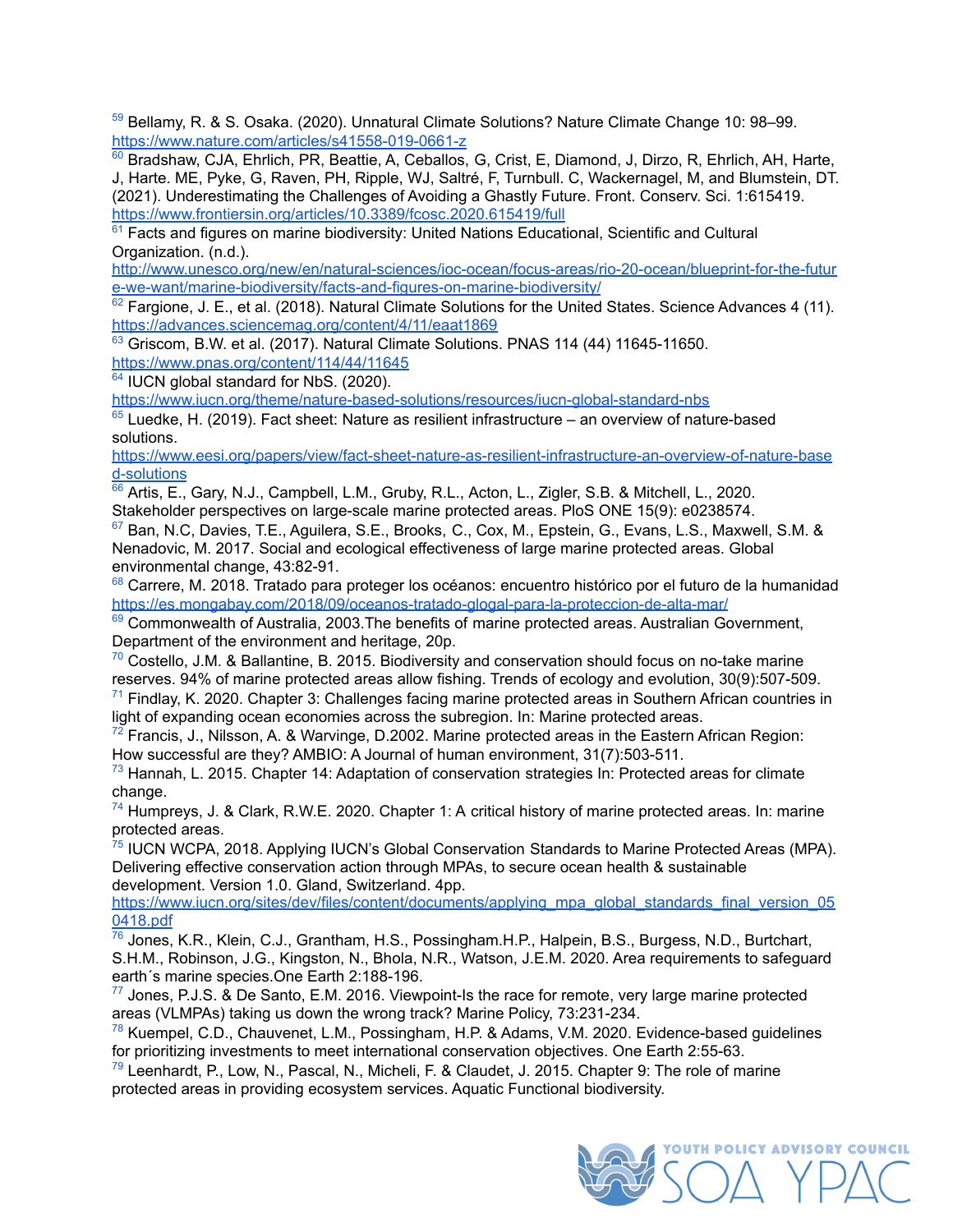<span id="page-31-0"></span>[80](https://docs.google.com/document/d/1B7a32_F0O-_3Q591XjA3T4gO8y4nYu4mdraW80_InKI/edit#bookmark=id.7zf5fl11q1cy) O'Leary B.C., Allen, H. L. Yates, K.L., Alexander, R.W., Tudhope, W., McClean, C., Rogers, A. D., Hawkins, J.P. & Roberts, C.M. 2019. 30x30. A blueprint for ocean protection. How we can protect 30% of our ocean by 2030? Umweltstiftung Greenpeace.

<span id="page-31-1"></span>[81](https://docs.google.com/document/d/1B7a32_F0O-_3Q591XjA3T4gO8y4nYu4mdraW80_InKI/edit#bookmark=id.k83zk46sbwzn) O'Leary, B.C. et al. (2016). Effective Coverage Targets for Ocean Protection. Conservation Letters 9 (6): 398-404. <https://conbio.onlinelibrary.wiley.com/doi/full/10.1111/conl.12247>

<span id="page-31-2"></span> $\frac{82}{2}$  $\frac{82}{2}$  $\frac{82}{2}$  Pikitch, E. 2016. A primer on marine protected areas background for the 10x20 conference. Conference on Marine Protected Areas: An Urgent Imperative A Dialogue Between Scientists and Policymakers.8p.

<span id="page-31-3"></span>[83](https://docs.google.com/document/d/1B7a32_F0O-_3Q591XjA3T4gO8y4nYu4mdraW80_InKI/edit#bookmark=id.5r4zpcs3fz8g) Pressey, B. Alvarez-Romero, J.G., Devillers, R., and T.J. Ward. (2021). Australia's marine (un)protected areas: government zoning bias has left marine life in peril since 2012.

[https://theconversation.com/australias-marine-un-protected-areas-government-zoning-bias-has-left-marin](https://theconversation.com/australias-marine-un-protected-areas-government-zoning-bias-has-left-marine-life-in-peril-since-2012-153795) [e-life-in-peril-since-2012-153795](https://theconversation.com/australias-marine-un-protected-areas-government-zoning-bias-has-left-marine-life-in-peril-since-2012-153795)

<span id="page-31-4"></span> $84$  Sala, E. & S. Giakoumi. (2018). No-take marine reserves are the most effective protected areas in the ocean. ICES Journal of Marine Science 75 (3): 1166–1168.

**<https://academic.oup.com/icesjms/article/75/3/1166/4098821>**

<span id="page-31-5"></span>[85](https://docs.google.com/document/d/1B7a32_F0O-_3Q591XjA3T4gO8y4nYu4mdraW80_InKI/edit#bookmark=id.8ymlssgne11t) IUCN WCPA, 2018. Applying IUCN's Global Conservation Standards to Marine Protected Areas (MPA). Delivering effective conservation action through MPAs, to secure ocean health & sustainable development. Version 1.0. Gland, Switzerland. 4pp.

[https://www.iucn.org/sites/dev/files/content/documents/applying\\_mpa\\_global\\_standards\\_final\\_version\\_05](https://www.iucn.org/sites/dev/files/content/documents/applying_mpa_global_standards_final_version_050418.pdf) [0418.pdf](https://www.iucn.org/sites/dev/files/content/documents/applying_mpa_global_standards_final_version_050418.pdf)

<span id="page-31-6"></span>[86](https://docs.google.com/document/d/1B7a32_F0O-_3Q591XjA3T4gO8y4nYu4mdraW80_InKI/edit#bookmark=id.w7q2unc4y4zo) Kelleher, G. (1999). Guidelines for Marine Protected Areas. IUCN, Gland, Switzerland and Cambridge, UK. xxiv +107pp. <https://www.iucn.org/sites/dev/files/import/downloads/mpaguid.pdf>

<span id="page-31-7"></span>[87](https://docs.google.com/document/d/1B7a32_F0O-_3Q591XjA3T4gO8y4nYu4mdraW80_InKI/edit#bookmark=id.wtnugn2f14rg) National Marine Protected Area Center. (2021). Marine Protected Areas: Tools for a Healthy Ocean. [https://nmsmarineprotectedareas.blob.core.windows.net/marineprotectedareas-prod/media/docs](https://nmsmarineprotectedareas.blob.core.windows.net/marineprotectedareas-prod/media/docs/20210107-mpa-fact-sheet-update-v3.pdf)

[/20210107-mpa-fact-sheet-update-v3.pdf](https://nmsmarineprotectedareas.blob.core.windows.net/marineprotectedareas-prod/media/docs/20210107-mpa-fact-sheet-update-v3.pdf)

<span id="page-31-8"></span>[88](#page-17-2) Rossiter JS, Levine A. What makes a "successful" marine protected area? The unique context of Hawaii′s fish replenishment areas. Mar. Policy (2013).

[https://www.reefresilience.org/pdf/Rossiter\\_Levine\\_2013.pdf](https://www.reefresilience.org/pdf/Rossiter_Levine_2013.pdf)

<span id="page-31-9"></span>[89](https://docs.google.com/document/d/1B7a32_F0O-_3Q591XjA3T4gO8y4nYu4mdraW80_InKI/edit#bookmark=id.x7rj7dxvw1q2) Sustainable Ocean Alliance. (2021). Campaign Against Deep-Seabed Mining.

<https://www.soalliance.org/soa-campaign-against-seabed-mining#takeaction>

<span id="page-31-10"></span>[90](https://docs.google.com/document/d/1B7a32_F0O-_3Q591XjA3T4gO8y4nYu4mdraW80_InKI/edit#bookmark=id.d1hwjl5euc8n) Deep Sea Conservation Coalition. (2020). Deep-sea mining: is the International Seabed Authority fit for purpose?

[http://www.savethehighseas.org/wp-content/uploads/2020/10/DSCC\\_FactSheet7\\_DSM\\_ISA\\_4pp\\_web.pd](http://www.savethehighseas.org/wp-content/uploads/2020/10/DSCC_FactSheet7_DSM_ISA_4pp_web.pdf) [f](http://www.savethehighseas.org/wp-content/uploads/2020/10/DSCC_FactSheet7_DSM_ISA_4pp_web.pdf)

<span id="page-31-11"></span>[91](https://docs.google.com/document/d/1B7a32_F0O-_3Q591XjA3T4gO8y4nYu4mdraW80_InKI/edit#bookmark=id.nm5eo1mn6y16) IUCN. (n.d.). Deep-sea mining. <https://www.iucn.org/resources/issues-briefs/deep-sea-mining>

<span id="page-31-12"></span>92 United Nations Conference on Environment and Development. (1992). Agenda 21, Rio Declaration,

Forest Principles. New York: United Nations. <https://www.cbd.int/doc/ref/rio-declaration.shtml>

<span id="page-31-13"></span>[93](https://docs.google.com/document/d/1B7a32_F0O-_3Q591XjA3T4gO8y4nYu4mdraW80_InKI/edit#bookmark=id.z5d35xoja3de) Environmental Protection Agency. (n.d.). Coastal Resiliency.

<https://www.epa.gov/green-infrastructure/coastal-resiliency>

<span id="page-31-14"></span> $94$  Georgetown Law Climate Center. (n.d.) How to Pay for Green Infrastructure: Funding and Financing. [https://www.georgetownclimate.org/adaptation/toolkits/green-infrastructure-toolkit/how-to-pay-for-green-inf](https://www.georgetownclimate.org/adaptation/toolkits/green-infrastructure-toolkit/how-to-pay-for-green-infrastructure-funding-and-financing.html) [rastructure-funding-and-financing.html](https://www.georgetownclimate.org/adaptation/toolkits/green-infrastructure-toolkit/how-to-pay-for-green-infrastructure-funding-and-financing.html)

<span id="page-31-15"></span> $95$  Kelley, M. R. (2016). Green and Gray: Understanding the Shades of Resilient Infrastructure [Web log post].

[https://blogs.oregonstate.edu/resilienceroots/2016/02/13/green-and-gray-understanding-the-shades-of-re](https://blogs.oregonstate.edu/resilienceroots/2016/02/13/green-and-gray-understanding-the-shades-of-resilient-infrastructure/) [silient-infrastructure/](https://blogs.oregonstate.edu/resilienceroots/2016/02/13/green-and-gray-understanding-the-shades-of-resilient-infrastructure/)

<span id="page-31-16"></span> $96$  Luedke, H. (2019). Fact sheet: Nature as resilient infrastructure – an overview of nature-based solutions.

[https://www.eesi.org/papers/view/fact-sheet-nature-as-resilient-infrastructure-an-overview-of-nature-base](https://www.eesi.org/papers/view/fact-sheet-nature-as-resilient-infrastructure-an-overview-of-nature-based-solutions) [d-solutions](https://www.eesi.org/papers/view/fact-sheet-nature-as-resilient-infrastructure-an-overview-of-nature-based-solutions)

<span id="page-31-17"></span> $97$  Reymond, A. (2020). How to scale innovative financing for green infrastructure. Retrieved May 18, 2021, from <https://www.greenbiz.com/article/how-scale-innovative-financing-green-infrastructure>

<span id="page-31-18"></span>[98](https://docs.google.com/document/d/1B7a32_F0O-_3Q591XjA3T4gO8y4nYu4mdraW80_InKI/edit#bookmark=id.la30x4qon84e) Rozum, J. (n.d.). Introducing Green Infrastructure for Climate Resilience. <https://www.northeastoceancouncil.org/wp-content/uploads/2019/01/Intro-Green-Infrastructure-NOAA.pdf>

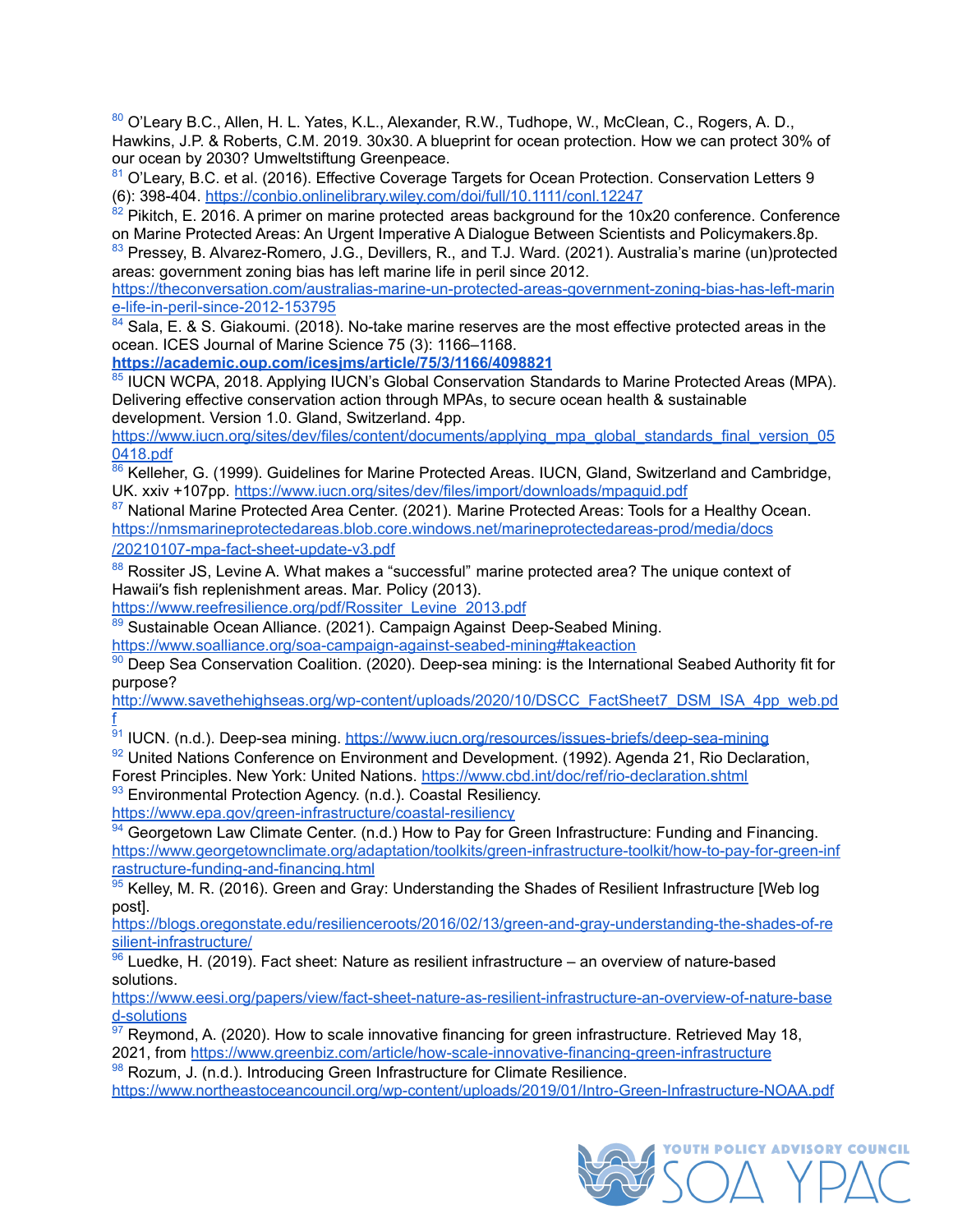<span id="page-32-0"></span> $99$  The Ocean Conference. (2017). Factsheet: People and ocean.

<https://www.un.org/sustainabledevelopment/wp-content/uploads/2017/05/Ocean-fact-sheet-package.pdf>

<span id="page-32-1"></span>[100](https://docs.google.com/document/d/1B7a32_F0O-_3Q591XjA3T4gO8y4nYu4mdraW80_InKI/edit#bookmark=id.n8bdrkssloff) Christian, C. & Ainley, D. & Bailey, M. & Dayton, P. & Hocevar, J. & LeVine, M. & Nikoloyuk, J. & Nouvian, C. & Velarde, E. & Werner, R. & Jacquet, J. (2013). A Review of Formal Objections to Marine Stewardship Council Fisheries Certifications. Biological Conservation 161: 10–17. [https://www.researchgate.net/publication/256669200\\_A\\_Review\\_of\\_Formal\\_Objections\\_to\\_Marine\\_Stew](https://www.researchgate.net/publication/256669200_A_Review_of_Formal_Objections_to_Marine_Stewardship_Council_Fisheries_Certifications) [ardship\\_Council\\_Fisheries\\_Certifications](https://www.researchgate.net/publication/256669200_A_Review_of_Formal_Objections_to_Marine_Stewardship_Council_Fisheries_Certifications)

<span id="page-32-2"></span>[101](https://docs.google.com/document/d/1B7a32_F0O-_3Q591XjA3T4gO8y4nYu4mdraW80_InKI/edit#bookmark=id.9qh8rjm2dyop) Costello, C., Cao, L., Gelcich, S. et al. (2020). The future of food from the sea. Nature 588: 95–100. <https://www.nature.com/articles/s41586-020-2616-y#citeas>

<span id="page-32-3"></span><sup>[102](https://docs.google.com/document/d/1B7a32_F0O-_3Q591XjA3T4gO8y4nYu4mdraW80_InKI/edit#bookmark=id.bc9n032uk4sh)</sup> FAO. 2020. The State of World Fisheries and Aquaculture 2020. Sustainability in action. <http://www.fao.org/documents/card/en/c/ca9229en>

<span id="page-32-4"></span>[103](#page-19-2) McCarthy, J. (2018). Nearly 50 Million Tons of Fish Are Wasted Every Year: UN. <https://www.globalcitizen.org/en/content/world-wastes-50-million-tons-of-fish-each-year/>

<span id="page-32-5"></span>[104](https://docs.google.com/document/d/1B7a32_F0O-_3Q591XjA3T4gO8y4nYu4mdraW80_InKI/edit#bookmark=id.ktfg1q6zbcbr) Asche, F. et al. (2018). Three Pillars of Sustainability in Fisheries. Proceedings of the National Academy of Sciences 115 (44): 11221–25 [<https://doi.org/10.1073/pnas.1807677115>](https://doi.org/10.1073/pnas.1807677115).

<span id="page-32-6"></span><sup>[105](https://docs.google.com/document/d/1B7a32_F0O-_3Q591XjA3T4gO8y4nYu4mdraW80_InKI/edit#bookmark=id.oqlwttcng5c5)</sup> FAO. (1995). Agreement to Promote Compliance with International Conservation and Management Measures by Fishing Vessels on the High Seas. <http://www.fao.org/3/X3130m/X3130E00.HTM>

<span id="page-32-7"></span>[106](https://docs.google.com/document/d/1B7a32_F0O-_3Q591XjA3T4gO8y4nYu4mdraW80_InKI/edit#bookmark=id.vewk4xa36fqg) FAO. (2019). Voluntary Guidelines on the Marking of Fishing Gear. Rome. 88 pp. <http://www.fao.org/3/ca3546t/ca3546t.pdf>

<span id="page-32-8"></span> $107$  FAO. (2020). The State of World Fisheries and Aquaculture 2020. Sustainability in action. <http://www.fao.org/documents/card/en/c/ca9229en>

<span id="page-32-9"></span><sup>[108](https://docs.google.com/document/d/1B7a32_F0O-_3Q591XjA3T4gO8y4nYu4mdraW80_InKI/edit#bookmark=id.ud3ogfieiqyl)</sup> Garcia, S.M. and Rice, J. (2020). Assessing Progress towards Aichi Biodiversity Target 6 on Sustainable Marine Fisheries. Technical Series No. 87. Secretariat of the Convention on Biological Diversity, Montreal, 103 pages. <https://www.cbd.int/doc/publications/cbd-ts-87-en.pdf>

<span id="page-32-10"></span> $109$  The Implementation of UN Resolution 61/105 in the Management of Deep-Sea Fisheries on the High Seas. Provisional Report, North Atlantic: Status and Recommendations. International Programme on the State of the Ocean. London. November 2009.

http://www.savethehighseas.org/wp-content/uploads/2017/05/Implementation of UN GA 61 105 North Atlantic\_Nov2009.pdf

<span id="page-32-11"></span>[110](https://docs.google.com/document/d/1B7a32_F0O-_3Q591XjA3T4gO8y4nYu4mdraW80_InKI/edit#bookmark=id.2xdsczoy5vgq) United Nations Ocean Conference. (n.d.). CITES working for sustainable fisheries delivering on needs-driven capacity building. <https://oceanconference.un.org/commitments/?id=15374>

<span id="page-32-12"></span><sup>[111](#page-20-2)</sup> World Bank. (2017). The Potential of the Blue Economy, Increasing Long-Term Benefits of the Sustainable Use of Marine Resources for Small Island Developing States and Coastal Least Developed **Countries** 

[https://openknowledge.worldbank.org/bitstream/handle/10986/26843/115545.pdf?sequence=1&isAllowed](https://openknowledge.worldbank.org/bitstream/handle/10986/26843/115545.pdf?sequence=1&isAllowed=y)  $\equiv$ y

<span id="page-32-13"></span> $112$  European Commission. (2008). Council Regulation (EC) No 1005/2008 establishing a Community system to prevent, deter and eliminate illegal, unreported and unregulated fishing, amending Regulations (EEC) No 2847/93, (EC) No 1936/2001 and (EC) No 601/2004 and repealing Regulations (EC) No 1093/94 and (EC) No 1447/1999. <https://eur-lex.europa.eu/eli/reg/2008/1005/oj>

<span id="page-32-14"></span><sup>[113](https://docs.google.com/document/d/1B7a32_F0O-_3Q591XjA3T4gO8y4nYu4mdraW80_InKI/edit#bookmark=id.wxsxu61b8ps6)</sup> FAO. (1995). Agreement to Promote Compliance with International Conservation and Management Measures by Fishing Vessels on the High Seas. <http://www.fao.org/3/X3130m/X3130E00.HTM> [114](https://docs.google.com/document/d/1B7a32_F0O-_3Q591XjA3T4gO8y4nYu4mdraW80_InKI/edit#bookmark=id.yyhl45wemfjs) FAO. (n.d.). Agreement on Port State Measures (PSMA).

<span id="page-32-15"></span>http://www.fao.org/port-state-measures/en/#:~:text=The%20Agreement%20on%20Port%20State.ports%2 [0and%20landing%20their%20catches](http://www.fao.org/port-state-measures/en/#:~:text=The%20Agreement%20on%20Port%20State,ports%20and%20landing%20their%20catches).

<span id="page-32-16"></span>[115](https://docs.google.com/document/d/1B7a32_F0O-_3Q591XjA3T4gO8y4nYu4mdraW80_InKI/edit#bookmark=id.1x5g2ybh4514) Hosanee, N.M. (2010). A Critical Analysis of Flag State Duties as Laid Down Under Article 94 of UNCLOS.

[https://www.un.org/Depts/los/nippon/unnff\\_programme\\_home/fellows\\_pages/fellows\\_papers/hosanee\\_09](https://www.un.org/Depts/los/nippon/unnff_programme_home/fellows_pages/fellows_papers/hosanee_0910_mauritius_PPT.pdf) [10\\_mauritius\\_PPT.pdf](https://www.un.org/Depts/los/nippon/unnff_programme_home/fellows_pages/fellows_papers/hosanee_0910_mauritius_PPT.pdf)

<span id="page-32-17"></span>[116](https://docs.google.com/document/d/1B7a32_F0O-_3Q591XjA3T4gO8y4nYu4mdraW80_InKI/edit#bookmark=id.14s85d1ibwc2) NGO Shipbreaking Platform. (n.d.). Flags of convenience.

[https://shipbreakingplatform.org/issues-of-interest/focs/.](https://shipbreakingplatform.org/issues-of-interest/focs/)

<span id="page-32-18"></span> $\frac{117}{117}$  $\frac{117}{117}$  $\frac{117}{117}$  United Nations Economic Commission for Europe. (2021). UN/CEFACT standards help to tighten the net on illegal fishing.

<https://unece.org/circular-economy/press/uncefact-standards-help-tighten-net-illegal-fishing>

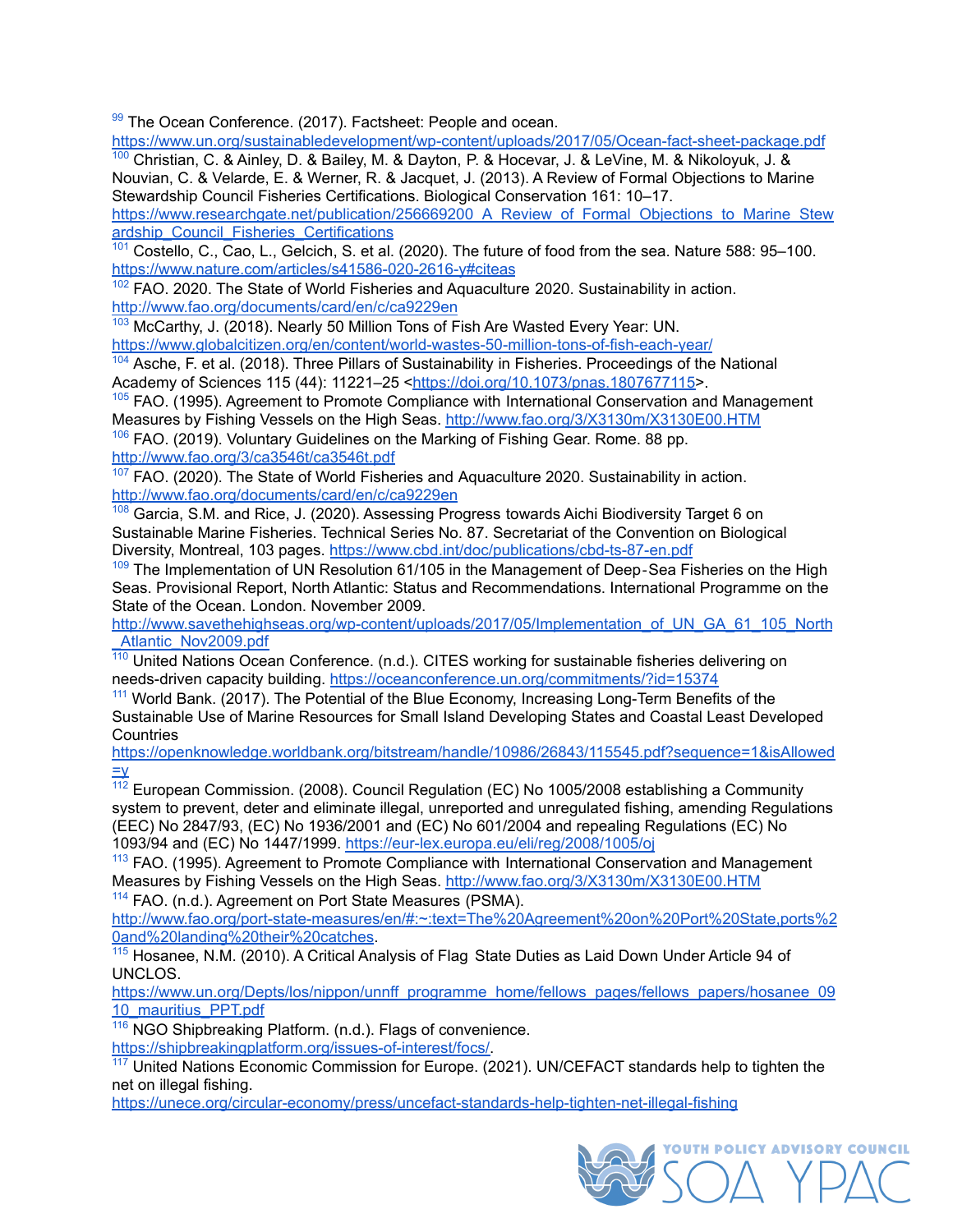<span id="page-33-0"></span><sup>[118](https://docs.google.com/document/d/1B7a32_F0O-_3Q591XjA3T4gO8y4nYu4mdraW80_InKI/edit#bookmark=id.mxve5phngilt)</sup> Okonio-Iweala, Ngozi. (2021, April 21). Negotiating Group on Rules — fisheries subsidies: Informal open-ended meeting at heads of delegation level. World Trade Organization. [https://www.wto.org/english/news\\_e/spno\\_e/spno8\\_e.htm](https://www.wto.org/english/news_e/spno_e/spno8_e.htm)

<span id="page-33-1"></span><sup>[119](https://docs.google.com/document/d/1B7a32_F0O-_3Q591XjA3T4gO8y4nYu4mdraW80_InKI/edit#bookmark=id.1tthls5ehoaj)</sup> Sumaila, U.R. et al. (2019). Updated estimates and analysis of global fisheries subsidies. Marine Policy 109. <https://www.sciencedirect.com/science/article/pii/S0308597X19303677>

<span id="page-33-2"></span> $120$  World Bank. (2012). Hidden Harvest: The Global Contribution of Capture Fisheries. [http://documents1.worldbank.org/curated/en/515701468152718292/pdf/664690ESW0P1210120HiddenH](http://documents1.worldbank.org/curated/en/515701468152718292/pdf/664690ESW0P1210120HiddenHarvest0web.pdf) [arvest0web.pdf](http://documents1.worldbank.org/curated/en/515701468152718292/pdf/664690ESW0P1210120HiddenHarvest0web.pdf)

<span id="page-33-3"></span> $\frac{121}{21}$  $\frac{121}{21}$  $\frac{121}{21}$  World Trade Organization. (n.d.). Factsheet: Negotiations on fisheries subsidies. [https://www.wto.org/english/tratop\\_e/rulesneg\\_e/fish\\_e/fish\\_intro\\_e.htm](https://www.wto.org/english/tratop_e/rulesneg_e/fish_e/fish_intro_e.htm)

<span id="page-33-4"></span>[122](https://docs.google.com/document/d/1B7a32_F0O-_3Q591XjA3T4gO8y4nYu4mdraW80_InKI/edit#bookmark=id.4hngnsb0mogg) Abreu, Maria H., Rui Pereira, Charles Yarish, Alejandro H. Buschmann, and Isabel Sousa-Pinto. (2011). IMTA with Gracilaria Vermiculophylla: Productivity and Nutrient Removal Performance of the Seaweed in a Land-Based Pilot Scale System. Aquaculture 312.1–4: 77–87 <[https://doi.org/10.1016/j.aquaculture.2010.12.036>](https://doi.org/10.1016/j.aquaculture.2010.12.036)

<span id="page-33-5"></span> $123$  Al Busaidi, Rumaitha. (2018). 5 Ways to Net a Sustainable Future for Aquaculture. <https://www.weforum.org/agenda/2018/09/5-ways-to-guarantee-sustainable-aquaculture/>

<span id="page-33-6"></span><sup>[124](https://docs.google.com/document/d/1B7a32_F0O-_3Q591XjA3T4gO8y4nYu4mdraW80_InKI/edit#bookmark=id.9zgwb11amzxo)</sup> Asche, F. et al. (2018). Three Pillars of Sustainability in Fisheries. Proceedings of the National Academy of Sciences 115 (44): 11221–25 [<https://doi.org/10.1073/pnas.1807677115>](https://doi.org/10.1073/pnas.1807677115).

<span id="page-33-7"></span> $125$  European Commission. Directorate General for the Environment, and University of the West of England (UWE). (2015). Science Communication Unit., Sustainable Aquaculture. <<https://data.europa.eu/doi/10.2779/6064>>

<span id="page-33-8"></span> $126$  FAO. 2020. The State of World Fisheries and Aquaculture 2020. Sustainability in action. <http://www.fao.org/documents/card/en/c/ca9229en>

<span id="page-33-9"></span> $127$  Johnson, Johanna, and O Pacific. (2018). Effects of Climate Change on Ocean Fisheries Relevant to the Pacific Islands. Science Review: 177–88.

<span id="page-33-10"></span> $128$  World Bank. (2012). Inclusive Green Growth: The Pathway to Sustainable Development. <https://doi.org/10.1596/978-0-8213-9551-6>

<span id="page-33-11"></span> $129$  World Bank. (2017). The Potential of the Blue Economy, Increasing Long-Term Benefits of the Sustainable Use of Marine Resources for Small Island Developing States and Coastal Least Developed **Countries** 

[https://openknowledge.worldbank.org/bitstream/handle/10986/26843/115545.pdf?sequence=1&isAllowed](https://openknowledge.worldbank.org/bitstream/handle/10986/26843/115545.pdf?sequence=1&isAllowed=y)  $=V$ 

<span id="page-33-12"></span> $\frac{130}{130}$  $\frac{130}{130}$  $\frac{130}{130}$  Halpern, B.S. et al. (2021). The long and narrow path for novel cell-based seafood to reduce fishing pressure for marine ecosystem recovery. Fish and Fisheries 22 (3).

<https://onlinelibrary.wiley.com/doi/10.1111/faf.12541>

<span id="page-33-13"></span><sup>[131](https://docs.google.com/document/d/1B7a32_F0O-_3Q591XjA3T4gO8y4nYu4mdraW80_InKI/edit#bookmark=id.7k0kgbu6is0r)</sup> International Organization for Migration. (2008). Migration and Climate Change. [https://www.ipcc.ch/apps/njlite/srex/njlite\\_download.php?id=5866](https://www.ipcc.ch/apps/njlite/srex/njlite_download.php?id=5866)

<span id="page-33-14"></span><sup>[132](https://docs.google.com/document/d/1B7a32_F0O-_3Q591XjA3T4gO8y4nYu4mdraW80_InKI/edit#bookmark=id.e4ovrlohcbu9)</sup> The Ocean Conference. (2017). Factsheet: People and ocean.

<https://www.un.org/sustainabledevelopment/wp-content/uploads/2017/05/Ocean-fact-sheet-package.pdf> <sup>[133](https://docs.google.com/document/d/1B7a32_F0O-_3Q591XjA3T4gO8y4nYu4mdraW80_InKI/edit#bookmark=id.m30hxwu3c5oy)</sup> UN Human Rights Commission. (n.d.). Strategic Framework for Climate Action.

<span id="page-33-15"></span><https://www.unhcr.org/604a26d84/strategic-framework-for-climate-action>

<span id="page-33-16"></span><sup>[134](#page-22-2)</sup> United Nations. (2018). Global Compact on Refugees. <https://www.unhcr.org/5c658aed4>

<span id="page-33-17"></span><sup>[135](https://docs.google.com/document/d/1B7a32_F0O-_3Q591XjA3T4gO8y4nYu4mdraW80_InKI/edit#bookmark=id.6712b1zcbkap)</sup> Ghosh, Tuhin. (2012). Sustainable Coastal Tourism: Problems and Management Options. Journal of Geography and Geology. 4. 10.5539/jgg.v4n1p163.

<span id="page-33-18"></span>[136](https://docs.google.com/document/d/1B7a32_F0O-_3Q591XjA3T4gO8y4nYu4mdraW80_InKI/edit#bookmark=id.789l8gea185y) Hameed, B., & Khalid, A. (2018). Impact of Ecotourism in Ensuring the Sustainable Development of Tourism Industry in India. International Journal of Recent Research Aspects, 5(2), 46-50.

<span id="page-33-19"></span> $137$  Phelan, A., Ruhanen, L., & Mair, J. (2020). Ecosystem services approach for community-based ecotourism: towards an equitable and sustainable blue economy. Journal of Sustainable Tourism, 28(10), 1665-1685.

<span id="page-33-20"></span><sup>[138](https://docs.google.com/document/d/1B7a32_F0O-_3Q591XjA3T4gO8y4nYu4mdraW80_InKI/edit#bookmark=id.nhbgkhtwbpbm)</sup> Powell, R. B., and S. H. Ham. 2008. "Can ecotourism interpretation really lead to pro-conservation knowledge, attitudes and behavior? Evidence from the Galapagos Islands". Journal of Sustainable Tourism, 16(4), 467-89.

<span id="page-33-21"></span> $139$  Rivera, J. P. R., & Gutierrez, E. L. M. (2019). A framework toward sustainable ecotourism value chain in the Philippines. Journal of Quality Assurance in Hospitality & Tourism, 20(2), 123-142.

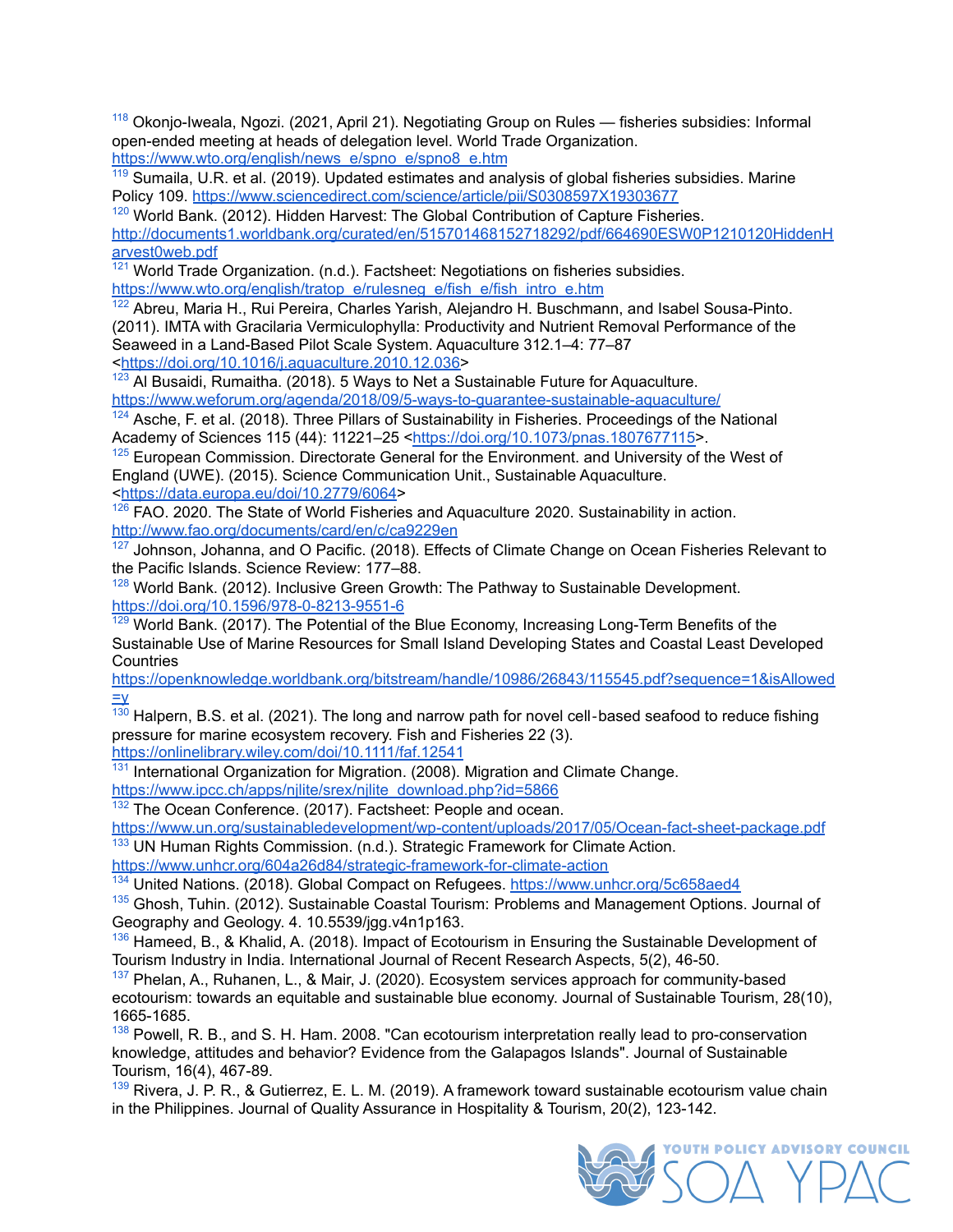<span id="page-34-0"></span><sup>[140](https://docs.google.com/document/d/1B7a32_F0O-_3Q591XjA3T4gO8y4nYu4mdraW80_InKI/edit#bookmark=id.3d2uc4t4m1p)</sup> Turobovich, J. A., Uktamovna, M. N., & Turobovna, J. Z. (2020). Marketing aspects of ecotourism development. Economics, (1 (44)).

<span id="page-34-1"></span>[141](#page-22-3) Wondirad, A., Tolkach, D., & King, B. (2020). Stakeholder collaboration as a major factor for sustainable ecotourism development in developing countries. Tourism Management, 78, 104024. [142](https://docs.google.com/document/d/1B7a32_F0O-_3Q591XjA3T4gO8y4nYu4mdraW80_InKI/edit#bookmark=id.lh9uyenxvy90) European Commission. (2021). Sustainable Blue Economy - Questions and Answers.

<span id="page-34-2"></span>[https://ec.europa.eu/commission/presscorner/detail/en/QANDA\\_21\\_2346](https://ec.europa.eu/commission/presscorner/detail/en/QANDA_21_2346)

<span id="page-34-3"></span><sup>[143](https://docs.google.com/document/d/1B7a32_F0O-_3Q591XjA3T4gO8y4nYu4mdraW80_InKI/edit#bookmark=id.ot39dj2a1og)</sup> The Nippon Foundation-GEBCO Seabed 2030 Project. (n.d.). Frequently asked questions. <https://seabed2030.org/faq>

<span id="page-34-4"></span>[144](#page-23-3) Visbeck, M. (2018). Ocean science research is key for a sustainable future. Nat Commun 9: 690. <https://www.nature.com/articles/s41467-018-03158-3#citeas>

<span id="page-34-6"></span><span id="page-34-5"></span><sup>[145](https://docs.google.com/document/d/1B7a32_F0O-_3Q591XjA3T4gO8y4nYu4mdraW80_InKI/edit#bookmark=id.aduaoz6j7ai)</sup> Asche, F., & Smith, M. D. (2018). Induced innovation in fisheries and aquaculture. Food Policy, 76, 1-7. [146](https://docs.google.com/document/d/1B7a32_F0O-_3Q591XjA3T4gO8y4nYu4mdraW80_InKI/edit#bookmark=id.2kwpqsijmrmy) Carley, S., Chen, R., Halversen, C., Jacobson, M., Livingston, C., Matsumoto, G., & Wilson, S. (2013). Ocean literacy: The essential principles and fundamental concepts of ocean sciences for learners of all ages.

<span id="page-34-7"></span> $147$  FAO. (n.d.). 7 reasons why we need to act now to #SaveOurOcean. Food and Agriculture Organization of the United Nations. <http://www.fao.org/zhc/detail-events/en/c/846698/>.

<span id="page-34-8"></span>[148](https://docs.google.com/document/d/1B7a32_F0O-_3Q591XjA3T4gO8y4nYu4mdraW80_InKI/edit#bookmark=id.pxvadv91547i) Ferreira, J. C., Vasconcelos, L., Monteiro, R., Silva, F. Z., Duarte, C. M., & Ferreira, F. (2021). Ocean Literacy to Promote Sustainable Development Goals and Agenda 2030 in Coastal Communities. Education Sciences, 11(2), 62.

<span id="page-34-9"></span><sup>[149](https://docs.google.com/document/d/1B7a32_F0O-_3Q591XjA3T4gO8y4nYu4mdraW80_InKI/edit#bookmark=id.v8srbtky10lx)</sup> Global Ocean Forum. (n.d.). Capacity Development.

<https://globaloceanforum.com/areas-of-focus/capacity-development/>

<span id="page-34-10"></span><sup>[150](https://docs.google.com/document/d/1B7a32_F0O-_3Q591XjA3T4gO8y4nYu4mdraW80_InKI/edit#bookmark=id.rrvk9objls8x)</sup> International Ocean Institute - Canada. (2018). The Future of Ocean Governance and Capacity Development. <https://brill.com/view/title/36420?contents=editorial-content>

<span id="page-34-11"></span><sup>[151](https://docs.google.com/document/d/1B7a32_F0O-_3Q591XjA3T4gO8y4nYu4mdraW80_InKI/edit#bookmark=id.gro9mv2to1g6)</sup> International Oceanographic Commission. (n.d.). Step 4. Engaging Stakeholders. <http://msp.ioc-unesco.org/msp-good-practices/engaging-stakeholders/>.

<span id="page-34-12"></span>[152](https://docs.google.com/document/d/1B7a32_F0O-_3Q591XjA3T4gO8y4nYu4mdraW80_InKI/edit#bookmark=id.o9t3juean826) Kelly, R., Evans, K., Alexander, K., Bettiol, S., Corney, S., Cullen-Knox, C., ... & Pecl, G. T. (2021). Connecting to the ocean: supporting ocean literacy and public engagement. Reviews in fish biology and fisheries, 1-21.

<span id="page-34-13"></span><sup>[153](https://docs.google.com/document/d/1B7a32_F0O-_3Q591XjA3T4gO8y4nYu4mdraW80_InKI/edit#bookmark=id.qiz22wjxonbc)</sup> National Research Council. (2008). Increasing Capacity for Stewardship of ocean and Coasts: A Priority for the 21st Century. <https://www.nap.edu/read/12043/chapter/8>

<span id="page-34-14"></span>[154](https://docs.google.com/document/d/1B7a32_F0O-_3Q591XjA3T4gO8y4nYu4mdraW80_InKI/edit#bookmark=id.d2a9sx642wmh) Potgieter, T. (2018). ocean economy, blue economy, and security: notes on the South African potential and developments. Journal of the Indian Ocean Region, 14(1), 49-70.

<span id="page-34-15"></span><sup>[155](https://docs.google.com/document/d/1B7a32_F0O-_3Q591XjA3T4gO8y4nYu4mdraW80_InKI/edit#bookmark=id.pf89acfx5cln)</sup> Shackeroff, J.M. et al. (2016). Capacity Development for ocean, Coasts, and the 2030 Agenda. [https://www.iass-potsdam.de/sites/default/files/files/policy\\_brief\\_3\\_2016\\_en\\_capacity\\_development-ocea](https://www.iass-potsdam.de/sites/default/files/files/policy_brief_3_2016_en_capacity_development-oceans_coasts.pdf) [n\\_coasts.pdf](https://www.iass-potsdam.de/sites/default/files/files/policy_brief_3_2016_en_capacity_development-oceans_coasts.pdf)

<span id="page-34-16"></span> $15\overline{6}$  UNESCO. (n.d.). IOC-UNESCO launches new one-stop shop Ocean Literacy Portal: United Nations Educational, Scientific and Cultural Organization.

[http://www.unesco.org/new/en/media-services/single-view/news/ioc\\_unesco\\_launches\\_new\\_one\\_stop\\_sh](http://www.unesco.org/new/en/media-services/single-view/news/ioc_unesco_launches_new_one_stop_shop_ocean_literacy_portal/) [op\\_ocean\\_literacy\\_portal/](http://www.unesco.org/new/en/media-services/single-view/news/ioc_unesco_launches_new_one_stop_shop_ocean_literacy_portal/)

<span id="page-34-17"></span> $157$  United Nations Sustainable Development Goals Partnership Platform. (n.d.). Building ocean Readiness: Capacity Development for Integrated Ocean Governance. <https://sustainabledevelopment.un.org/partnership/?p=288>

<span id="page-34-18"></span>[158](https://docs.google.com/document/d/1B7a32_F0O-_3Q591XjA3T4gO8y4nYu4mdraW80_InKI/edit#bookmark=id.oj39dsnc5shu) US Department of Commerce, N. O. and A. A. (2019, October 22). Ocean and Climate Literacy. NOAA's National Ocean Service. [https://oceanervice.noaa.gov/education/literacy.html.](https://oceanervice.noaa.gov/education/literacy.html)

<span id="page-34-19"></span>[159](#page-23-4) Vierros, M., Suttle, C.A., Harden-Davies, H. & G. Burton. (2016). Who Owns the Ocean? Policy Issues Surrounding Marine Genetic Resources. ASLO.

[https://www.researchgate.net/profile/Curtis-Suttle/publication/301609384\\_Who\\_Owns\\_the\\_Ocean\\_Policy](https://www.researchgate.net/profile/Curtis-Suttle/publication/301609384_Who_Owns_the_Ocean_Policy_Issues_Surrounding_Marine_Genetic_Resources/links/59e2ed8e0f7e9b97fbe9c4b7/Who-Owns-the-Ocean-Policy-Issues-Surrounding-Marine-Genetic-Resources.pdf)\_ [\\_Issues\\_Surrounding\\_Marine\\_Genetic\\_Resources/links/59e2ed8e0f7e9b97fbe9c4b7/Who-Owns-the-Oce](https://www.researchgate.net/profile/Curtis-Suttle/publication/301609384_Who_Owns_the_Ocean_Policy_Issues_Surrounding_Marine_Genetic_Resources/links/59e2ed8e0f7e9b97fbe9c4b7/Who-Owns-the-Ocean-Policy-Issues-Surrounding-Marine-Genetic-Resources.pdf) [an-Policy-Issues-Surrounding-Marine-Genetic-Resources.pdf](https://www.researchgate.net/profile/Curtis-Suttle/publication/301609384_Who_Owns_the_Ocean_Policy_Issues_Surrounding_Marine_Genetic_Resources/links/59e2ed8e0f7e9b97fbe9c4b7/Who-Owns-the-Ocean-Policy-Issues-Surrounding-Marine-Genetic-Resources.pdf)

<span id="page-34-20"></span>[160](https://docs.google.com/document/d/1B7a32_F0O-_3Q591XjA3T4gO8y4nYu4mdraW80_InKI/edit#bookmark=id.gp2io2dxe3yo) Arnstein, S.A. (1969). A Ladder Of Citizen Participation. Journal of the American Institute of Planners 35(4): 216-224. <https://www.tandfonline.com/doi/abs/10.1080/01944366908977225>

<span id="page-34-21"></span>[161](https://docs.google.com/document/d/1B7a32_F0O-_3Q591XjA3T4gO8y4nYu4mdraW80_InKI/edit#bookmark=id.kxx4drfbad5x) Bunce, R. G. H., Metzger, M. J., Jongman, R. H. G., Brandt, J., de Blust, G., Elena-Rossello,R., et al. (2008). A standardized procedure for surveillance and monitoring European habitats and provision of spatial data. Landscape Ecology 23: 11-25.

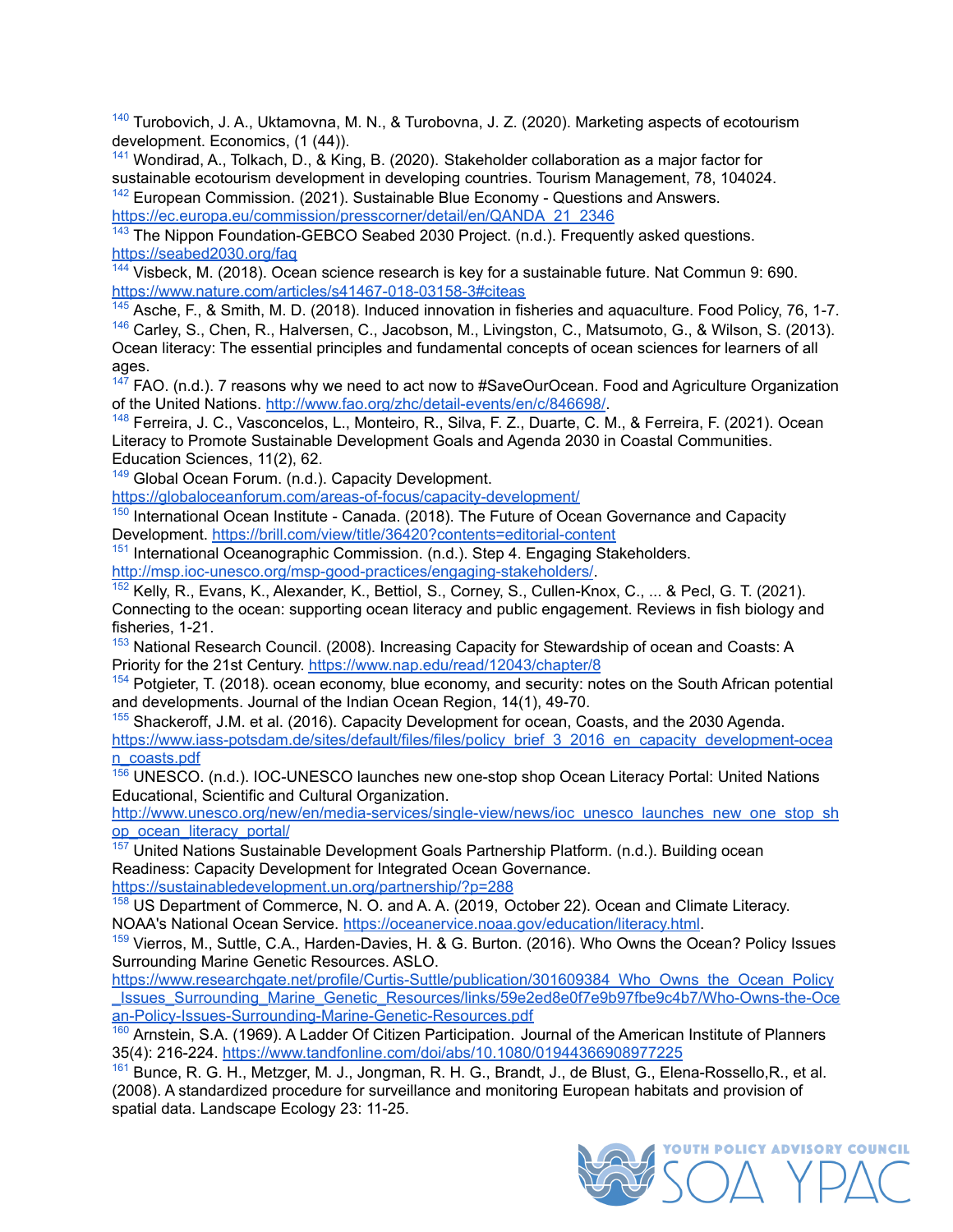<span id="page-35-10"></span><sup>[162](https://docs.google.com/document/d/1B7a32_F0O-_3Q591XjA3T4gO8y4nYu4mdraW80_InKI/edit#bookmark=id.n81rrvj634cl)</sup> Carter, J. & J. Gronow. (2005). Recent Experience in Collaborative Forest Management: A Review Paper

[https://www.researchgate.net/profile/Arvind\\_Singh56/post/What\\_is\\_collaborative\\_forest\\_management/att](https://www.researchgate.net/profile/Arvind_Singh56/post/What_is_collaborative_forest_management/attachment/5a90e6d64cde266d588d48a2/AS%3A597412796182533%401519445718691/download/OP-43.pdf) [achment/5a90e6d64cde266d588d48a2/AS%3A597412796182533%401519445718691/download/OP-43.](https://www.researchgate.net/profile/Arvind_Singh56/post/What_is_collaborative_forest_management/attachment/5a90e6d64cde266d588d48a2/AS%3A597412796182533%401519445718691/download/OP-43.pdf) [pdf](https://www.researchgate.net/profile/Arvind_Singh56/post/What_is_collaborative_forest_management/attachment/5a90e6d64cde266d588d48a2/AS%3A597412796182533%401519445718691/download/OP-43.pdf)

<span id="page-35-11"></span>[163](https://docs.google.com/document/d/1B7a32_F0O-_3Q591XjA3T4gO8y4nYu4mdraW80_InKI/edit#bookmark=id.35xlsarhqbfn) Cornick, Najih, et. al. (2006). Partisipasi Masyarakat dalam Pengelolaan Kawasan Konservasi. <https://journal.ugm.ac.id/jkap/article/viewFile/6877/5380>

<span id="page-35-12"></span>[164](https://docs.google.com/document/d/1B7a32_F0O-_3Q591XjA3T4gO8y4nYu4mdraW80_InKI/edit#bookmark=id.jh2notvcghgd) Duraiappah, A., Asah, S., Brondízio, E., Kosoy, N., O'Farrell, P., Prieur-Richard, A.H., Subramanian, S. & K. Takeuchi. (2014). Managing the Mismatches to Provide Ecosystem Services for Human Well-being: A Conceptual Framework for Understanding the New Commons. Current Opinion in Environmental Sustainability 7: 94-100.

https://www.researchgate.net/publication/259589800 Managing the Mismatches to Provide Ecosystem [\\_Services\\_for\\_Human\\_Well-being\\_A\\_Conceptual\\_Framework\\_for\\_Understanding\\_the\\_New\\_Commons](https://www.researchgate.net/publication/259589800_Managing_the_Mismatches_to_Provide_Ecosystem_Services_for_Human_Well-being_A_Conceptual_Framework_for_Understanding_the_New_Commons)

<span id="page-35-13"></span><sup>[165](https://docs.google.com/document/d/1B7a32_F0O-_3Q591XjA3T4gO8y4nYu4mdraW80_InKI/edit#bookmark=id.gtbr2npo1euk)</sup> Millennium Ecosystem Assessment. (2005). Ecosystems and Human Well-being: Synthesis.

<span id="page-35-14"></span><sup>[166](https://docs.google.com/document/d/1B7a32_F0O-_3Q591XjA3T4gO8y4nYu4mdraW80_InKI/edit#bookmark=id.9b8uadtw9whm)</sup> Secretariat of the Convention on Biological Diversity. (2010). Ecosystem Goods and Services in Development Planning: A Good Practice Guide.

<span id="page-35-15"></span><sup>[167](https://docs.google.com/document/d/1B7a32_F0O-_3Q591XjA3T4gO8y4nYu4mdraW80_InKI/edit#bookmark=id.aleb0tklcuy0)</sup> UNEP. (2014). "Integrating Ecosystem Services in Strategic Environmental Assessment: A guide for practitioners."

<span id="page-35-16"></span><sup>[168](https://docs.google.com/document/d/1B7a32_F0O-_3Q591XjA3T4gO8y4nYu4mdraW80_InKI/edit#bookmark=id.758i5j7c6mul)</sup> Wahvudi, Tokede, M.J., Zulfikar M., Tampang, A. & Mahmud. (2015). Customary Right Compensation and Forest Villages Development Programs of Mangrove Company at Bintuni Bay Papua Barat. JMHT. [https://www.academia.edu/22876585/Customary\\_Right\\_Compensation\\_and\\_Forest\\_Villages\\_Developme](https://www.academia.edu/22876585/Customary_Right_Compensation_and_Forest_Villages_Development_Programs_of_Mangrove_Company_at_Bintuni_Bay_Papua_Barat) nt Programs of Mangrove Company at Bintuni Bay Papua Barat

<span id="page-35-17"></span>[169](#page-24-0) Walters, B., Rönnbäck, P., Kovacs, J., Crona, B. & Hussain, S.A., Badola, R., Primavera, J., Barbier, D., & F. Dahdouh-Guebas. (2008). Ethnobiology, Socio-economics and Management of Mangrove Forests: A Review. Aquatic Botany 89: 220-236.

[https://www.researchgate.net/publication/221998938\\_Ethnobiology\\_Socio-economics\\_and\\_Management](https://www.researchgate.net/publication/221998938_Ethnobiology_Socio-economics_and_Management_of_Mangrove_Forests_A_Review/citation/download) of Mangrove Forests A Review/citation/download

<span id="page-35-3"></span> $170$  North Sea Foundation. (n.d.). Climate and the Oceans: The carbon footprint of fisheries. [https://stecf.jrc.ec.europa.eu/c/document\\_library/get\\_file?uuid=924c1ba8-94af-440d-94cb-f9cb124d2d57](https://stecf.jrc.ec.europa.eu/c/document_library/get_file?uuid=924c1ba8-94af-440d-94cb-f9cb124d2d57&groupId=12762) [&groupId=12762](https://stecf.jrc.ec.europa.eu/c/document_library/get_file?uuid=924c1ba8-94af-440d-94cb-f9cb124d2d57&groupId=12762)

<span id="page-35-4"></span> $171$  Sala, E., Mayorga, J., Bradley, D. et al. Protecting the global ocean for biodiversity, food and climate. Nature 592, 397–402 (2021).

<span id="page-35-6"></span> $172$  Schiffman, R. (2018). A Global Ban on Fishing on the High Seas? The Time Is Now. <https://e360.yale.edu/features/a-global-ban-on-fishing-on-the-high-seas-the-time-is-now>

<span id="page-35-7"></span> $173$  Schiller, L, Bailey, M. Jacquet, J., & E. Sala. (2018). High seas fisheries play a negligible role in addressing global food security. *Science Advances* (4).

<https://advances.sciencemag.org/content/4/8/eaat8351>

<span id="page-35-8"></span> $\frac{174}{174}$  $\frac{174}{174}$  $\frac{174}{174}$  Hadjimichael, M. & T.J. Hegland. (2016). Really sustainable? Inherent risks of eco-labeling in fisheries. Fisheries Research 74: 139-135.

<https://www.sciencedirect.com/science/article/abs/pii/S0165783615300886>

<span id="page-35-9"></span> $175$  National Oceanic and Atmospheric Administration. (2021). What is aquaculture? <https://oceanservice.noaa.gov/facts/aquaculture.html>

<span id="page-35-0"></span>[176](#page-12-3) UNFCCC. (2021). "Climate Commitments Not On Track to Meet Paris Agreement Goals" as NDC Synthesis Report is Published.

[https://unfccc.int/news/climate-commitments-not-on-track-to-meet-paris-agreement-goals-as-ndc-synthesi](https://unfccc.int/news/climate-commitments-not-on-track-to-meet-paris-agreement-goals-as-ndc-synthesis-report-is-published) [s-report-is-published](https://unfccc.int/news/climate-commitments-not-on-track-to-meet-paris-agreement-goals-as-ndc-synthesis-report-is-published)

<span id="page-35-1"></span><sup>177</sup> Carlin, D. (2021). The Case for Fossil Fuel Divestment.

[https://www.forbes.com/sites/davidcarlin/2021/02/20/the-case-for-fossil-fuel-divestment/?sh=5c04e2fe76d](https://www.forbes.com/sites/davidcarlin/2021/02/20/the-case-for-fossil-fuel-divestment/?sh=5c04e2fe76d2) [2](https://www.forbes.com/sites/davidcarlin/2021/02/20/the-case-for-fossil-fuel-divestment/?sh=5c04e2fe76d2)

<span id="page-35-2"></span><sup>178</sup> World Bank. (n.d.). What is Carbon Pricing?

<https://carbonpricingdashboard.worldbank.org/what-carbon-pricing>

<span id="page-35-5"></span> $179$  Cusano, Maria. (2013). Green ports policy: an assessment of major threats and main strategies in ports.

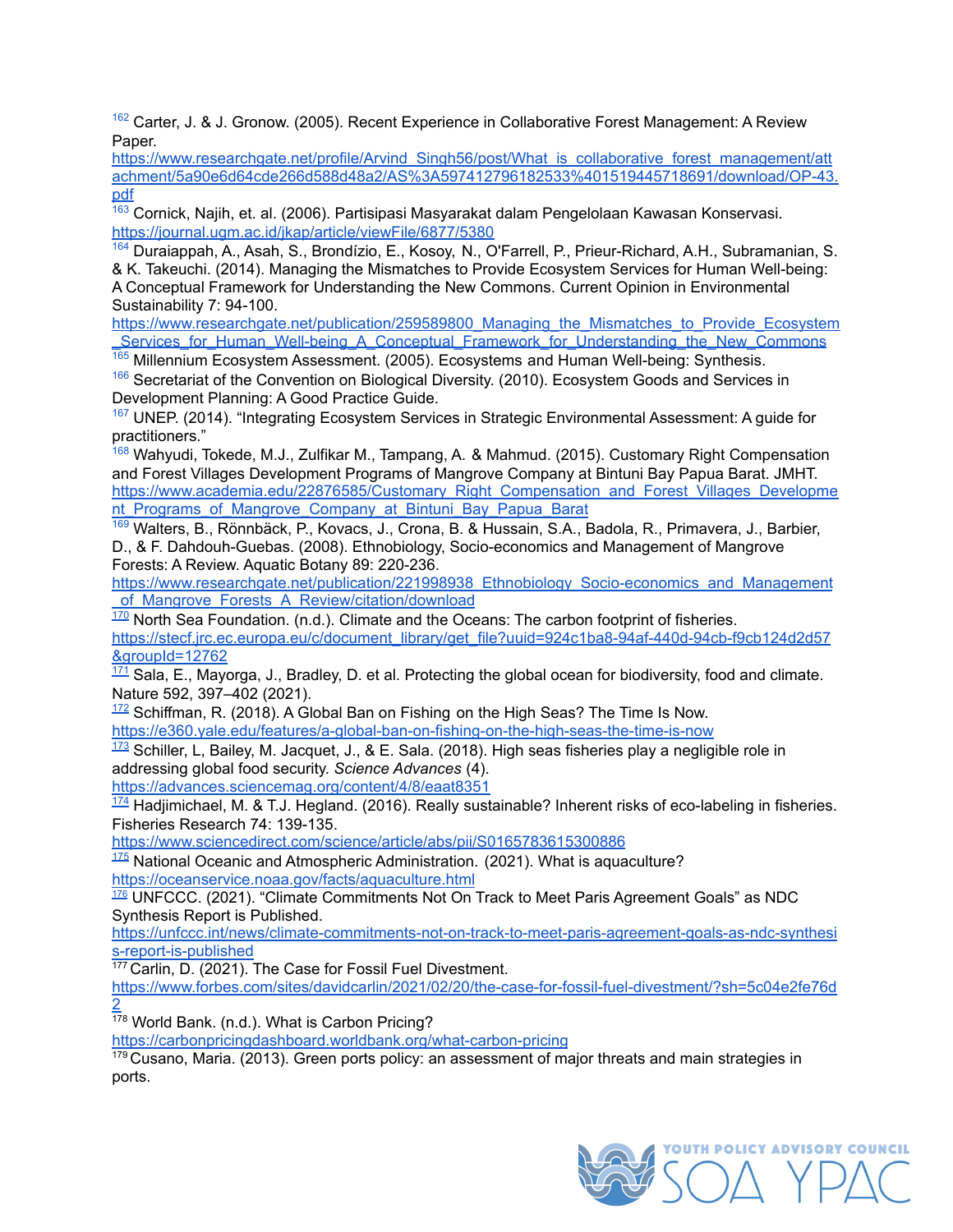https://www.researchgate.net/publication/261411896 Green\_ports\_policy\_an\_assessment\_of\_major\_thre [ats\\_and\\_main\\_strategies\\_in\\_ports/citation/download](https://www.researchgate.net/publication/261411896_Green_ports_policy_an_assessment_of_major_threats_and_main_strategies_in_ports/citation/download)

<span id="page-36-0"></span><sup>180</sup> European Sea Ports Organization. (2021). ESP Green Guide 2021: A Manual for European Ports Toward a Green Future.

<https://www.espo.be/media/ESPO%20Green%20Guide%202021%20-%20FINAL.pdf>

<span id="page-36-1"></span> $181$  World Economic Forum, Ellen MacArthur Foundation, and McKinsey & Company. (2016). The New Plastics Economy — Rethinking the future of plastics.

[https://www.newplasticseconomy.org/assets/doc/EllenMacArthurFoundation\\_TheNewPlasticsEconomy\\_P](https://www.newplasticseconomy.org/assets/doc/EllenMacArthurFoundation_TheNewPlasticsEconomy_Pages.pdf) [ages.pdf](https://www.newplasticseconomy.org/assets/doc/EllenMacArthurFoundation_TheNewPlasticsEconomy_Pages.pdf)

<span id="page-36-2"></span> $182$  Hogue, C. (2021). Is it time for a global plastics treaty? <https://cen.acs.org/environment/recycling/time-global-plastics-treaty/99/i18>

<span id="page-36-9"></span><sup>183</sup> Kkienerm. (2019). *Wildlife, Forest & Fisheries Crime Module 1 key issues: Implications of wildlife trafficking*. Wildlife, Forest & Fisheries Crime Module 1 Key Issues: Implications of Wildlife Trafficking. https://www.unodc.org/e4j/en/wildlife-crime/module-1/key-issues/implications-of-wildlife-trafficking.html.

<span id="page-36-3"></span><sup>184</sup> Conservation International. (n.d.). Ocean Pollution: 11 Facts You Need to Know. <https://www.conservation.org/stories/ocean-pollution-11-facts-you-need-to-know>

<span id="page-36-4"></span><sup>185</sup> Deutsche Welle. (2017). Ocean 'dead zones' cover an area larger than the United Kingdom. <https://www.dw.com/en/ocean-dead-zones-cover-an-area-larger-than-the-united-kingdom/a-39941558>

<span id="page-36-5"></span><sup>186</sup> Hollaway, L. Jambeck, J., Moss, E., & B. Dubey. (2020). How to Reduce Plastic and Other Ocean Pollution Simultaneously. <https://www.wri.org/insights/how-reduce-plastic-and-other-ocean-pollution-simultaneously>

<span id="page-36-6"></span><sup>187</sup> Manthiram, K. & E. Gribkoff. (2020). Fertilizer and Climate Change. <https://climate.mit.edu/explainers/fertilizer-and-climate-change>

<span id="page-36-7"></span><sup>188</sup> Hsu, E. (2019). Policy changes needed for the regenerative agriculture in the US food system. [https://medium.com/@elainewhsu/policy-changes-needed-for-the-regenerative-agriculture-in-the-us-food](https://medium.com/@elainewhsu/policy-changes-needed-for-the-regenerative-agriculture-in-the-us-food-system-37c1774c5562)[system-37c1774c5562](https://medium.com/@elainewhsu/policy-changes-needed-for-the-regenerative-agriculture-in-the-us-food-system-37c1774c5562)

<span id="page-36-8"></span><sup>189</sup> Beery, T. (2012). Managing Runoff to Reduce the Dead Zone, InTeGrate. [https://serc.carleton.edu/integrate/teaching\\_materials/food\\_supply/student\\_materials/1114](https://serc.carleton.edu/integrate/teaching_materials/food_supply/student_materials/1114)

<span id="page-36-10"></span><sup>190</sup> Walton A. Gomei M. and Di Carlo G. (2013). STAKEHOLDER ENGAGEMENT. Participatory Approaches for the Planning and Development of Marine Protected Areas. World Wide Fund for Nature and NOAA— National Marine Sanctuary Program. [http://awsassets.panda.org/downloads/stakeholder\\_engagement.pdf](http://awsassets.panda.org/downloads/stakeholder_engagement.pdf)

<span id="page-36-11"></span><sup>191</sup> Seas at Risk. (2021, July 8). *Nauru and DeepGreen trigger mechanism to start deep-sea mining in two years -*. Seas at Risk.

https://seas-at-risk.org/general-news/nauru-and-deepgreen-trigger-mechanism-to-start-deep-sea-mining-i n-two-years/.

<span id="page-36-12"></span><sup>192</sup> Deep-Sea Mining Science Statement. (n.d.). from [https://www.seabedminingsciencestatement.org/.](https://www.seabedminingsciencestatement.org/)

<span id="page-36-13"></span><sup>193</sup> European Commission, (2018) Common Fisheries Policy. [https://ec.europa.eu/oceans-and-fisheries/policy/common-fisheries-policy-cfp\\_en#ecl-inpage-562](https://ec.europa.eu/oceans-and-fisheries/policy/common-fisheries-policy-cfp_en#ecl-inpage-562)

<span id="page-36-14"></span><sup>194</sup> Directorate-General for Maritime Policy of the Portuguese Government, (2021) National Strategy for the Sea 2021-2030 (ENM 2021-2030). <https://www.dgpm.mm.gov.pt/enm-21-30>